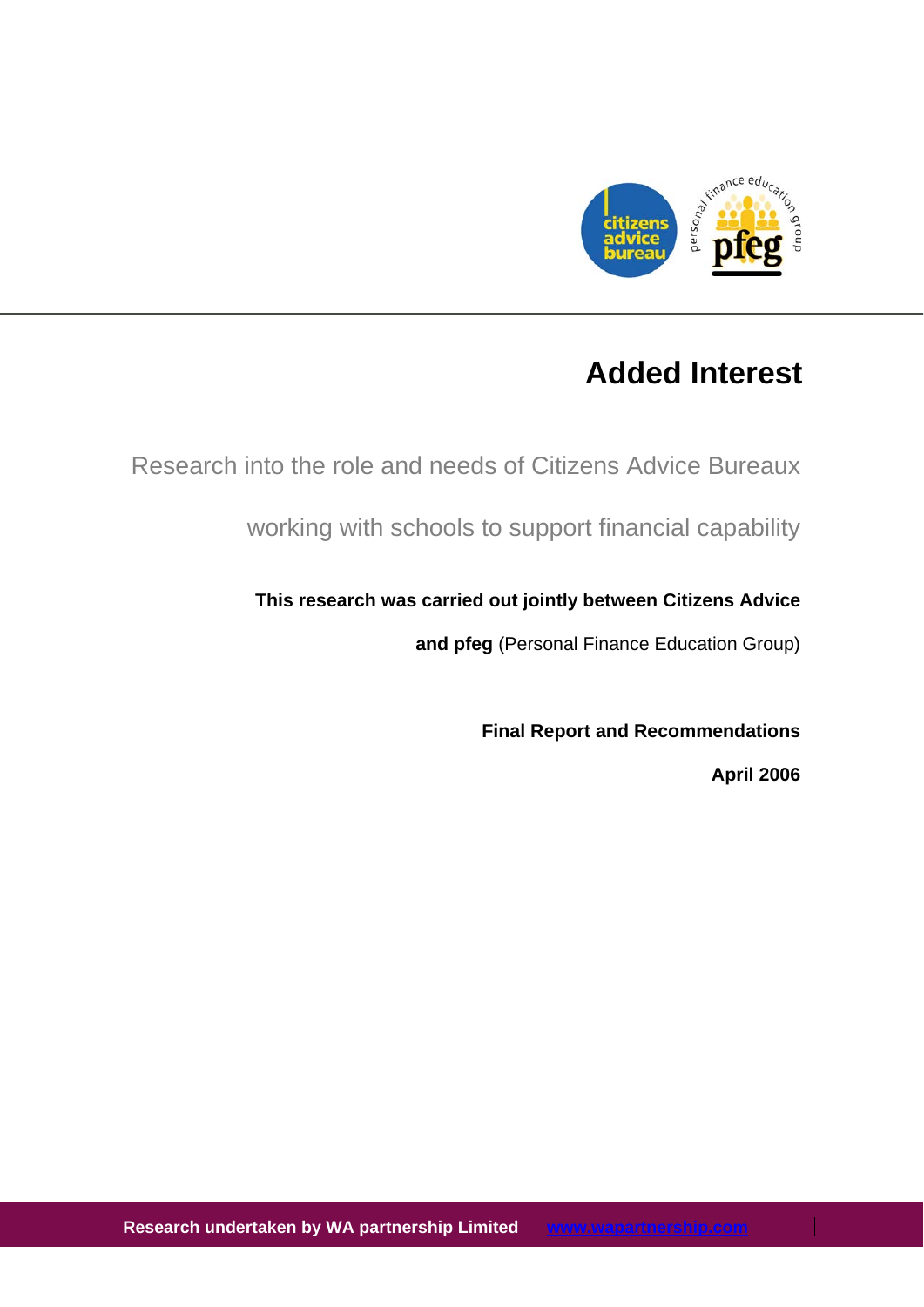

# **Table of Contents**

| A. Active Citizens Advice Bureaux - letter and questionnaire 43     |
|---------------------------------------------------------------------|
| B. Interested Citizens Advice Bureaux - letter and questionnaire 49 |
| C. Non Active Citizens Advice Bureaux - email and questions 52      |
|                                                                     |
| E. Service model proposal questions and model used with Bureaux  57 |

2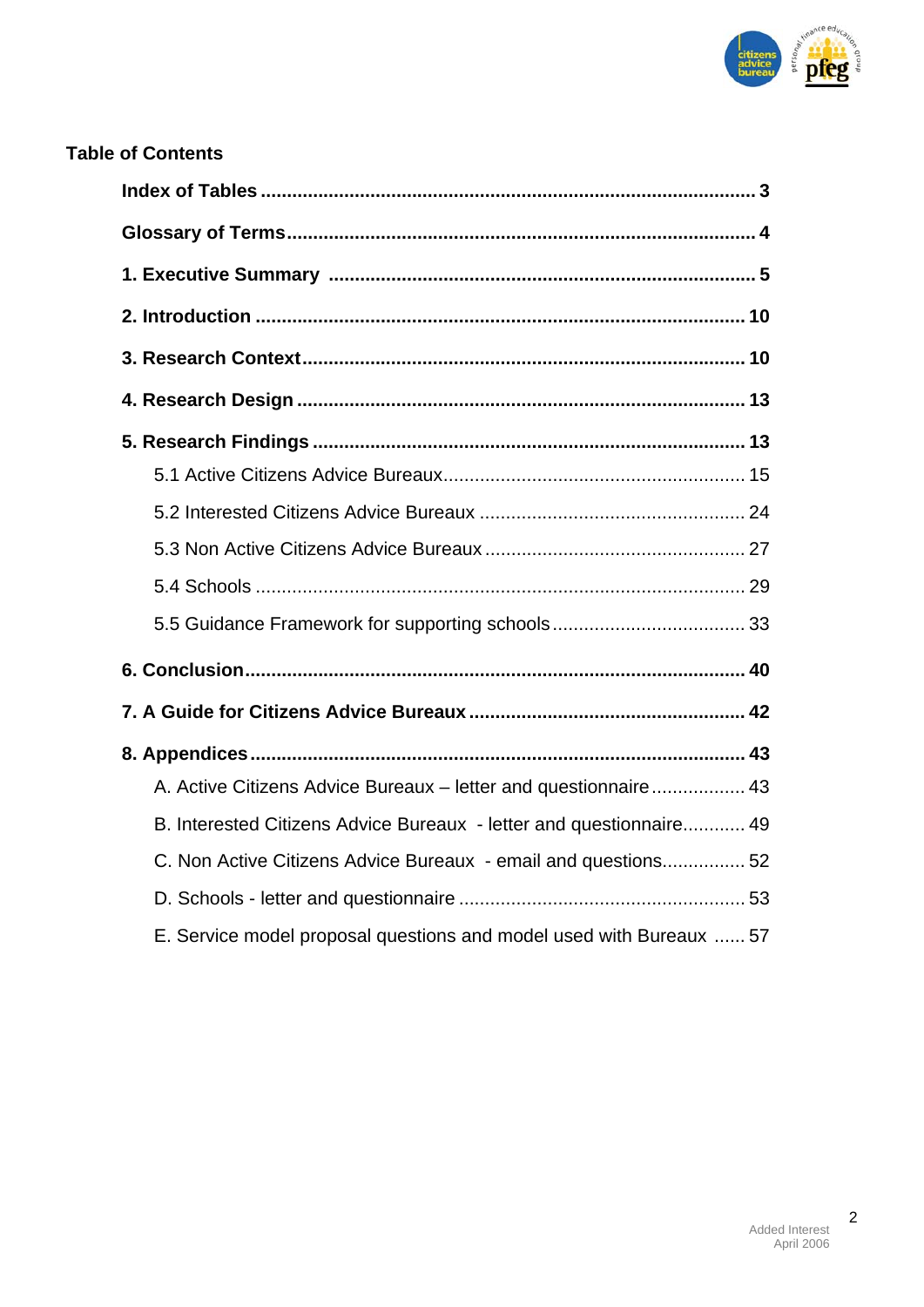

# **Index of Tables**

| Table 1. Survey responses from Citizens Advice Bureaux  13                     |
|--------------------------------------------------------------------------------|
| Table 2. Type of Citizens Advice Bureaux involvement - Active  16              |
| Table 3. Topics areas covered by Active Citizens Advice Bureaux  17            |
|                                                                                |
|                                                                                |
|                                                                                |
| Table 7.                                                                       |
| Table 8.                                                                       |
| Table 9.                                                                       |
| Table 10. Type of involvement considered desirable by interested bureaux 24    |
| Table 11.                                                                      |
| Non active Citizens Advice Bureaux responses  27<br>Table 12.                  |
| Priority scale for non active Citizens Advice Bureaux  27<br>Table 13.         |
| Barriers to Involvement for non active Citizens Advice Bureaux 28<br>Table 14. |
| Table 15.                                                                      |
| Table 16.                                                                      |
| Table 17.                                                                      |
| Table 18.                                                                      |
| Table 19.                                                                      |
| Table 20.                                                                      |
| Table 21.                                                                      |
| Guidance Framework for Citizens Advice Bureaux  36-39<br>Table 22.             |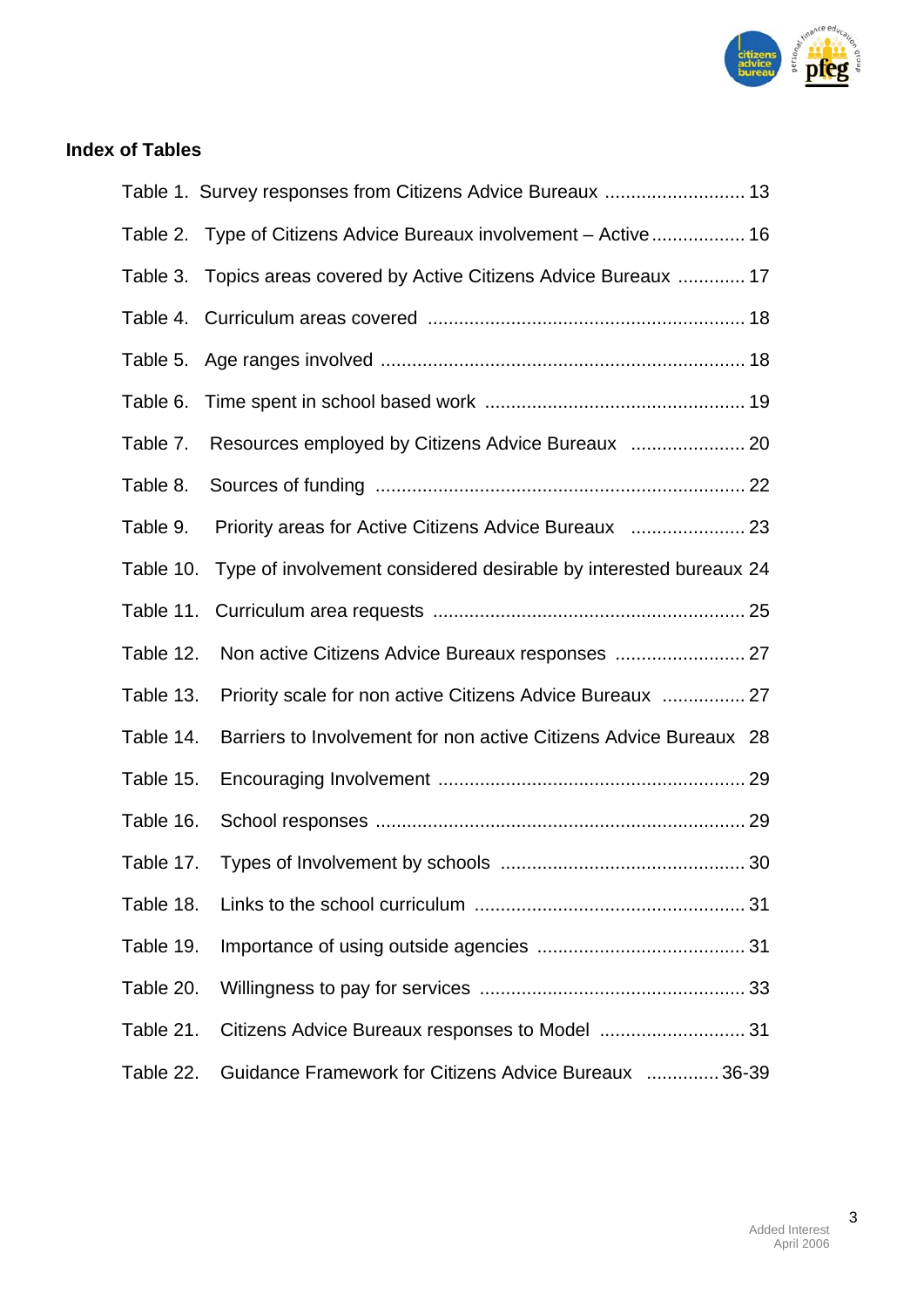

# **Glossary of terms**

| pfeg:                      | <b>Personal Finance Education Group</b>                                                                           |
|----------------------------|-------------------------------------------------------------------------------------------------------------------|
| <b>Citizens Advice:</b>    | Citizens Advice is the National Association for Citizens Advice<br>Bureaux in England and Wales                   |
| <b>Bureaux:</b>            | <b>Citizens Advice Bureaux</b>                                                                                    |
| <b>Active Bureaux:</b>     | Citizens Advice Bureaux who have worked with schools on<br>financial capability                                   |
| <b>Non Active Bureaux:</b> | Citizens Advice Bureaux who have not worked in schools at all<br>on financial capability                          |
| <b>Interested Bureaux:</b> | Non active Citizens Advice Bureaux who have expressed<br>interest in working with schools on financial capability |
| Schools:                   | Schools approached were part of the pfeg database of schools                                                      |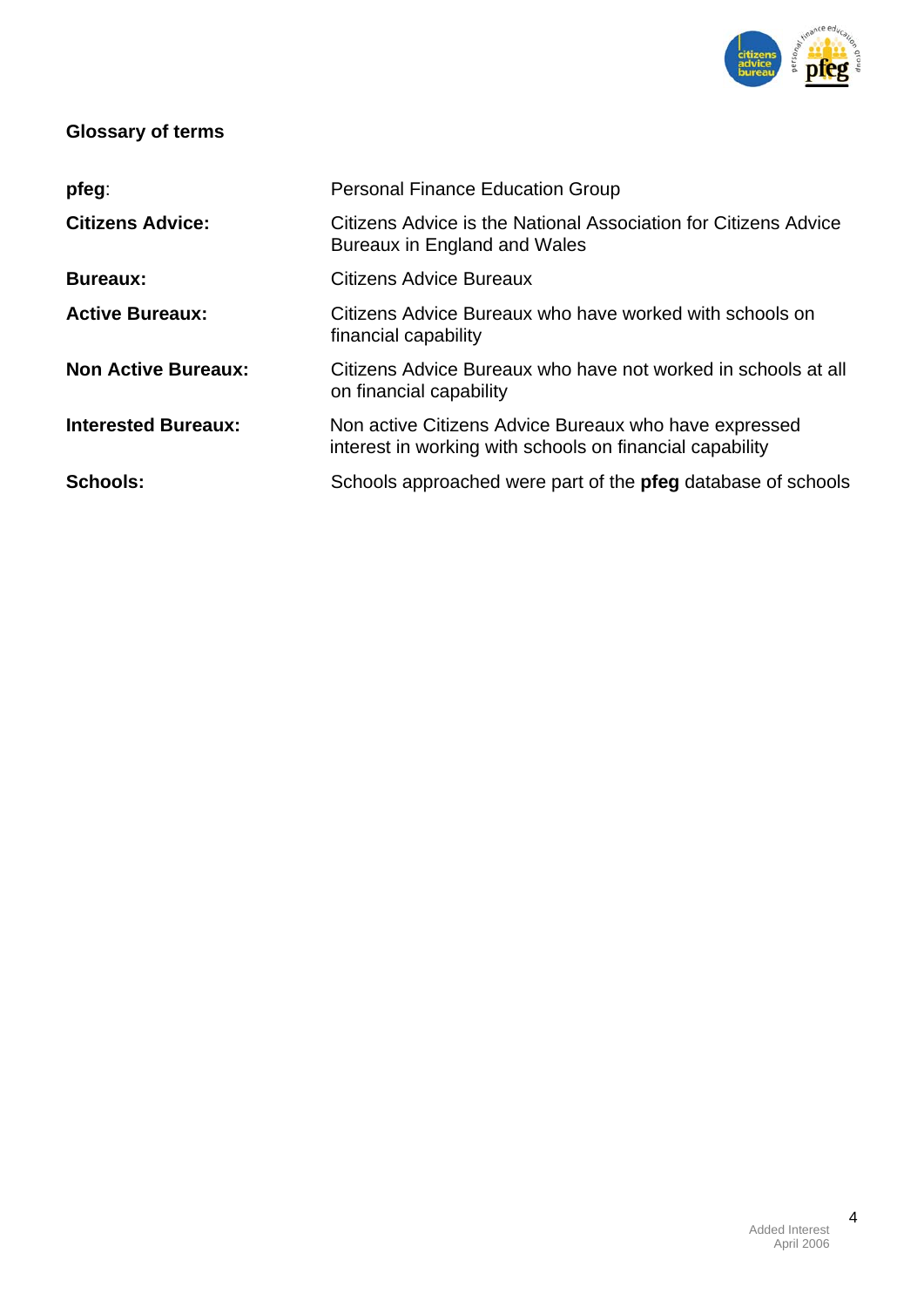

# **1. Executive Summary**

# **Key Findings**

- Many bureaux working with schools on financial capability deliver sessions to students with limited input from teachers, often creating training materials from scratch. Sessions are usually delivered to older students under the PSE/PSHE or Citizenship parts of the curriculum and focus on practical topics such as budgeting and managing debt.
- Bureaux would like to work with schools and support the delivery of financial capability in the classroom. They see the preventative benefits of equipping young people with financial skills and want to reach out into the community to promote bureau services and to understand young peoples' needs.
- Teachers value the contribution of bureaux as independent agencies with practical expertise in money issues. Teachers often feel they lack personal finance expertise and value the credibility and 'real life' contribution that bureaux can make.
- Schools and bureaux should invest time together to clarify expectations and to plan, deliver and evaluate financial capability sessions in the classroom.
- Bureau staff can effectively support teachers, but should avoid taking the role of teacher unassisted. Although bureaux can usefully contribute to supporting schools' financial capability work, they should not be leading the work as this does not encourage schools to develop and sustain their own programmes.

#### **Introduction**

This report provides the summary of the outcomes of a project carried out in partnership between Citizens Advice and **pfeg** (Personal Finance Education Group) to examine the role of Citizens Advice Bureau financial capability work in schools. **pfeg**, the leading organisation for developing financial capability in schools, has highlighted the role external agencies can play in helping teachers. Nearly 10 per cent of Citizens Advice Bureaux in England and Wales, leading providers of free and independent money advice, are actively involved in supporting financial capability in schools.

With the support of Abbey Charitable Trust, the project aimed to:

- Identify how bureaux are working with schools to enable the delivery of financial capability
- Make recommendations about best practice and future work.

# **Project methodology**

The research was commissioned by Citizens Advice and **pfeg.** It was carried out by WA Partnership between March and November 2005. It involved questionnaires and interviews and was primarily carried out with Citizens Advice Bureaux based in England and Wales. Eighty four out of a total of 451 registered bureaux (18.6 per cent) took part. These were made up of bureaux already working with schools on financial capability projects and a random sample of those that were not. Twenty one schools also responded to a postal survey, but were not interviewed.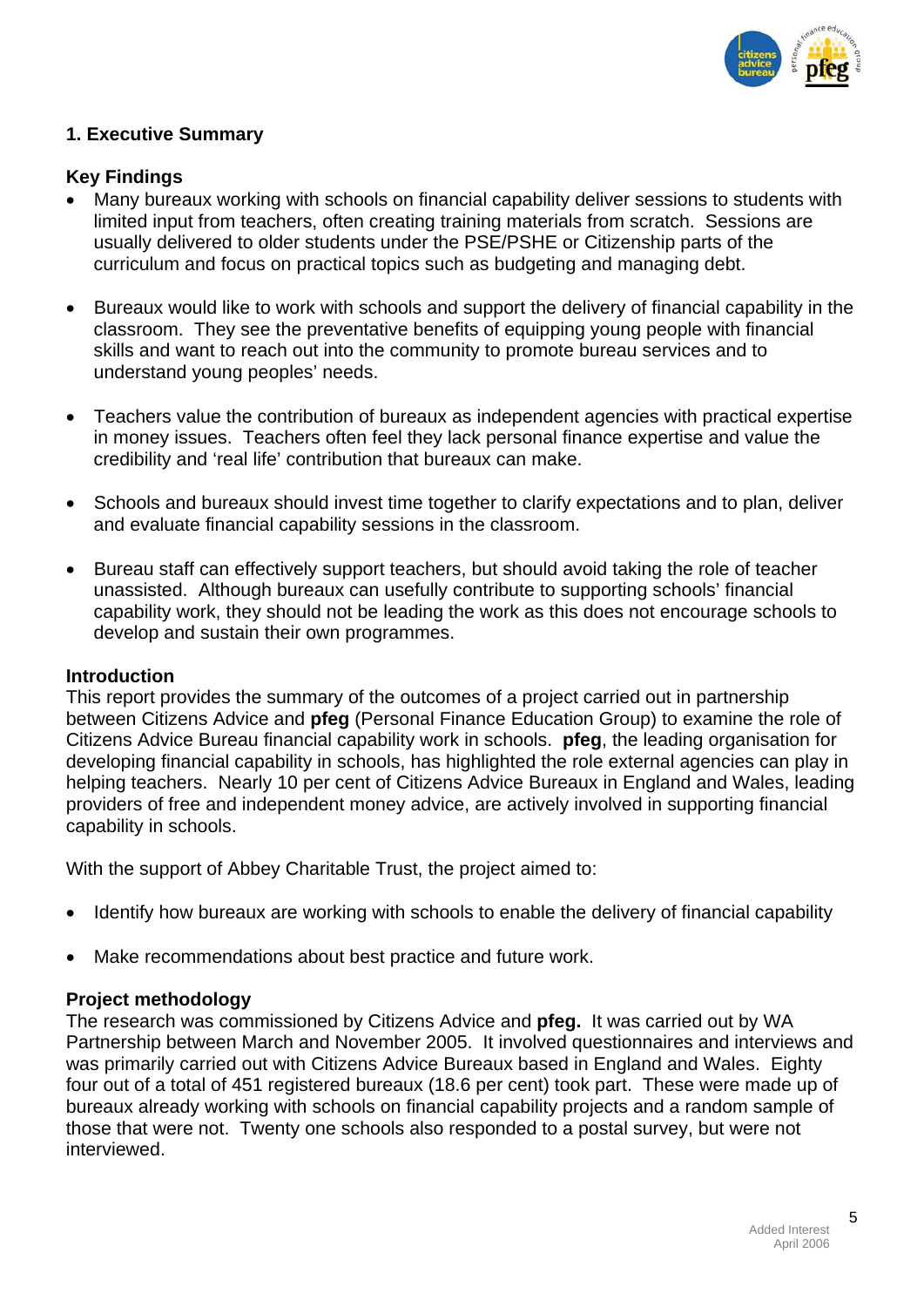

# **Findings**

## **Bureau interest in working with schools**

Bureaux recognise that it is not enough to give people advice and information about how they can solve financial issues in their adult lives. They also recognise the benefits of helping to equip young people with the underpinning skills, confidence and knowledge to make informed financial choices. They see the delivery of effective financial capability classes in schools as an essential part of this process.

Bureau respondents demonstrated a strong enthusiasm for working with schools on financial capability. Almost 68 per cent of all bureau respondents felt that as against other bureau priorities it was 'very important' or 'important' work.

#### **What bureaux can offer schools**

Bureaux reported working with schools in a number of ways including the planning and delivery, of financial capability sessions, providing information to teachers, helping teachers prepare teaching materials and providing training to increase teacher knowledge on personal finance topics.

#### *An independent reality check*

When working together, schools and bureaux tended to focus on practical and 'immediate' financial capability areas such as applied budgeting skills and how to seek advice. The main topics covered included:

| • Budgeting                      | 76 per cent |
|----------------------------------|-------------|
| • Seeking advice                 | 72 per cent |
| • Managing debt                  | 69 per cent |
| • Basic banking                  | 66 per cent |
| • Attitudes to money and finance | 59 per cent |

Teachers felt bureaux had an insight into the difficulties facing people in debt, particularly young people, and of issues affecting the local community. They were able to provide real life experiences to reinforce the messages about managing money, and were able to help with questions of specific concern to students.

Teachers acknowledged that bureau staff could help them develop appropriate materials for the classroom as well as aiding their own understanding of personal finance subjects. Teachers wanted resources produced by people with financial expertise to give them the confidence to deliver lessons. It was also important to the teachers surveyed that classroom visitors were seen as impartial, and bureaux were viewed as offering a particularly independent contribution.

#### **What schools can offer to bureaux**

Bureaux cited a range of other benefits to working with schools. Some bureaux felt that having access to younger people would enable them to have a better understanding of their younger clients and be able to tailor services to their needs.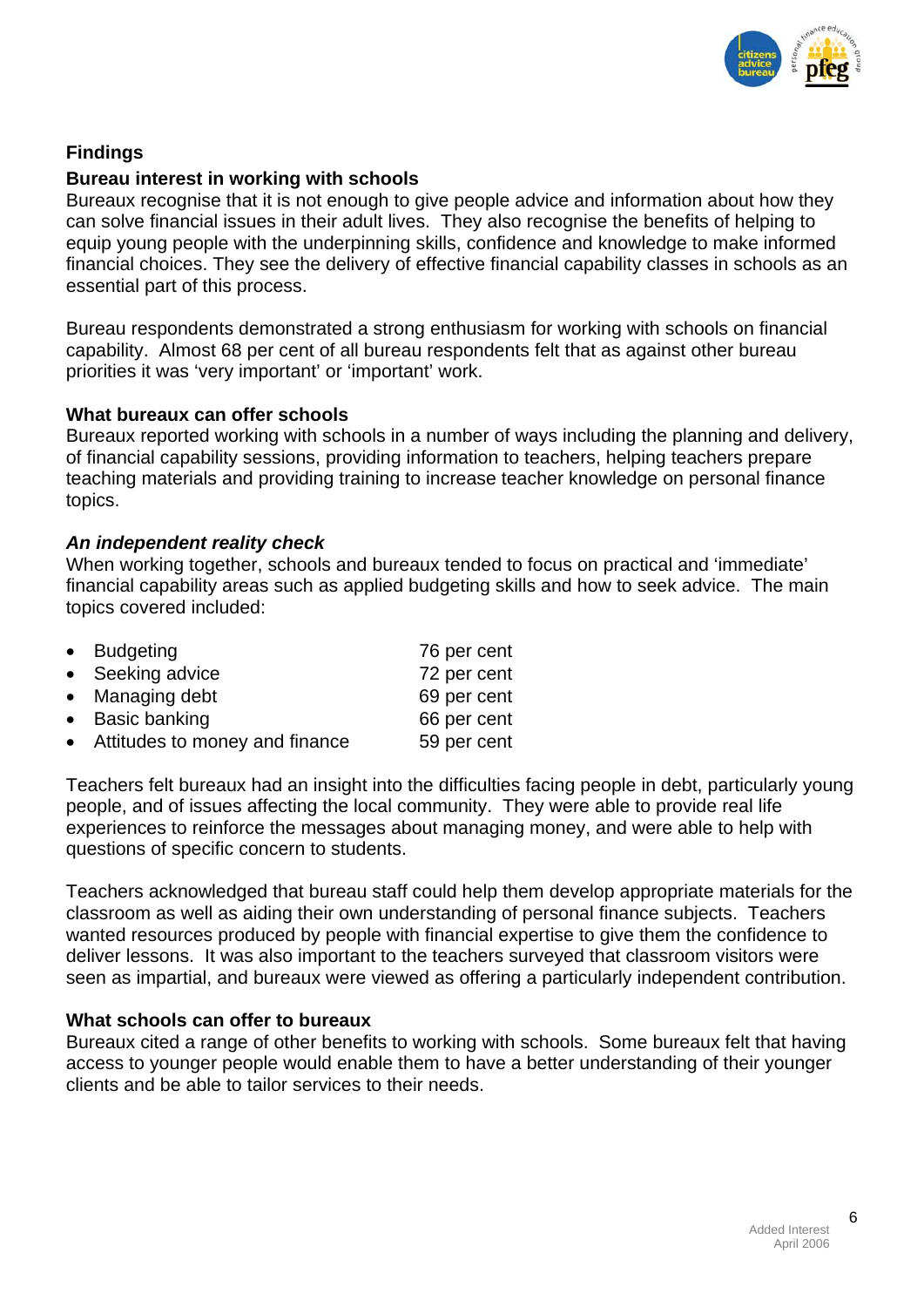

# *Developing staff, and the brand*

Some bureaux saw involvement in schools as an opportunity for staff development. Providing expectations were clear about what they could offer, bureaux considered planning and working with teachers as an opportunity to extend expertise.

A number of bureaux commented that many teachers and their students were not aware of the services offered by their local Citizens Advice Bureaux. Involvement in local schools was viewed as an opportunity to raise their profile.

# **Where bureaux make a contribution**

#### *Links with the school curriculum*

Schools and bureaux reported that Personal Social and Health Education (PSHE) and Citizenship were the dominant subjects through which financial capability was taught. In many cases in secondary schools this person or department is one and the same. Some bureaux were involved with more than one area.

#### *What ages bureau work with*

Most schools dealt with money matters at a time when students would most likely be facing these issues, for example when they are coming up to leaving school and moving on to the next stage of their lives.

Citizens Advice Bureaux delivering financial capability work in schools reported that:

- 62 per cent worked with secondary schools (ages 11-16)
- 59 per cent worked with 16-18 year olds
- 10 per cent worked in primary schools (ages 5 –11)

# **Barriers to bureaux involvement with schools**

# *Sustainable funding*

Funding is seen as the biggest barrier to involvement. Limited core funding restricted the amount of help bureaux could provide to schools, and developing reliable services over extended periods was often found to be difficult. Fundraising for work in schools was often reported to be time consuming, with most funding streams sporadic, time limited or available only for innovative or new projects. Many bureaux said that more regular core funding for their financial capability work with schools would help them provide a better quality service and to build long-term relationships with schools.

Schools reported having limited budgets to pay for external agencies, but preferred to obtain such services free of charge. Only one participating bureau indicated that it had received payment directly from a schools partnership, through a Pathfinder project. None of the participating schools had paid bureaux, but nearly 30 per cent (six) said they would consider paying around £100.

# *Time, knowledge and confidence*

Schools have many competing demands and financial capability is not yet high on their agenda. Teachers' interests are also moderated by a lack of confidence to deliver financial capability.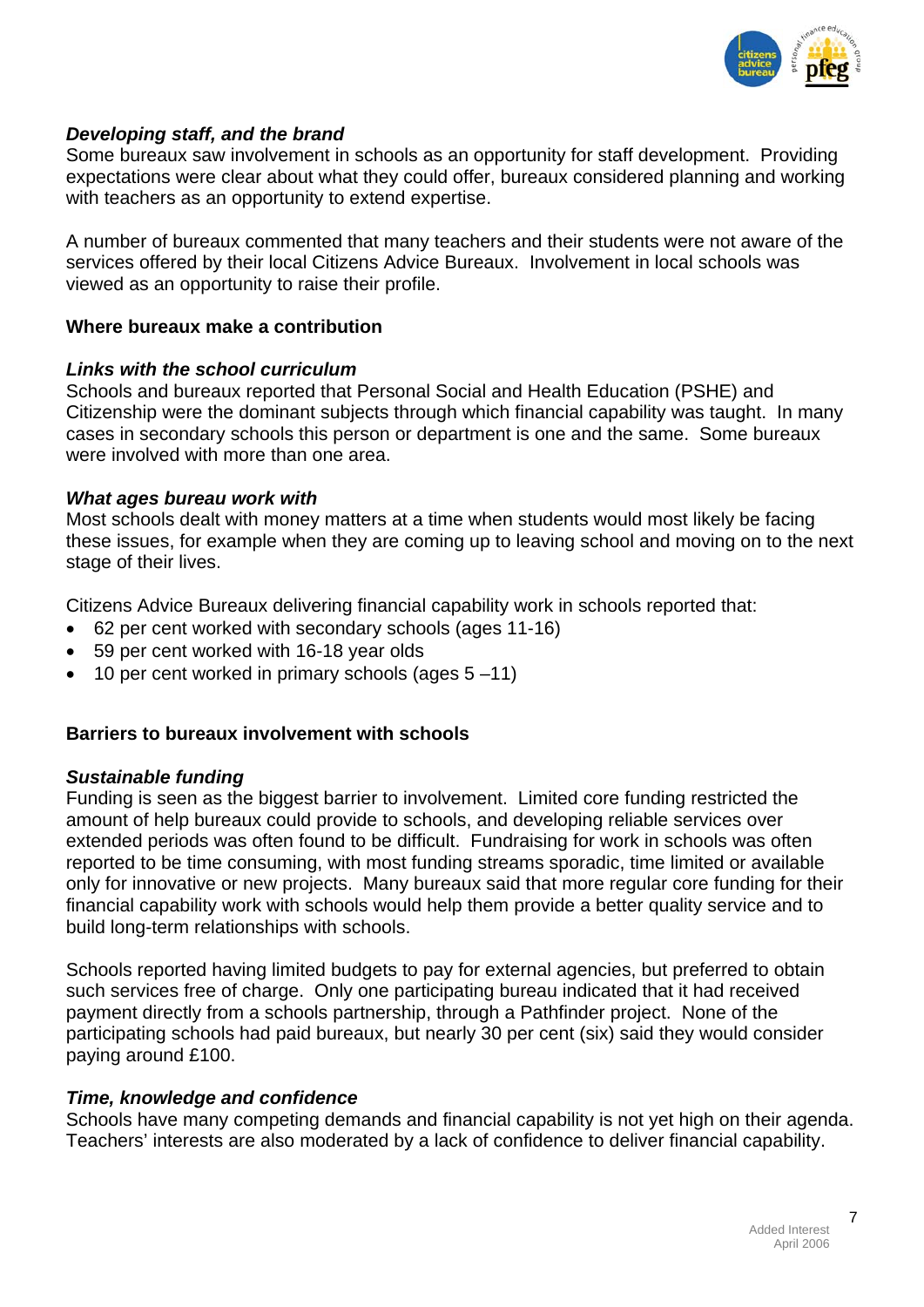

Bureaux lack an understanding of the curriculum and confidence working in the classroom. Forty five per cent said that training would help them better understand how schools operate, and where in the curriculum their work might fit. Seventy six per cent of bureaux reported planning and delivering sessions in the classroom with limited input from the teacher. Only 31 per cent reported planning and delivering sessions jointly with a teacher. .

Bureaux sometimes found it difficult to communicate what they could offer to schools. There is also evidence that some schools lack confidence to work with outside agencies because they have concerns over ensuring the quality of what will be delivered.

# *Access to resources*

Citizens Advice Bureaux delivering financial capability work in schools reported that:

- 69 per cent produced teaching materials from scratch or adapted resources
- 14 per cent used accredited **pfeg** resources
- 3 per cent used resources that were developed by the school they were working with.

# **Best practice in assisting schools**

Bureaux involvement in schools ranged from single contributions to long term programmes of activity. The research concluded that good quality programmes contain the following elements:

- Clear expectations over roles and working methods so that bureaux and teachers feel clear about how they will work together in the class room
- Sufficient time put aside for collaborative planning and evaluation
- Extended involvement of bureau staff so that investments can be made in building long term relationships and teachers' knowledge of financial capability topics
- Programmes planned that allow for schools to follow up on bureau input and extend learning.

# **Conclusions and recommendations**

# **Citizens Advice Bureaux can make a significant contribution to the FSA (Financial Services Authority) national financial capability strategy.**

Teachers perceive bureaux as being neutral and trustworthy. Bureaux are able to bring first hand knowledge of personal finance topics to the classroom, bringing topics to life. They are seen as credible by students and can support teachers through a national network of staff with expertise in practical money matters.

# **Teachers and bureaux should ensure that young people are offered a broad view of financial matters.**

Bureaux can work with teachers to help young people develop the skills to manage their finances and avoid financial pitfalls, especially around credit and debt. Bureaux also have expertise in helping equip people to be confident consumers and can signpost to specialist providers and services. Other external agencies have expertise in areas such as long-term investments and pensions planning. Topics such as these may also be of use to young people and should be planned into schools' financial capability programmes.

# **Teachers' confidence should be increased to enable them to teach financial capability.**

The research showed that the majority of bureaux planned and delivered lessons with limited input from the teachers. For financial capability to be a sustainable part of the schools' curriculum teachers would need to deliver the lessons themselves, sometimes with input from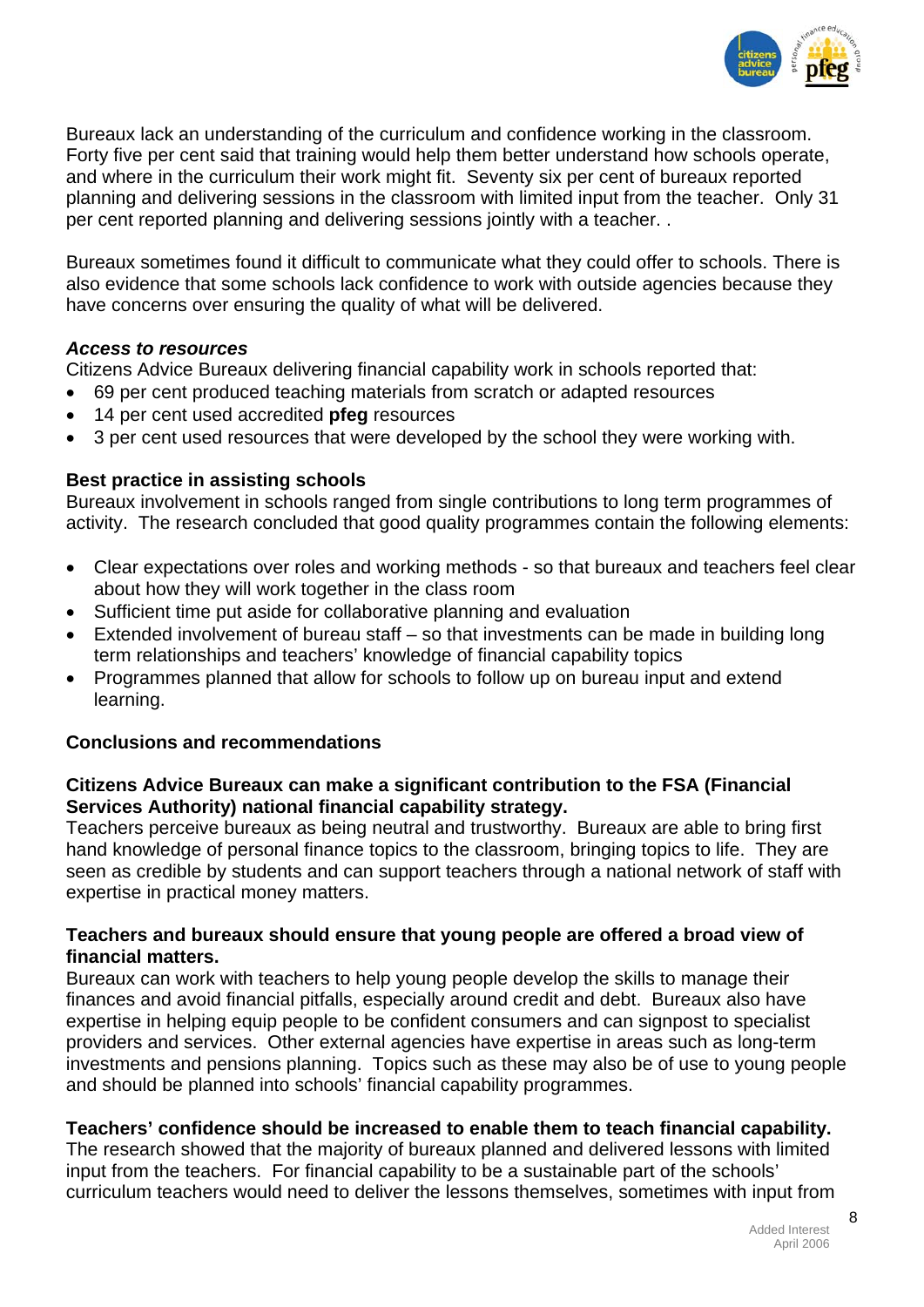

adults other than teachers. Earlier research by **pfeg** observed that teachers sometimes hand over classroom management to external visitors. Bureaux should insist on working with teachers to plan, deliver and review learning, providing a supportive, rather than a lead teaching role.

#### **There should be a focus on managing expectations in order to minimise disappointment.**

Education in financial capability is still at its early stage in schools, and all concerned should aim to ensure they have the service capacity for any expectations that have been raised. Bureaux should consider the impact of commitment to schools work on their resources. Where the support is part of a specific project, bureaux and schools could clarify support time at the outset.

# **Funders should be encouraged to consider the value of providing sustained funding for schools work.**

Bureaux should be encouraged to work with other bureaux or local agencies to bid for funding. A reliable source of funding would enable bureaux to plan ahead with schools partners.

# **Increase access to quality teaching resources.**

Sixty nine per cent of bureaux working in schools produce teaching materials from scratch or adapt resources. Should bureaux need to produce resources, it is recommended that they use the quality mark teaching resources that are accredited by **pfeg** or consult the **pfeg** quality criteria check list. Citizens Advice could also consider collecting best practice material from bureaux, submitting these to the **pfeg** quality mark process and making them available to bureaux and schools. (More information on the quality mark from **www.pfeg.org.)**

# **In summary**

Working with schools to educate young people in financial matters, so that they are less likely to become bureau clients in the future, is important. Bureaux considering working with schools should:

- Identify and be comfortable with the level of service they can offer
- Aim to guarantee a consistent level of support to schools, however small the commitment is
- Be trained in managing school relationships
- Refer to the quide for Citizens Advice bureaux prior to approaching schools
- Develop resources only in collaboration with teachers
- Support the teachers in the classroom but avoid taking the role of teacher unassisted
- Make best use of **pfeg** quality mark and Citizens Advice resources.

# **Working with schools on financial capability: A guide for Citizens Advice Bureaux**

A guide for bureaux on working with schools is being developed as part of the Added Interest research project. It is intended to help local bureaux make more informed decisions about the scope and scale of financial capability work they feel able to undertake with schools.

The Guide will be available by late Summer 2006 to all Citizens Advice Bureaux in England and Wales through the Citizens Advice intranet (Cablink). It will also be available to interested partners and schools through the **pfeg** website.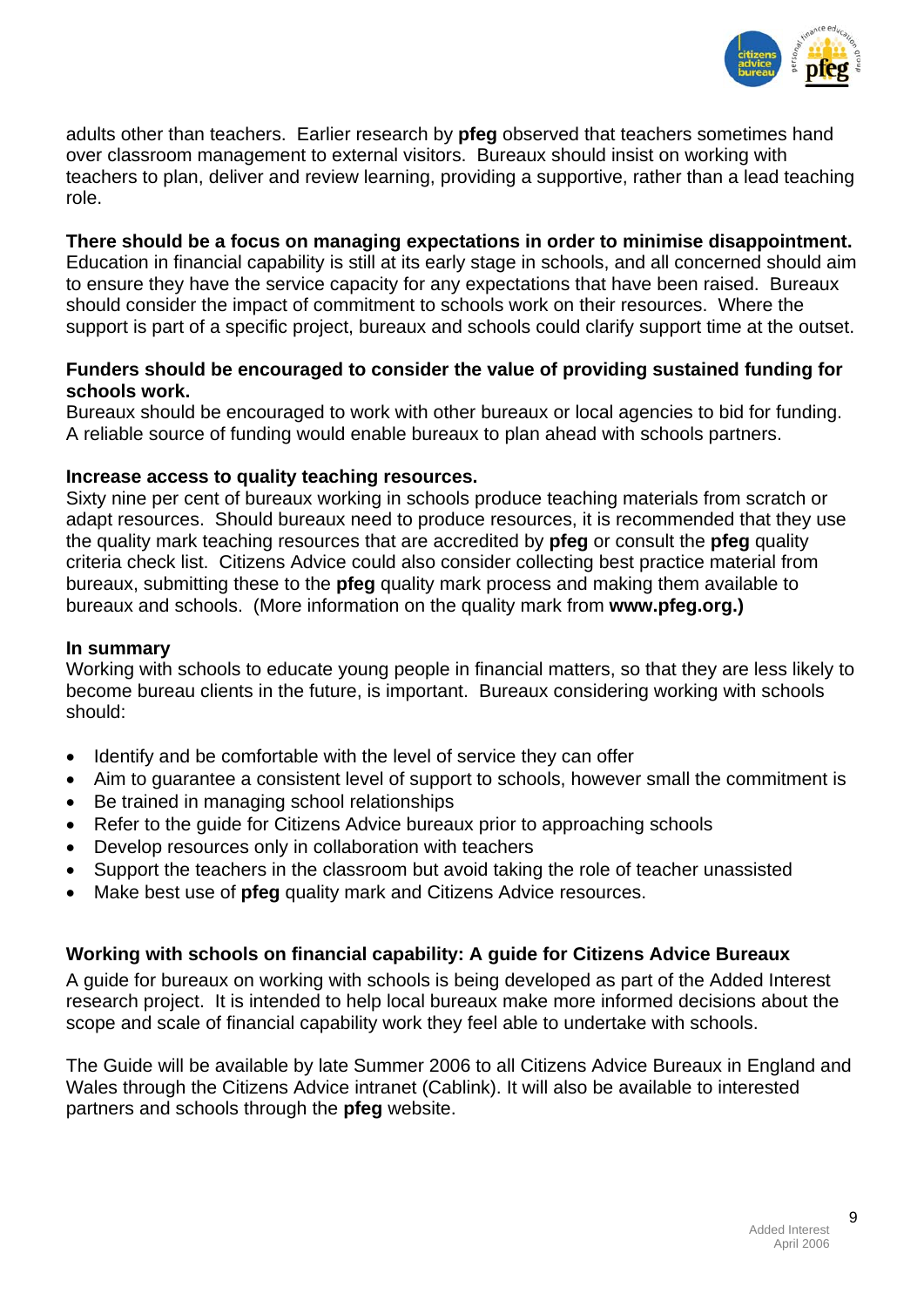

# **2. Introduction**

A survey of financial capability work by Citizens Advice Bureaux in 2004 showed that nearly 10% of Citizens Advice Bureaux work with schools. Citizens Advice Bureaux have a unique role within local communities as they are independent and have a trusted brand and expertise in adult financial issues.

In 2005, Citizens Advice and **pfeg** did further research on individual Citizens Advice Bureaux activities in schools. The research aimed to identify and examine current provision. It also asked whether Citizens Advice Bureaux can or should carry out more work than at present with schools and how they can best support the delivery of financial capability in the classroom. This research has been produced with funding from Abbey Charitable Trust.

**Pfeg** is an educational charity that aims to make sure that all young people leaving school have the confidence, skills and knowledge in financial matters to take part fully in society. **Pfeg** offers a range of advice and resources to support UK teachers working with children and young people aged 4 to 19. **Pfeg** works strategically with education, business, voluntary and government sectors to increase the quality and quantity of financial education in schools.

The findings and recommendations arising from the research will assist Citizens Advice and **pfeg** to consider the role Citizens Advice Bureaux can be expected to play in assisting schools and the support required to achieve this.

# **Research questions**

This research aimed to address the following questions:

- What have Citizens Advice Bureaux been able to provide in the way of support to schools?
- What have Citizens Advice Bureaux been unable to provide and why?
- What more would Citizens Advice Bureaux like to provide and how can they achieve this?

This included consideration of such issues as:

- The levels of awareness among Citizens Advice Bureaux of the need for financial capability
- The extent to which Citizens Advice Bureaux provide support for teachers in relation to financial education. This could be in the areas of Information, Advice or Education
- Where activities to support financial education in schools take place and who is responsible for delivery
- The extent to which school activities are proactive or reactive.

# **3. Research context**

*'Work out a syllabus that meets the clients' actual needs, not your perception of their needs'* 

Capital Gains, Citizens Advice, 2005

# **Citizens Advice and the drive for financial inclusion**

The Citizens Advice service helps people resolve their money, legal and other problems by providing information and advice. Most bureaux provide specialist level money advice services, helping to resolve a range of money and debt issues.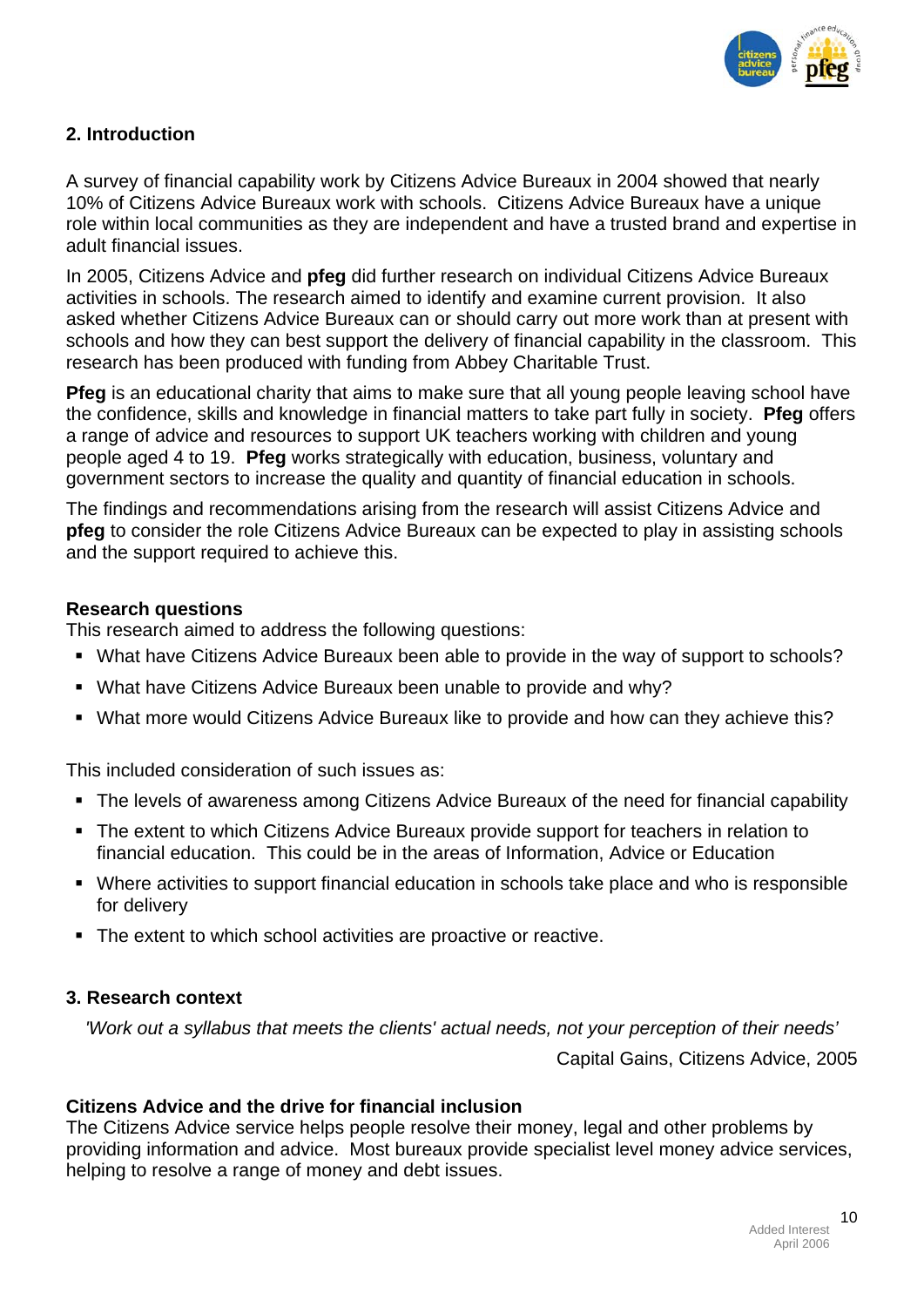

Citizens Advice published in 2005 the results of a community-based programme piloting personal finance education projects to young adults through to people in retirement. About 65 Citizens Advice Bureaux deliver financial skills programmes, 38 of which work with schools.

The challenge for this joint research with **pfeg** has been to identify whether Citizens Advice Bureaux can and should carry out more work than at present with schools, and how they can best support the delivery of financial capability in the classroom.

#### **Financial Capability in Schools**

Research by the Financial Services Consumer Panel (2004) shows that many people fail to manage their financial affairs effectively. People do not provide adequately for emergencies, life changes and eventual retirement.

The research highlights low levels of consumer understanding, confidence and engagement across a range of financial needs. Two-thirds of consumers think that financial matters are too complicated and that they do not know enough to choose suitable financial products. Only 33% of consumers regularly review their financial situation. It concludes that across most life-stages and across a range of income/debt levels, there is considerable evidence of reactive rather than proactive financial management.

This research has shown that teaching personal finance at a young age is likely to be an effective way of informing people how to plan their finances when they become adults.

#### **National Financial Capability Strategy**

The Financial Services Authority (FSA) aims to create better informed, educated and more confident citizens, able to take greater responsibility for their financial affairs and play a more active role in the market for financial services.

The FSA co-ordinates the National Strategy and is building partnerships in seven key areas, of which schools is one. 'Building Financial Capability in the UK' provides more detailed information on the strategy. The aim of the Schools Project is to give future generations a good grounding in personal finance education before leaving school to enable them to become informed and independent consumers. It builds on the good practices identified through **pfeg** pilot projects. This work seeks to raise the status and profile of personal finance education in schools by:

- championing and raising awareness
- one stop shop (provided by **pfeg**) comprehensive services to support teachers
- **•** recognising achievement

The FSA's financial capability strategy aims to co-ordinate initiatives to improve financial capability overall. This will involve continued collaboration for a range of agencies such as **pfeg** and Citizens Advice to find ways of sharing expertise to the benefit of all.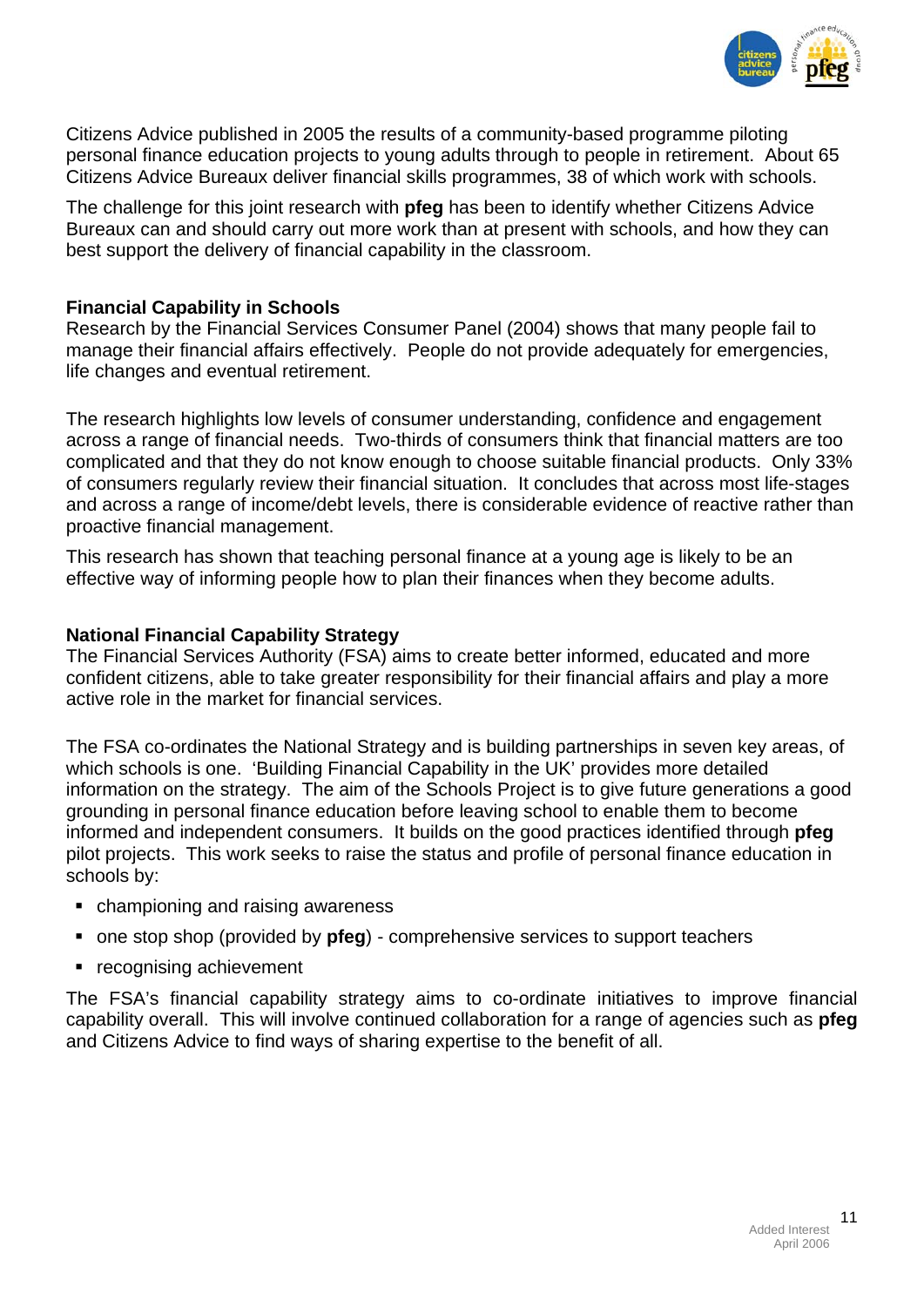

# **Every Child Matters**

At the heart of the new relationship with schools is 'Every Child Matters' (2004) in which there is the recognition of the need for better coordination of the work of agencies that traditionally have provided discrete services for children and young people.

The remit of the new Children's Service is to focus in particular on five essential areas: being healthy; staying safe; enjoying and achieving; making a positive contribution; and achieving economic well being.

Fundamental to achieving economic well being is the need to ensure that steps are taken to help all young people become financially literate.

# **4. Research design**

In order to offer a balanced view of Citizens Advice Bureaux work in schools, we undertook quantitative and qualitative research, in two phases. The results obtained from the first phase of the research informed the second phase. The research concentrated on bureaux and schools in England and Wales, but had some responses from some individual bureaux in Scotland that expressed an interest in financial education in schools.

The surveys gave an overview of the quantity of work delivered by bureaux in schools.

A sample from the survey respondents were followed up by in depth questionnaires and interviews. The results from this activity informed our qualitative analysis.

A further consultation exercise informed the guidance framework which also allowed us to explore further about funding arrangements within some bureaux. This work has included an exploration of the cost of bureaux involvement; the potential for bureaux getting direct funding from schools' budgets for such activities; and to find out how many are working with schools as part of wider financial capability work or with discrete school projects.

# **Research sample**

#### *Individual Citizens Advice Bureaux*

Using a questionnaire and structured interview approach we asked bureaux to tell us in some detail about their work and their interests in school based work.

We contacted 219 bureaux, 18.6% of all registered Citizens Advice Bureaux numbering 451. The overall response rate from those surveyed was 38%. Table 1. breaks this figure down into the following categories:

- Active Citizens Advice Bureaux: bureaux who have worked with schools
- **Interested Citizens Advice Bureaux: bureaux who have not worked in schools but expressed** interest in working with schools
- **Non Active Citizens Advice Bureaux: bureaux who have not worked in schools.**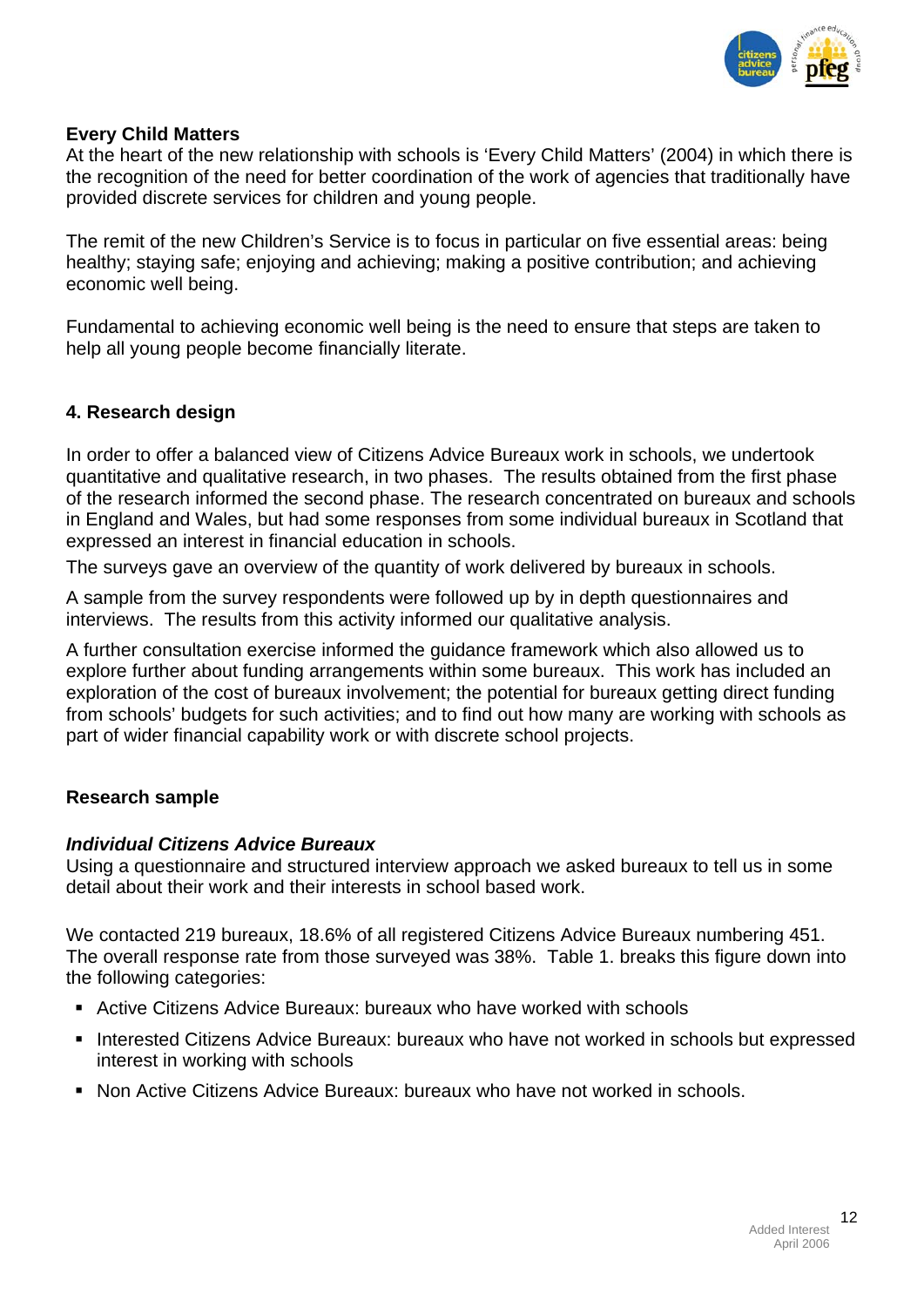

| <b>Survey Responses from Citizens Advice Bureaux</b> |              |               |        |
|------------------------------------------------------|--------------|---------------|--------|
| <b>Citizens Advice</b><br><b>Bureaux type</b>        | No. Surveyed | No of returns | As $%$ |
| Active                                               | 38           | 29            | 76     |
| Interested                                           | 96           | 40            | 42     |
| Non Active                                           | 85           | 15            | 18     |
| Total                                                | 219          | 84            | 38     |

# **Table 1. Survey responses from Citizens Advice Bureaux**

Respondents who are active bureaux were followed up with e-mail questionnaires and in depth telephone interviews. They were asked what in particular enabled them to make a contribution in schools, and what difficulties they have faced and possibly overcome.

Non active bureaux were contacted by e-mail and follow up interviews. The e-mail was sent out by Citizens Advice to encourage maximum high response rate.

#### *Schools*

We surveyed a total of 100 secondary schools from **pfeg**'s database, which is about 3.5% of all secondary schools in the UK. The response rate was a disappointing 19%, given that these schools have high awareness of financial capability programmes. Due to the small response rate, the research does not claim authoritative representation, but provided us with qualitative data to verify our findings from the research with bureaux.

We assessed the views of schools through questionnaires and follow up interviews with those schools who have responded, ie 19 schools.

We explored with schools the extent to which they use Citizens Advice Bureaux and other outside agencies in their work and how they use them. This provided us with greater insight as to how best bureaux might work with schools and to what extent schools engage in what would be considered good practice in working with external agencies.

#### **Timescales**

Citizens Advice Bureaux that work with schools 1<sup>st</sup> phase: March to June 2005

Citizens Advice Bureaux that have not worked in schools: March to June 2005 and August to November 2005

Citizens Advice Bureaux that work with schools 2<sup>nd</sup> phase: August to November 2005

Schools: July to November 2005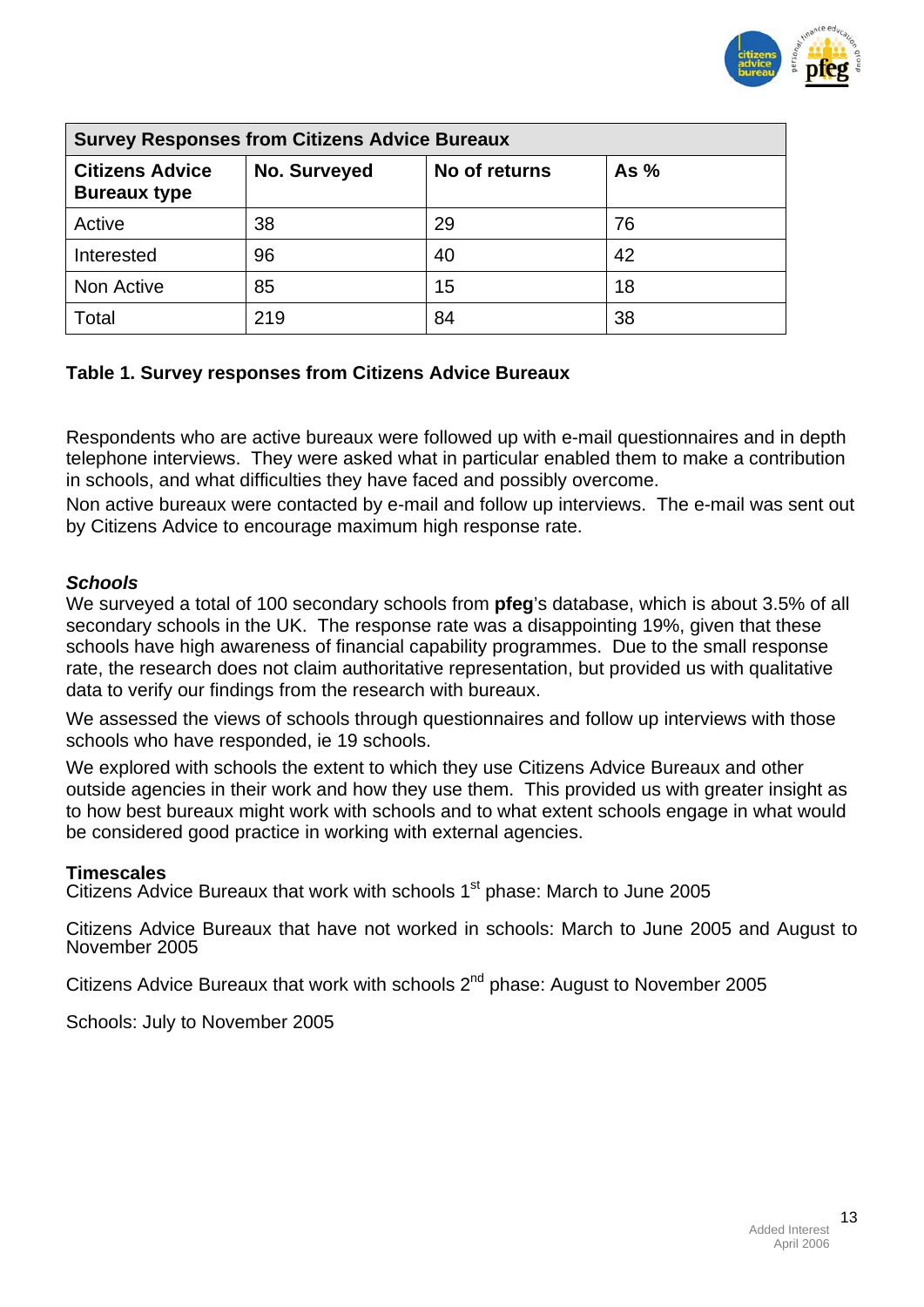

# **5. Research findings**

The research questions varied slightly for each group of participants to take into account whether Citizens Advice Bureaux have undertaken work with schools in the past or not, or whether they were intending to do so. All schools received the same questionnaire.

For accurate reporting, the research findings are presented in four sections.

- 1) Active Citizens Advice Bureaux: Citizens Advice Bureaux who have worked with schools
- 2) Interested Citizens Advice Bureaux: Non active Citizens Advice Bureaux who have expressed interest in working with schools.
- 3) Non Active Citizens Advice Bureaux: Citizens Advice Bureaux who have not worked in schools at all
- 4) Schools: Schools approached were part of the **pfeg** database of schools

With each group, the research identified what Citizens Advice Bureaux have been able to provide to schools and what they have not, and the factors conditioning their responses to schools' needs.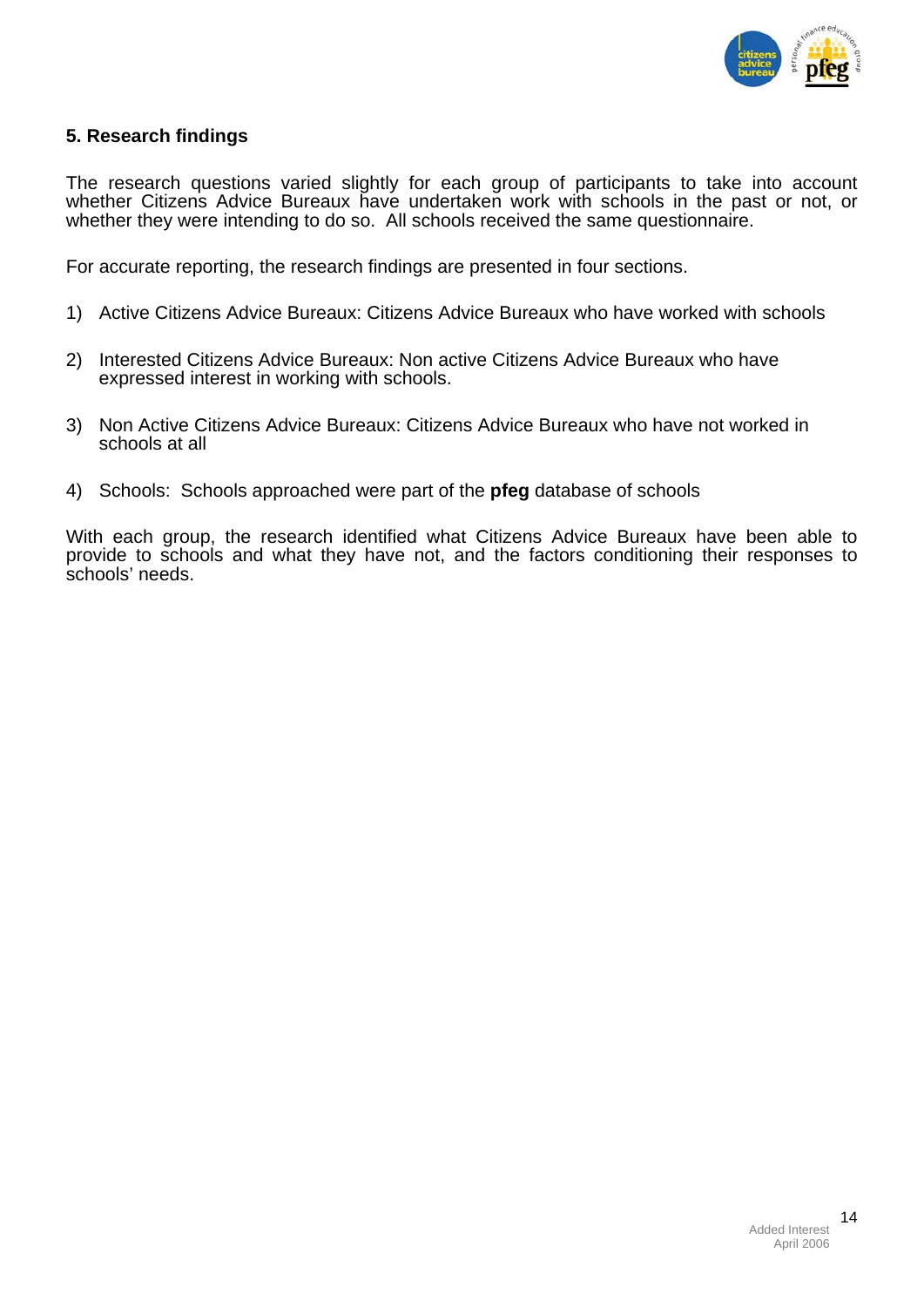

# **5.1 Active Citizens Advice Bureaux**

We sent out questionnaires to 38 Active bureaux. There was a good response from these bureaux already involved in school work. Over two thirds (76.31%) completed the questionnaire (appendix A) offering detail about their work with many making helpful suggestions about future possibilities and direction. This section reflects the responses from these active bureaux.

## **The importance of financial capability in schools**

Participating bureaux demonstrated strong enthusiasm for working with schools.Almost 68% of all bureaux respondents, taking other priorities into account, said that they felt it was very important or important, for bureaux to be involved in financial capability work in schools. This represents 12.7% (57) of all registered bureaux in the UK.

#### **The type of involvement**

It is clear from the findings outlined in table 2 that the two main areas of involvement with schools are:

- Providing talks or presentations to groups of students, with limited input from the teacher
- **Provision of information.**

In discussions with bureaux it emerged that teachers were often keen to get input, but did not involve themselves in the classroom during sessions that were taking place. In the view of bureaux representatives this lessened the impact of what was being delivered; in some cases making it stressful. It also meant that any follow up work as a result of the presentation was unlikely.

Where bureaux representatives reported that they work closely with the teachers in planning and delivery, greater success was reported. In most of these cases the relationships with schools had been built over a period of time.

> *'It is crucial to work together with teachers so that you can use your financial expertise and they can use theirs in planning and organisation. Teachers are also the best at helping the students evaluate what they have learned.' Bureau Worker, Wales*

Given the nature of most Citizens Advice Bureaux work it is not surprising that many bureaux saw working with families as an excellent way to educate children and their parents at the same time. Very few had engaged in this type of work, but many saw it as desirable.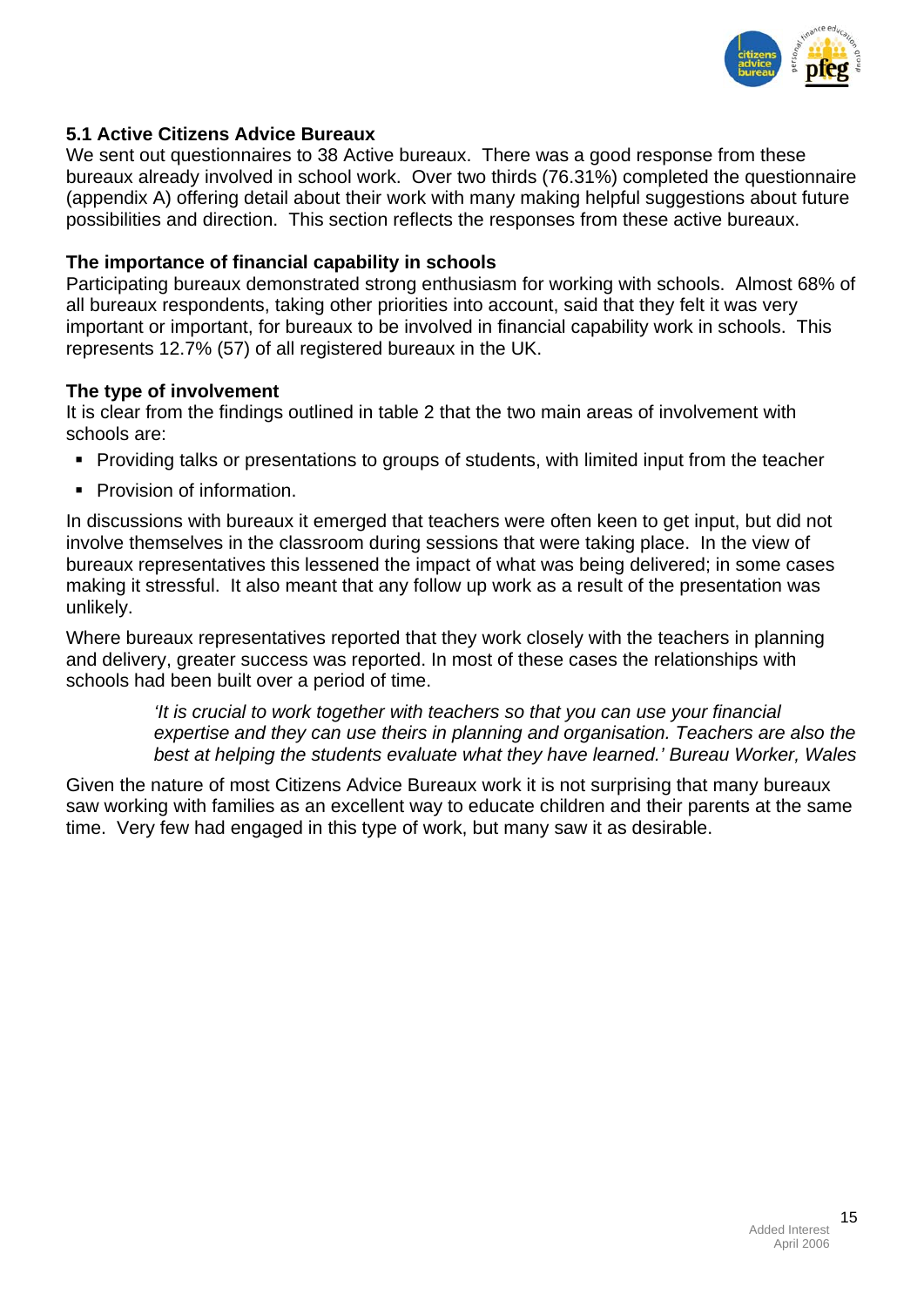

| <b>Type of Involvement</b>                                                                                                                     | <b>Already Involved</b> | <b>Would like to be</b>   |
|------------------------------------------------------------------------------------------------------------------------------------------------|-------------------------|---------------------------|
|                                                                                                                                                | $\frac{9}{6}$           | involved<br>$\frac{0}{0}$ |
| Planning and delivering financial capability in<br>the class room with limited input from teacher                                              | 76                      | $\overline{7}$            |
| Providing schools who are delivering financial<br>capability with information about Citizens<br>Advice Bureaux services via leaflets etc       | 48                      | 17                        |
| Providing schools who are delivering financial<br>capability with written information on financial<br>capability topics (eg dealing with debt) | 45                      | 10                        |
| Providing schools who are delivering financial<br>capability with help in preparing training<br>materials                                      | 31                      | 21                        |
| Planning and delivering financial capability<br>sessions in the classroom jointly with a<br>teacher                                            | 31                      | 24                        |
| Planning and delivering a talk to a (whole)<br>school assembly or event                                                                        | 31                      | 24                        |
| Providing schools who are delivering financial<br>capability with training to increase staff<br>knowledge on personal finance topics           | 10                      | 41                        |
| Working with parents and pupils (family<br>learning)                                                                                           | 10                      | 41                        |
| <b>Other</b>                                                                                                                                   |                         |                           |
| <b>Youth Clubs</b>                                                                                                                             | 3                       |                           |
| Student help clinics                                                                                                                           | 3                       |                           |

# **Table 2. Type of Citizens Advice Bureaux involvement - Active**

# **Key areas of interest**

Table 3 lists the range of topic areas Citizens Advice Bureaux cover in their work with schools. The most frequently emerging topic is **budgeting** and related areas such as **banking, credit and managing debt.** In line with the key role bureaux play, **seeking advice** featured strongly as a topic.

A pleasant surprise was the number of bureaux that have covered issues like attitudes to money and finance - 59%. This is a prominent part of the financial capability agenda in schools and one to which Citizens Advice Bureaux can make a significant contribution, as they often see the consequences of inappropriate attitudes towards money and money management.

In further discussions it emerged that bureaux were happy to respond to most requests from schools and were able to bring expertise to most, if not all, of these areas.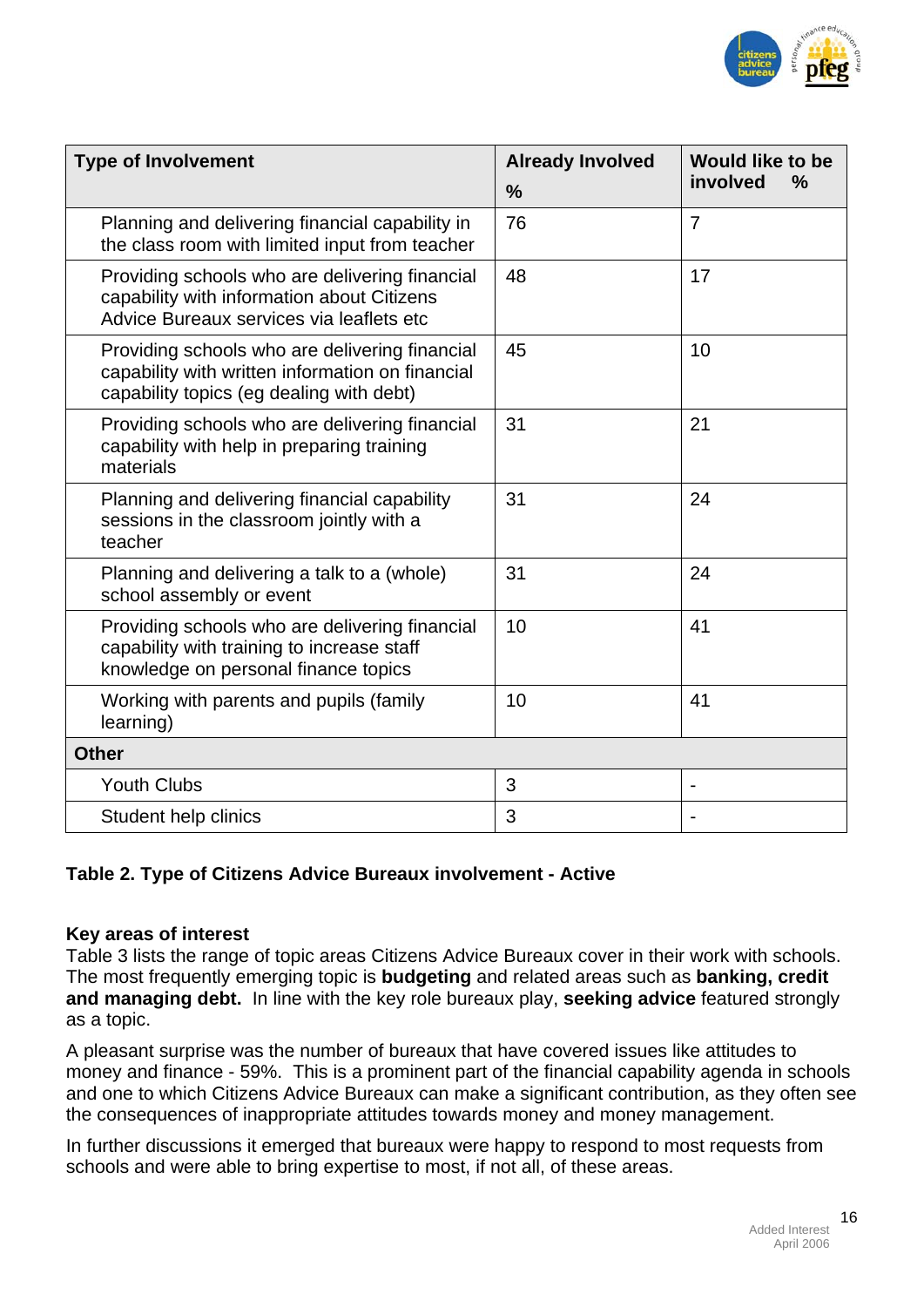

| <b>Topic Areas</b><br>$\frac{0}{0}$                                                                                   | <b>Involvement</b>                       |
|-----------------------------------------------------------------------------------------------------------------------|------------------------------------------|
| <b>Budgeting</b> – general skills and strategies<br>76                                                                |                                          |
| Seeking advice – when and how to seek money or financial advice<br>72                                                 |                                          |
| <b>Managing debt</b> $-$ eg prioritising debts, negotiating with creditors<br>69                                      |                                          |
| <b>Banking</b> – common banking products/facilities such as overdrafts<br>66                                          |                                          |
| <b>Basic banking</b> – choosing, opening and using an account for the first time<br>62                                |                                          |
| 62<br>Choosing credit - general principles                                                                            |                                          |
| <b>Budgeting for a life transition</b> (including, for example, estimating costs of<br>59<br>regular household bills) |                                          |
| <b>Choosing credit</b> – common forms of borrowing such as home credit, credit<br>59<br>cards, loans and catalogues   |                                          |
| 59<br>Attitudes to finance – eg to borrowing, social responsibility                                                   |                                          |
| <b>Consumer rights and responsibilities</b> (eg returning goods or warranties)<br>52                                  |                                          |
| 52<br><b>Credit Unions</b> – how they work, basic services                                                            |                                          |
| 52<br><b>Financial record keeping</b> – eg understanding bank statements, keeping<br><b>P60s</b>                      |                                          |
| 48<br>Shopping - eg identifying best buys for general consumer goods                                                  |                                          |
| Government help for students – including student loans and educational<br>48<br>maintenance allowance                 |                                          |
| Shopping – identifying best buys for basic financial services and<br>45<br>utilities                                  |                                          |
| <b>Tax and National insurance</b> – explaining basic deductions system when<br>45<br>working or self-employed         |                                          |
| Government help/benefits-including social fund and tax credits<br>41                                                  |                                          |
| 41<br><b>Common insurances</b> $-$ eg home contents and car                                                           |                                          |
| Credit referencing - how the system works<br>41                                                                       |                                          |
| <b>Basic saving</b> – eg post office accounts, cash mini ISAs<br>41                                                   |                                          |
| Other:<br>Information on housing, rent and bond schemes                                                               | All this list<br>were single<br>mentions |
| Wages and earnings<br>The cost of learning to drive                                                                   |                                          |
| Cultural attitudes towards finances and the differences<br>Living independently<br>Taxes such as Inheritance tax      |                                          |

# **Table 3. Topics areas covered by Active Citizens Advice Bureaux**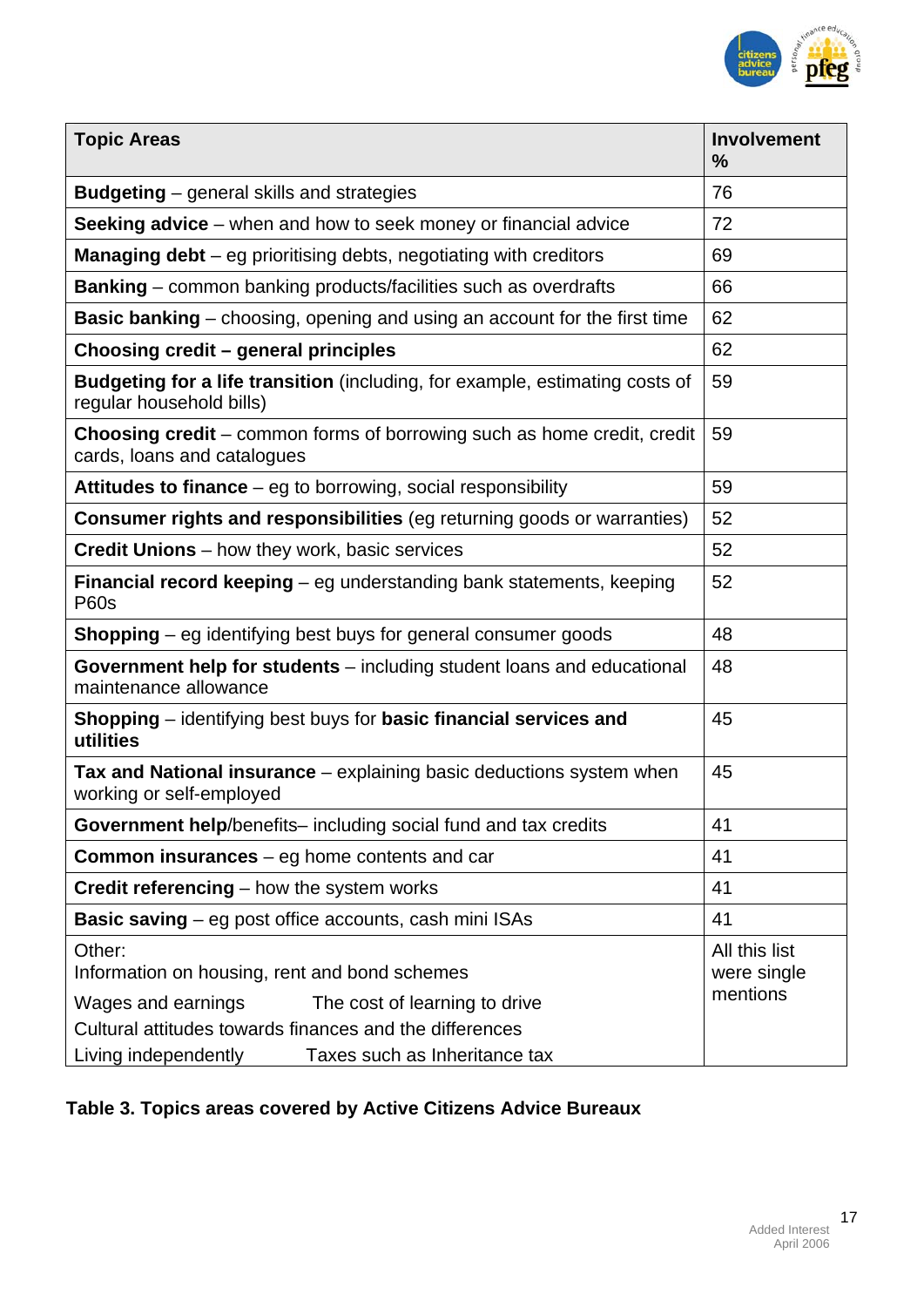

#### **Links with the school curriculum**

Citizens Advice Bureaux indicated that their work relates mostly to the PSHE/PSE or Citizenship department or coordinator in schools. In many cases in secondary schools this person or department is one and the same. This is interesting as many bureaux went on to say that one of the major barriers to involvement with schools is communicating with the right person. Table 4 indicates the subject areas most requested.

| <b>Curriculum Area</b>                                                                                   | <b>Mostly</b><br>$\%$ | <b>Sometimes</b><br>$\%$ | <b>Never</b><br>$\frac{0}{0}$ |
|----------------------------------------------------------------------------------------------------------|-----------------------|--------------------------|-------------------------------|
| <b>PSE/PSHE</b>                                                                                          | 69                    |                          | 3                             |
| Citizenship                                                                                              | 62                    | 14                       | 3                             |
| <b>Careers Education</b>                                                                                 | 7                     | 14                       | 3                             |
| <b>Business Studies</b>                                                                                  | 3                     | 7                        | 10                            |
| Developed 8 x 1 hour course with<br><b>ASDAN (Award Scheme Development</b><br>and Accreditation Network) | 3                     |                          |                               |
| Accreditation                                                                                            |                       |                          |                               |
| Food Technology                                                                                          |                       |                          | 14                            |
| <b>Maths</b>                                                                                             |                       | 7                        | 31                            |
| Other                                                                                                    |                       |                          |                               |

# **Table 4. Curriculum areas covered**

#### **Age range**

Almost all bureaux contribute to school based work at secondary level (table 5). Although work was carried out at Key Stage 3 (11-14 year olds), 90% of this was at Key Stage 4 (14-16 year olds) with a considerable input at 16 plus. The explanation for this was that most schools wanted to deal with money issues at a time when students will most likely be facing these issues, for example when they are leaving school and getting their first job.

Many bureaux reported the difficulty of providing sessions for younger students as they did not always see the relevance. Others reported that they could have provided more relevant information and input if there had been more prior planning.

Some of the most successful work was reported with those students about to leave schools or who were on employment and training style courses. This was reported as being of immediate relevance to them and therefore more engaging.

| <b>Key stage</b>                   | $\frac{9}{6}$ |
|------------------------------------|---------------|
| 1 and 2 ( $5-11$ year olds)        | 10            |
| $\vert$ 3 and 4 (11-16 year olds)  | 62            |
| 16 -18 year olds (still at school) | 59            |

# **Table 5. Age ranges involved**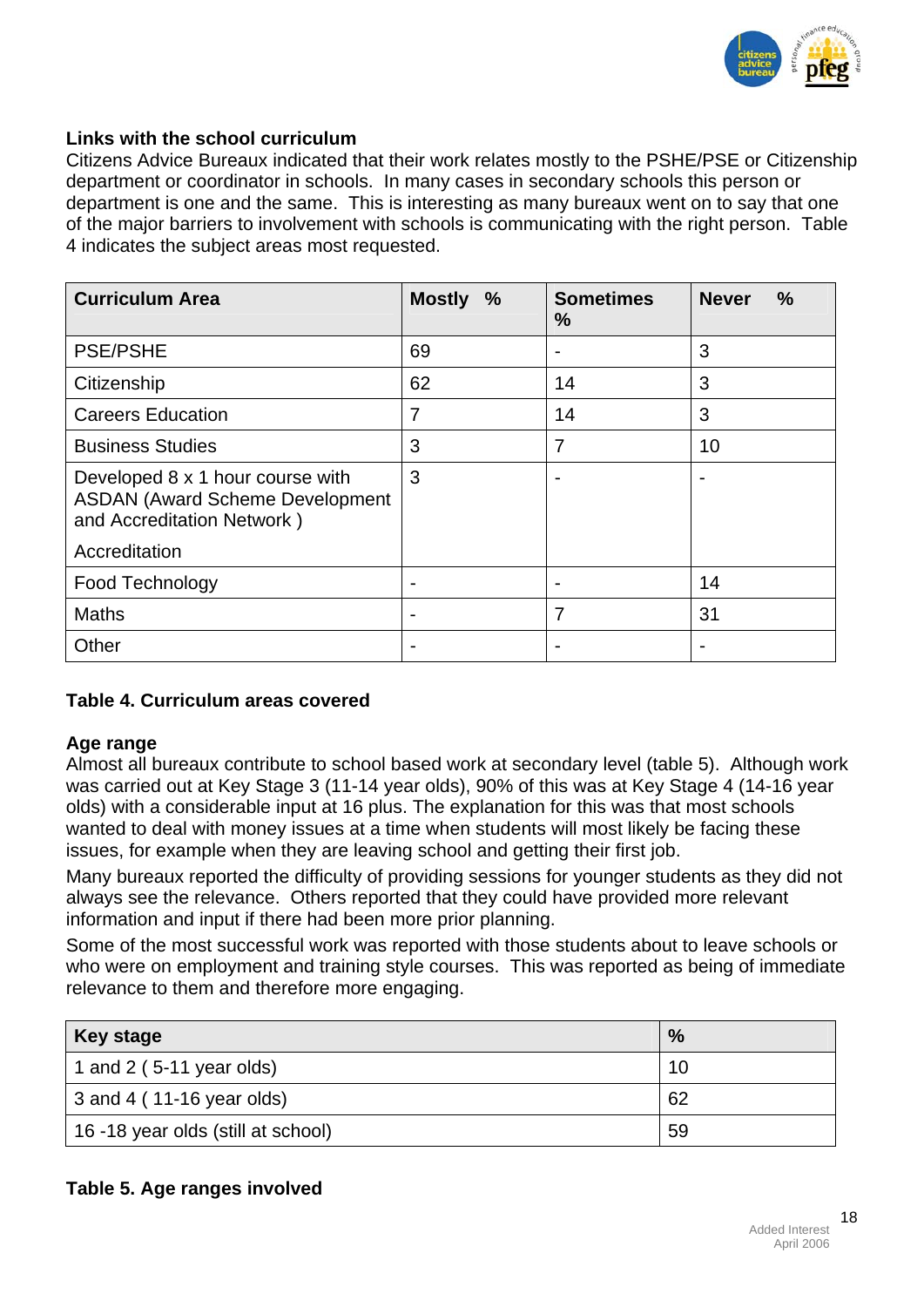

# **Resources employed - where staffing resource was available**

Despite reports of very limited funding by many bureaux, 38% reported that they were able to provide up to three days a month for school work of some shape or form. The minimum number of hours available reported was two hours per week rising to a maximum of 21 hours on specially funded projects with a key worker. The range of activity varied within the hours given. In the case of smaller numbers of hours this was usually (but not always) as a result of a request to address a group of students. Where bureaux are dedicating more hours this indicates involvement through projects where more time is devoted to planning as well as delivery in the classroom.

| Per month         | Under a day per $ 1-3$ days per<br>$\%$<br>month | month<br>$\frac{9}{6}$ | 3-7 days per<br>month<br>$\%$ | 7 or more days<br>per month % |
|-------------------|--------------------------------------------------|------------------------|-------------------------------|-------------------------------|
| <b>Staff</b>      | 21                                               | 38                     |                               |                               |
| <b>Volunteers</b> | 10                                               |                        |                               | ۰                             |

#### **Table 6. Time spent in school based work**

#### **Activities and best practice in work with schools**

The resources used by bureaux to support their school work are wide ranging. Of particular interest was the degree to which bureaux generated their own resources for use in schools. Although on the one hand this is encouraging as it means that resources are best fit and the user feels confident, on the other hand there is an issue of time appropriation and quality which can be of concern.

Very few bureaux said they used resources produced by their colleagues in other bureaux. This is an area that might be explored in further work as many reported the need to share good practice. Similarly, it is disappointing that there was not greater use of **pfeg** accredited materials.

Table 7 indicates that sharing practice and resources is not so widespread. It is also clear that like many teachers, Citizens Advice Bureaux workers are likely to choose resources and then supplement with their own material. It is rare for a ready made resource to meet all requirements. The number of bureaux using other national resources is lower than expected. Many are produced for use with adult groups but could be adapted for use with students. This is another reason why greater sharing of resources and their use might be beneficial.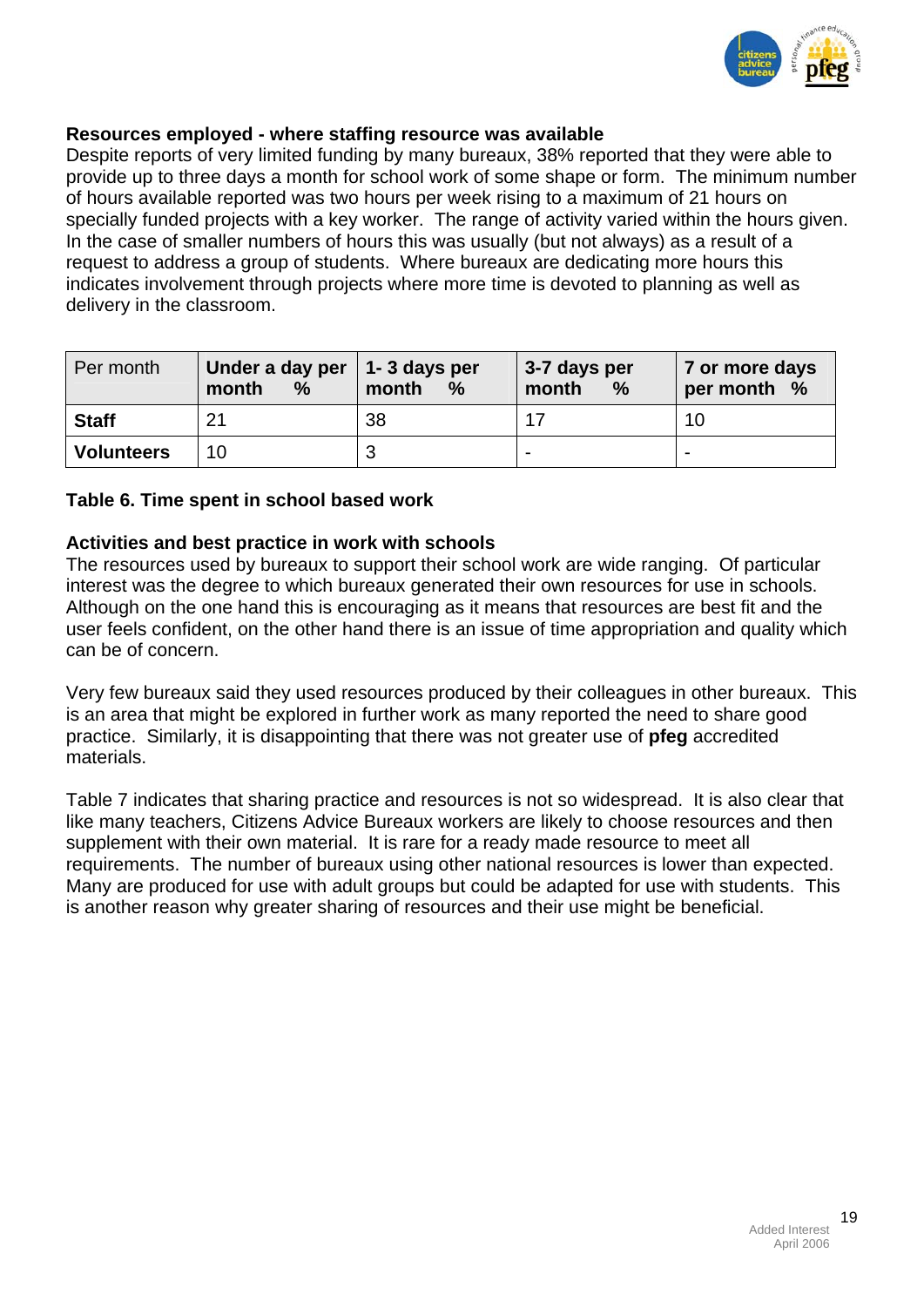

| <b>Type of Resource</b>                                                                      | Use all<br>the time | <b>Use</b><br>sometime | <b>Never</b><br><b>Used</b> |
|----------------------------------------------------------------------------------------------|---------------------|------------------------|-----------------------------|
|                                                                                              | $\frac{9}{6}$       | S                      | $\frac{0}{0}$               |
|                                                                                              |                     | $\frac{9}{6}$          |                             |
| Training resources produced by own Citizens<br><b>Advice Bureaux from Scratch</b>            | 69                  | 14                     | $\overline{\phantom{0}}$    |
| Training resources produced by own Citizens<br>Advice Bureaux using other resources as basis | 55                  | 17                     |                             |
| Information from Citizens Advice or partners e.g.<br>advice guide or MAT self help packs     | 17                  | 52                     | 14                          |
| Training resources produced by national agencies<br>and designed and to be used for adults   | 17                  | 31                     | $\overline{a}$              |
| Real life 'artefacts' e.g. literature from banks                                             | 14                  | 48                     | 10                          |
| Training resources that are pfeg accredited                                                  | 14                  | 41                     | 3                           |
| Training resources produced and provided by<br>school(s)                                     | 3                   | $\overline{7}$         | 34                          |
| Training resources produced by another Citizens<br><b>Advice Bureaux</b>                     |                     | 24                     | 21                          |
| Other individual resources named:                                                            |                     |                        |                             |
| <b>County Money Development Officer</b>                                                      |                     |                        |                             |
| www.askbureau.co.uk                                                                          |                     |                        |                             |
| Government websites                                                                          |                     |                        |                             |
| www.moneymatterstome.co.uk                                                                   |                     |                        |                             |

# **Table 7. Resources employed by Citizens Advice Bureaux**

# **What works well?**

We asked bureaux to tell us in more detail the kinds of activity they found worked well in their involvement with schools. Although many have no teaching or training background many report strategies that represent good practice in teaching and learning. These included:

- Using relevant and up to date examples to illustrate information
- **Providing anecdotal evidence of real live experiences always engages pupils**
- Choosing topics of immediate relevance to students
- Varying the activities so that students don't get bored
- Ensuring that you simplify material so less able students can take part
- Using other people as well as Citizens Advice Bureaux such as court services or trading standards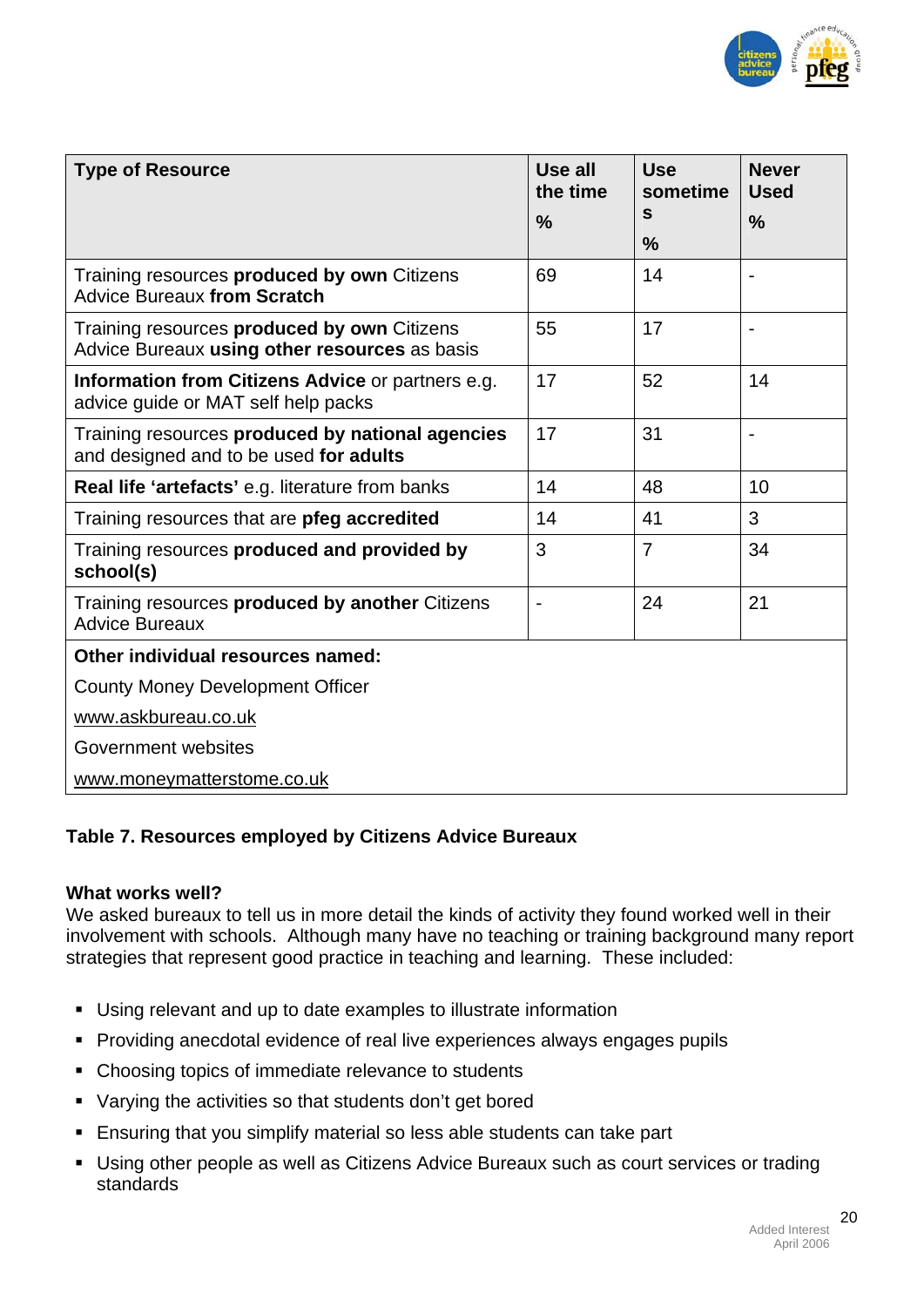

*'During our programme we involved a range of visitors to the classroom and in this way we were able to use particular expertise and vary the inputs for students so they didn't get bored. They respect people with what they see as first hand knowledge' Bureau Worker, Wales* 

# **What does not work so well?**

We also asked bureaux to tell us what, in their experience did not work so well. Responses included:

- Not enough time being provided by the schools for the planned session
- **EXTERN** Long presentations from the front with little interaction from the students
- Large scale presentations that some schools demand but have little impact as there is usually no follow up.
- Not enough involvement from the teacher either in the planning or in the classroom sessions.

*'Some schools do not always understand that we are not teachers and they do not always use our expertise appropriately'. Bureau Worker, North West England* 

We also asked what, on a more general level, hindered them making an impact in schools. The main reasons for lack of involvement were:

- Schools say they do not have the time to introduce finance into the curriculum
- Difficulty in getting to the appropriate person in school
- Lack of involvement from teachers so that input has a limited impact and is not sustainable.

*'When we approach schools we don't always get a response. Some guidance on how best to approach schools would be helpful'. Bureau Worker, North Yorkshire*

Schools are encouraged to use outside expertise and expose students to outside agencies in order to extend their understanding and learning in different areas.

One reason why schools may not be taking advantage of what is on offer is because many schools have not yet established where and how they want to handle financial capability. In addition, teachers may not be confident to teach financial capability as they perceive it to be an area outside their own expertise.

# **Key sources of funding**

Funding for school based work is reported to be very patchy. The amounts and duration of special projects funding vary widely. The chief complaint from bureaux was not the amount of funding, but the fact that it is piecemeal and therefore it is difficult to sustain any developments that they manage to achieve. See table 8 for examples of funding that include school based work.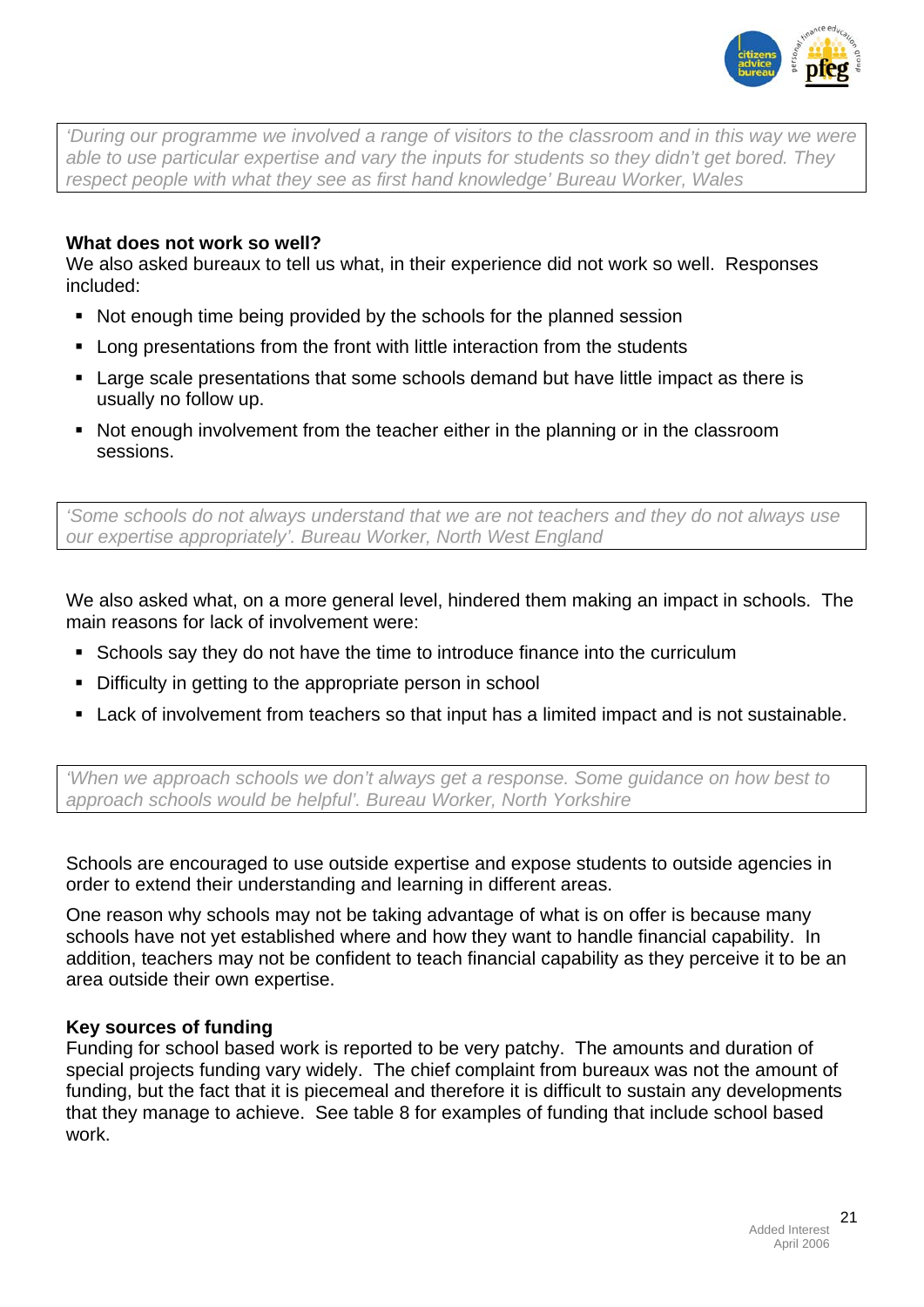

Some respondents gave an impression that smaller, but regular, funding would be better in terms of planning and sustainability than larger sums for shorter term projects. To some extent this is shown in the responses. Where bureaux reported that they have managed to fund and sustain relationships with schools, the quality of the input and the benefit to schools has been greater.

There was only one bureau that indicated they had received direct payment for their involvement. This was through a school pathfinder project funded by the DfES. This example indicates need for schools to understand the true value of such expertise. Many schools are only just beginning to pay for services directly. The cost of outside expertise has been hidden in the past.

There is perhaps a case for marketing services to schools more robustly and providing realistic costing for such services. There is a widely held belief that what is offered freely is not always valued. There is no proof that this is the reason for the schools' low response rates to offers from bureaux, but it is a possible explanation.

| <b>Source of Funding</b>            | How much did you receive<br>in the last year that<br>included school related<br>work? | <b>Total duration of funding</b><br>from project start date (e.g.<br>$3$ yrs) |
|-------------------------------------|---------------------------------------------------------------------------------------|-------------------------------------------------------------------------------|
| <b>Local Authority</b>              | 3 between $£1 - 8K$                                                                   | 12 months duration                                                            |
| <b>Legal Services Commission</b>    | 4 between $£3 - 21K$                                                                  | 3 years                                                                       |
| Lottery sources                     | 5 between $£40 - 60K$                                                                 | 2-3 years                                                                     |
| <b>Health</b>                       | No examples given                                                                     |                                                                               |
| Learning and Skills Council         | £1K                                                                                   |                                                                               |
| <b>Charitable Trust</b>             | 4 between £2-10K                                                                      | 2-3 years                                                                     |
| <b>Regeneration funds</b>           | £1K                                                                                   |                                                                               |
| Corporate donation                  | No examples given                                                                     |                                                                               |
| 14-19 school pathfinder<br>projects | £250                                                                                  | (£250 for 5 x 1 hr sessions)                                                  |

Other examples included:

A £200 donation per annum from a school for ongoing support

Financial capability work undertaken under the vulnerable groups' umbrella where some time has been given to schools but not specified.

Work undertaken as part of rural access work – not specified.

# **Table 8. Sources of funding**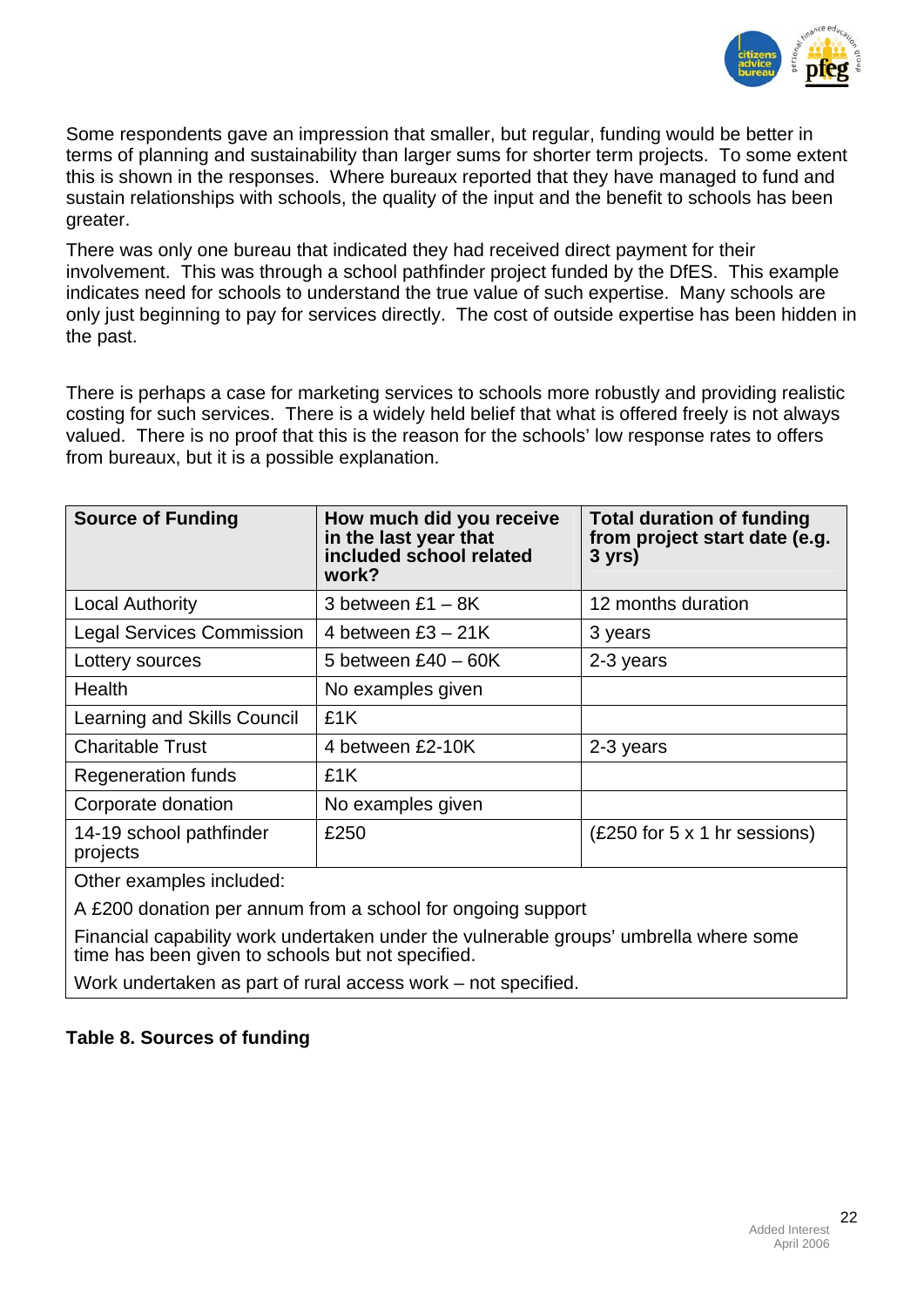

# **Improving the quality and quantity of provision**

We asked bureaux to tell us what they would want the most in order to improve their effectiveness in this area.

# **Funding issues**

This is clearly seen as the biggest barrier to progress. Many cited this as a problem not just in the quantity of funding but the fact that it can be very sporadic. Many said that more regular core funding would help them to provide a better quality service and build long term relationships with schools in the community.

# **Training for Citizens Advice Bureaux workers**

The need for training for workers so that they too feel confident and competent in a classroom situation was considered a high priority too. Many bureaux reported the difficulties they had in managing groups of students and engaging them in learning. This raises a very important issue as it is not the responsibility of a visitor to the classroom to deal with these issues. What it highlights is the need for greater partnerships between teachers and contributors in planning and delivery in the classroom. This would ensure that expertise is used appropriately and better quality outcomes would ensue. It was also suggested by some respondents that teachers needed financial education. It is well documented that this is the case and, although a lot of work is going on in this area, there is still more to do to ensure that teachers are also confident and competent to deliver financial education.

# **Detailed guidance for Citizens Advice Bureaux on how to link with schools**

A number of bureaux reported on the frustrations of communicating with schools. Many suggested that guidance on structures within LEAs and schools, so that they could liaise with the correct people, would be a help.

Many respondents wanted guidance on how to encourage relationships with schools and set up meaningful learning situations for students. They also want to know that their input will be followed through with schools.

Table 9 shows clearly where the priorities lie. Bureaux feel that with guidance and funding they could have more effective relationships with schools. A high proportion also feel that training for bureau workers would be helpful so that they feel more confident about how schools operate.

| <b>Support or factors</b>                                                                                                                | $\%$<br>Priority (1-5) |                            |    |    |    |
|------------------------------------------------------------------------------------------------------------------------------------------|------------------------|----------------------------|----|----|----|
|                                                                                                                                          |                        | $\boldsymbol{\mathcal{P}}$ | 3  | 4  | 5  |
| Availability of funding - to pay for staffing etc                                                                                        | 69                     | 17                         |    | 3  | 10 |
| Detailed guidance on how to work with schools                                                                                            | 31                     | 10                         | 14 | 14 | 21 |
| Increased opportunities to share good practice<br>(eg through case studies, networking meetings etc)                                     | 14                     | 17                         | 28 | 17 | 3  |
| Training for workers (eg on how to engage<br>students when delivering sessions).                                                         | 3                      | 45                         | 17 | 14 | 14 |
| <b>Additional training resources</b><br>Please note below under 'other' any specific areas<br>where you would like to see more resources |                        | 14                         | 34 | 10 | 31 |

**Table 9. Priority areas for Active Citizens Advice Bureaux**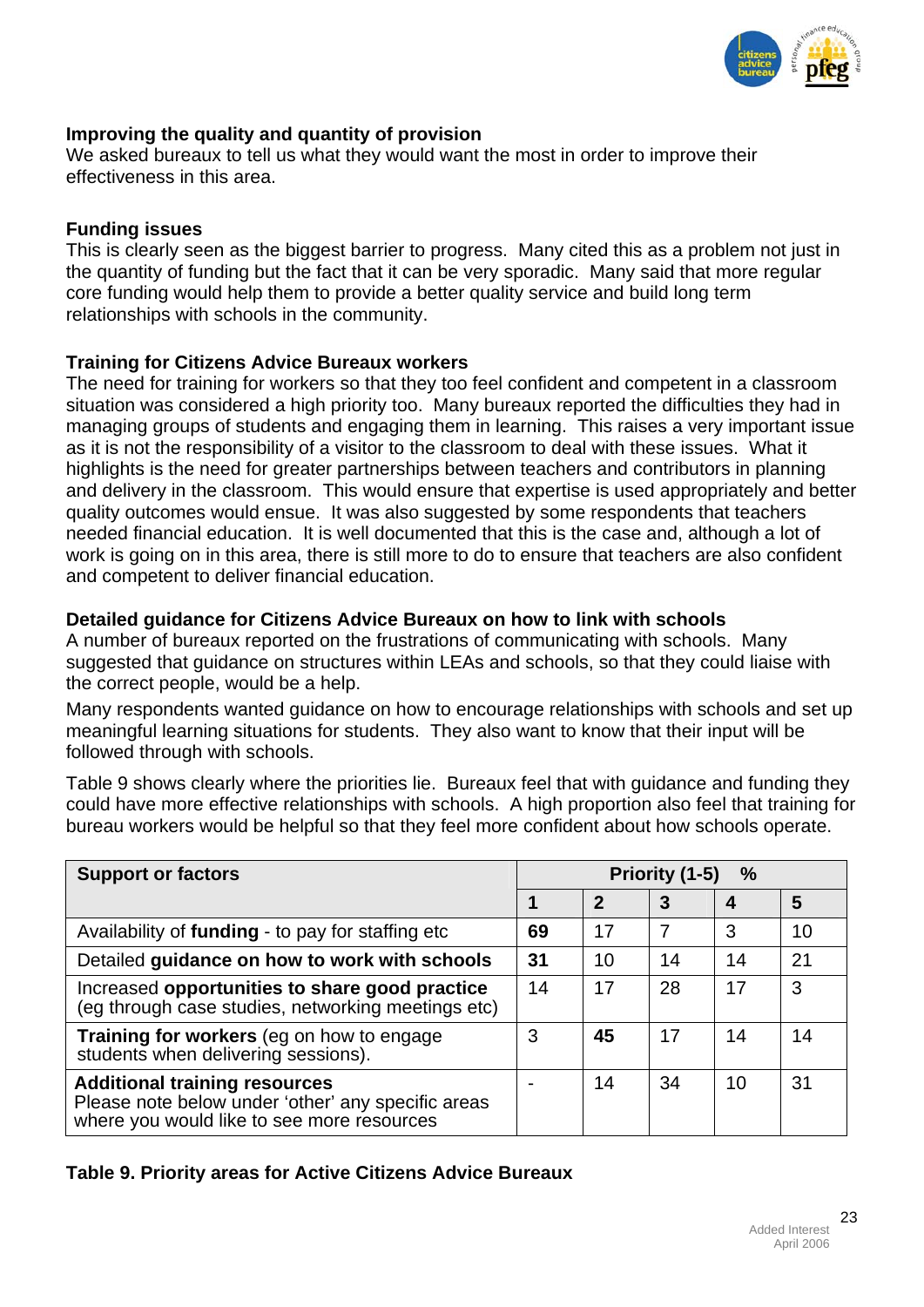

# **5.2 Interested Citizens Advice Bureaux**

There was a good response from those 96 bureaux interested in school work. Almost half of those surveyed (42%) completed the questionnaire (appendix B) offering a lot of detail about their work and many making helpful suggestions about future possibilities and direction. This section reflects the responses of these 40 bureaux.

## **The importance of financial capability in schools**

22 bureaux (over 56%) identified financial capability work in schools as 'Very Important' or 'Important', with no bureaux identifying it as unimportant.

# **Type of requests and desire for involvement**

It can be seen from table 10 that the bureaux get a lot of requests from schools for information or involvement. This is an interesting contrast to the reported difficulties some bureaux have in engaging schools.

The bureaux are keen to have similar involvement to those already involved. There is a strong desire to have hands-on experience in the classroom in addition to material and information provision. There is an equally strong desire to get engaged in family learning as a potentially powerful way forward in increasing the quantity and quality of community financial capability.

| <b>Type of Involvement</b>                                                                                                        | <b>Received</b><br><b>Requests</b> | <b>Would like</b><br>to be<br>involved |
|-----------------------------------------------------------------------------------------------------------------------------------|------------------------------------|----------------------------------------|
|                                                                                                                                   | $\frac{0}{0}$                      | $\frac{0}{0}$                          |
| Providing schools who are delivering financial capability with<br>information about Citizens Advice Bureaux services via leaflets | 28                                 | 45                                     |
| Planning and delivering financial capability in the class room with<br>limited input from teacher                                 | 25                                 | 48                                     |
| Planning and delivering a talk to a (whole) school assembly or<br>event                                                           | 18                                 | 28                                     |
| Planning and delivering financial capability sessions in the class<br>room jointly with a teacher                                 | 15                                 | 40                                     |
| Providing schools who are delivering financial capability with<br>written information on financial capability topics              | 13                                 | 48                                     |
| Providing schools who are delivering financial capability with help<br>in preparing training materials                            | 13                                 | 43                                     |
| Working with parents and pupils (family learning)                                                                                 | 3                                  | 53                                     |
| Providing schools who are delivering financial capability with<br>training to increase staff knowledge on personal finance topics | $\overline{\phantom{0}}$           | 53                                     |
| <b>Other</b>                                                                                                                      |                                    |                                        |
| Working with 'parents matter coordinator' in a local middle school                                                                | 3                                  |                                        |
| <b>Work in Further Education</b>                                                                                                  | 3                                  |                                        |

**Table 10. Type of involvement considered desirable by Interested Citizens Advice Bureaux**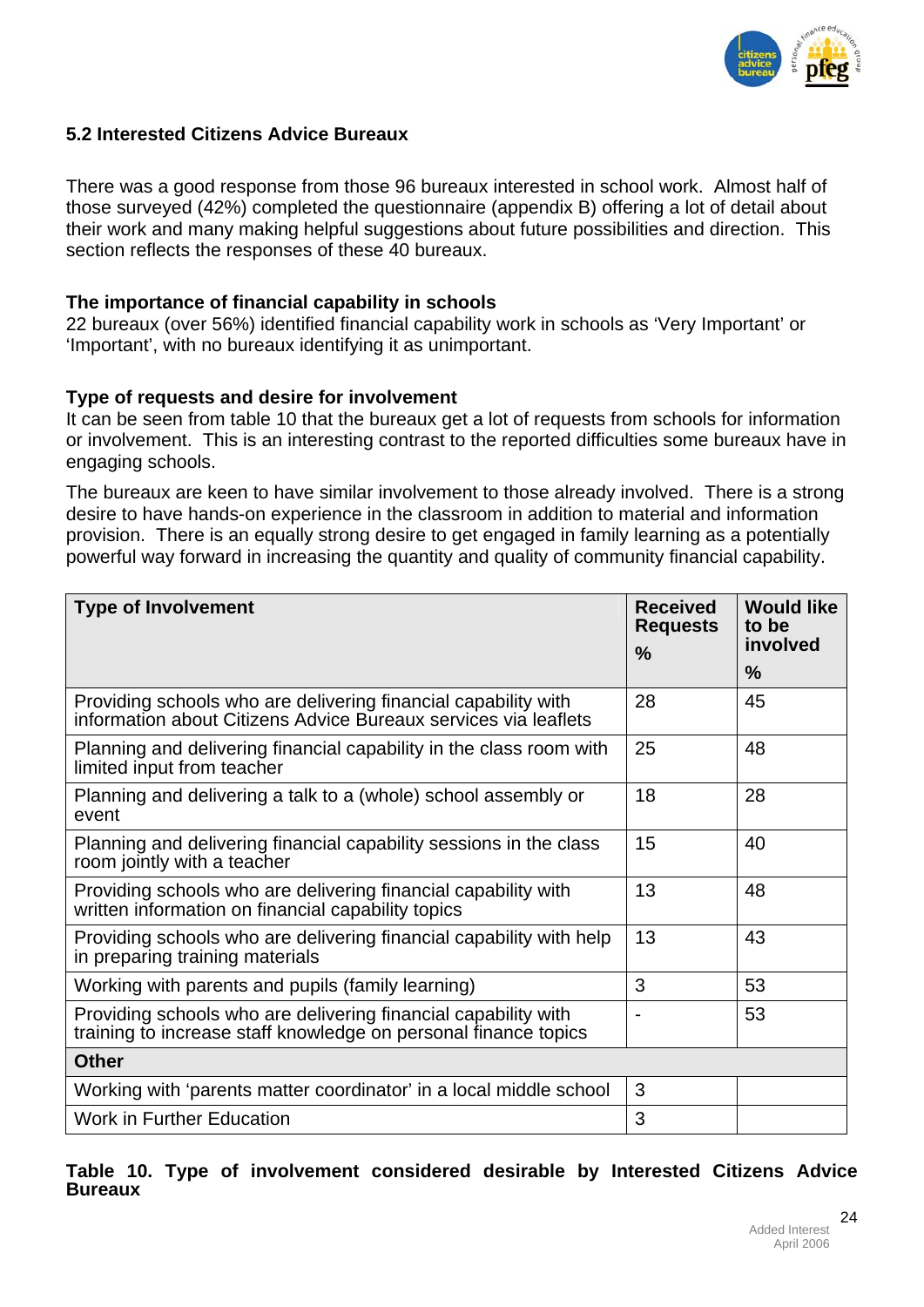

The curriculum areas from where requests come are the same as those for bureaux already supporting work in school (see table 11).

| <b>Curriculum Area</b>                              | $\frac{0}{0}$<br><b>Mostly</b> | <b>Sometimes</b><br>% | $\frac{0}{0}$<br><b>Never</b> |
|-----------------------------------------------------|--------------------------------|-----------------------|-------------------------------|
| <b>PSE/PSHE</b>                                     | 33                             |                       | 13                            |
| Citizenship                                         | 33                             | 3                     | 15                            |
| <b>Careers Education</b>                            | 5                              | 3                     | 18                            |
| Food Technology                                     | $\overline{\phantom{0}}$       |                       | 20                            |
| <b>Business Studies</b>                             | $\overline{\phantom{a}}$       | 5                     | 18                            |
| Other                                               | 3                              |                       |                               |
| A money Management day in school each<br>year       |                                |                       |                               |
| 14-16 years in all cases with some<br>indication of |                                |                       |                               |
| 16 + work on entry to employment<br>schemes         |                                |                       |                               |

# **Table 11. Curriculum area requests**

# **Getting Involved**

We asked all those who were surveyed to respond to the following list of questions to enable us to gauge how they could be supported to develop financial capability work in schools.

- Why are you interested in developing financial capability work in schools?
- What would you most like to do first to develop a programme of work with schools?
- What do you consider to be the barriers, if any, to achieving what you want to do?
- What would be of most help to you in developing a programme of work in schools?

Responses were uniform across all the respondents to this series of questions.

# **Why are you interested in developing financial capability work in schools?**

There was a clear consensus among all respondents that there was a need to develop financial capability as early as possible. There was one exception to this from a bureau that expressed concern. Their view was that many people are financially literate but still in serious debt. This suggested that it was attitudes and not financial acumen that needed to be tackled. This was an interesting view and one we should keep in mind as the school financial capability agenda is clear that attitudes do need to be explored in order to arrive at a position where you can make good and responsible financial decisions. There were other reasons offered for involvement in this work.

- **Involvement can help Citizens Advice Bureaux to meet training and development targets for** staff
- The work can raise the profile of the services on offer by the Citizens Advice Bureaux among young people – future users of the service
- Involvement can be a means of accessing parents who may need to learn new skills.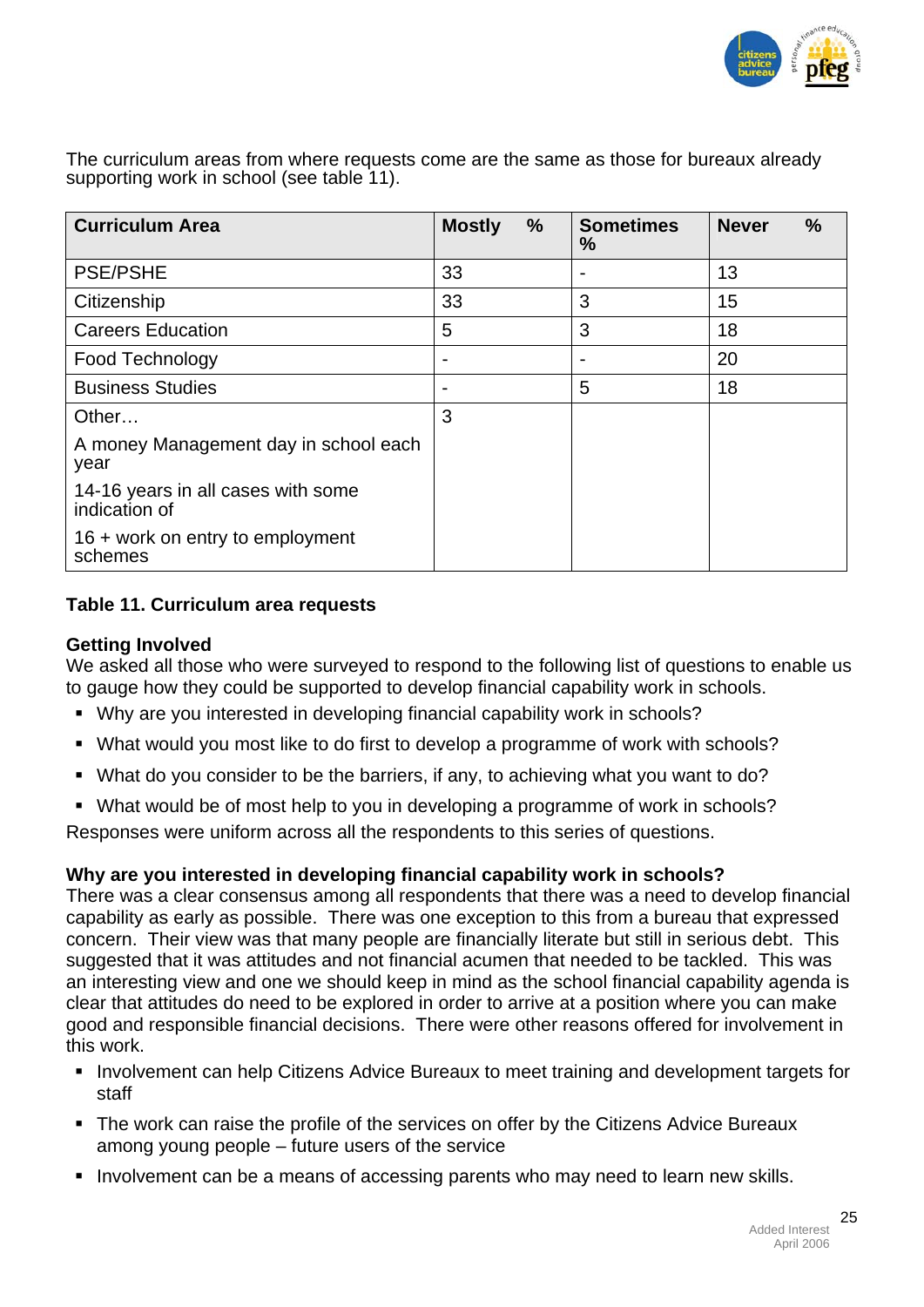

## **What would you most like to do first to develop a programme of work with schools?**

Without exception, participating bureaux wanted to be able to develop programmes/materials and resources to be able to engage in work with schools. Some were specific in terms of the actual content eg budgeting workshops. Most just needed support to develop or access suitable materials to meet the requests they receive.

#### **Barriers to involvement**

There was also unanimity among respondents as to the barriers preventing them getting involved. These were also similar to the barriers to further development raised by those involved. Those listed by respondents were:

- Lack of time on the school curriculum to deliver financial capability
- **Lack of response from the schools or teachers**
- **Lack of commitment from schools to financial capability**
- Lack of bureau volunteers to spend time to build relationships with schools
- **Lack of confidence, experience, or training among bureaux staff to present in schools.**

#### **Supporting involvement**

Interested respondents were also unanimous in listing the things that may help them to get involved. The list was long and very creative. In part it mirrored the priorities raised by those already involved, but in some cases went further.

- There should be a national standard for financial capability in schools
- Funding needs to be available all the time rather than special projects
- Guidance is needed to help Citizens Advice Bureaux be successful if we are to have to bid for funds from outside agencies
- Citizens Advice Bureaux workers need training to work in schools with teachers
- Citizens Advice Bureaux workers could be mentors to teachers working in this area
- **Best practice should be shared more widely and resources developed by Citizens Advice** Bureaux should be shared
- There should be agreement from LEAs and school heads about involvement. A more community approach to using available resource
- Better quality data should be available about schools from the LEA.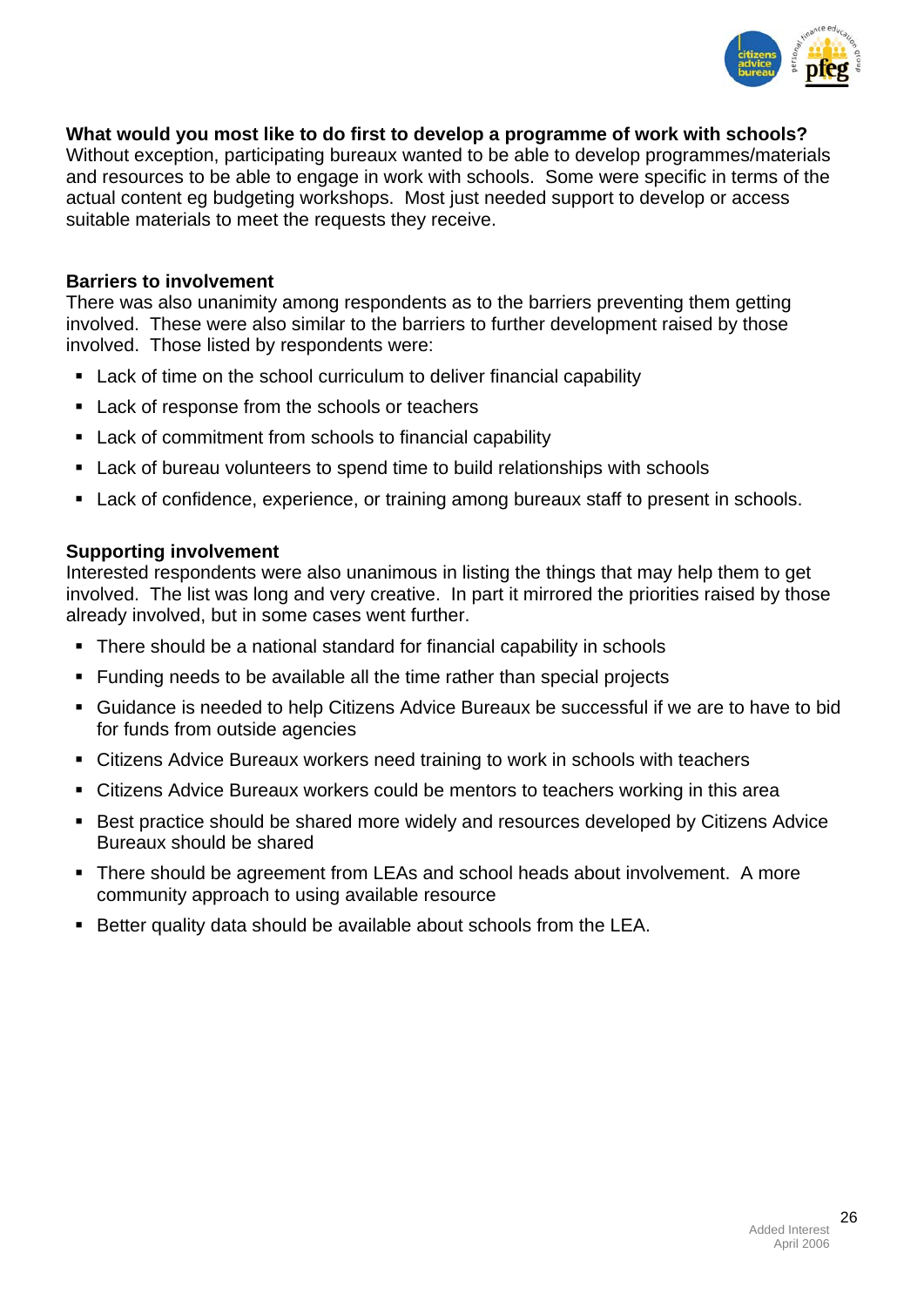

# **5.3 Non Active Citizens Advice Bureaux**

We sent surveys to 85 bureaux who had not worked in schools nor previously identified as having a particular interest in this area of work. The following is based on the 15 responses (18%) received.

# **Working with schools?**

| $\mid$ 1. In principle do you think that Citizens Advice Bureaux should be involved in<br>working with schools on financial capability? |  |  |  |  |
|-----------------------------------------------------------------------------------------------------------------------------------------|--|--|--|--|
| Yes<br><b>No</b><br><b>Other</b>                                                                                                        |  |  |  |  |
| 14                                                                                                                                      |  |  |  |  |

# **Table 12. Non active Citizens Advice Bureaux responses**

We deliberately asked an 'in principle' question (appendix C) in order to ascertain whether or not non active bureaux saw their role in any way being to work with schools. As the sample shows, only one Citizens Advice Bureau thought that this should not be part of the work of the bureaux. With this one exception, all the bureaux felt that it would be of value to work with schools. The principle reasons for this were:

- Schools provided an opportunity to take preventive action and therefore reduce the future burden on Citizens Advice Bureaux
- Exposure in schools also meant that Citizens Advice Bureaux could raise awareness about the wide range of issues they can assist with including employment rights
- One bureau felt very strongly that the delivery of financial capability in schools should be part of the main curriculum and not the responsibility of the Citizens Advice Bureaux.

#### **How much of a priority?**

We also asked the bureaux to rate the importance of this work in relation to other competing priorities. The results in this case were more mixed with just over half saying it was very important to quite important.

**3. How would you compare the importance of financial capability work with schools for your bureau against other activities you could/should carry out? Please use a scale of 1 to 5 (with 1 being very important and 5 being not important) to rate this work.** 

# **Table 13. Priority scale for non active Citizens Advice Bureaux**

This is a predictable response as the ability to resource core work is a struggle for many bureaux. Most see school work as additional to their core activity and therefore it would be very dependent on additional resources.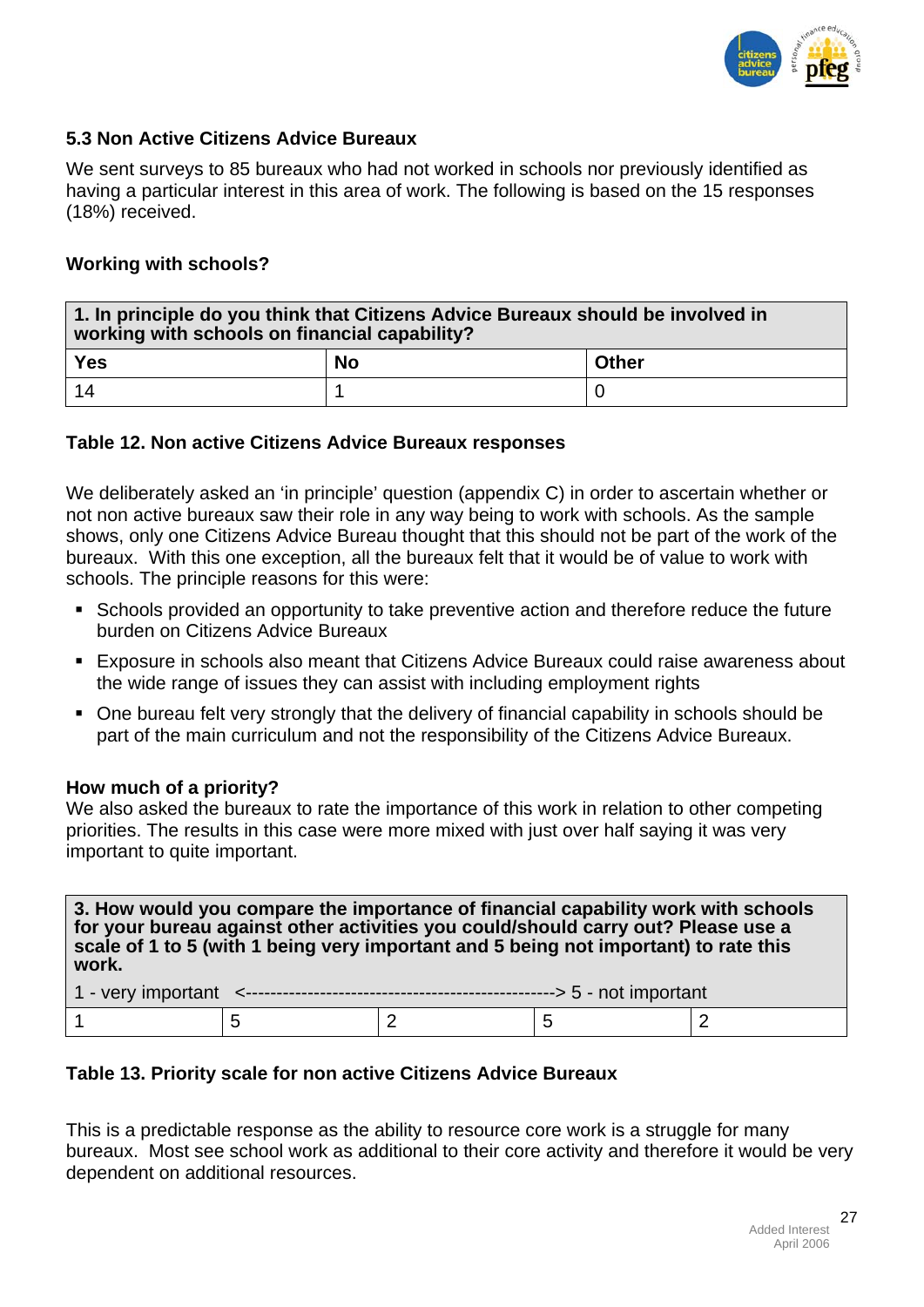

# **What is stopping Citizens Advice Bureaux from getting involved?**

We also asked a direct question about why individual bureaux were not involved. The 15 that responded gave four reasons. Some gave more than one reason.

| 4. Please tell us briefly why you are not currently involved in financial capability work<br>with schools? |   |  |  |
|------------------------------------------------------------------------------------------------------------|---|--|--|
| Not enough time and resources                                                                              |   |  |  |
| Not got the skills to deliver in classrooms to students                                                    | 6 |  |  |
| There are more immediate priorities                                                                        | 5 |  |  |
| Schools not interested in involving Citizens Advice Bureaux<br>3                                           |   |  |  |

# **Table 14. Barriers to Involvement for non active Citizens Advice Bureaux**

Those bureaux that indicated that they did not feel they had the skills to contribute also expressed a desire to know more about how best they could contribute more effectively.

Those bureaux that reported lack of interest from schools also went on to say that they felt that schools were not always clear about what they could offer. This would suggest there is a case for putting a clearer message across about what bureaux can contribute – resources permitting.

#### **What would encourage more involvement?**

As one might expect, there is a correlation between non active and interested bureaux in terms of what they feel would help them to become more involved. What is perhaps more interesting still is that there is a further link with what even active bureaux say would help them to be more effective in their work with schools.

Below is a summary of what non active bureaux say they would like to see. Beside these we have indicated how many of the active bureaux from the earlier survey indicated the same or similar desire.

| 5. Other than direct funding, can you tell us what other kind of support would<br>encourage /<br>enable you to engage in financial capability work with schools? |                           |                       |  |
|------------------------------------------------------------------------------------------------------------------------------------------------------------------|---------------------------|-----------------------|--|
| <b>Type of activity</b>                                                                                                                                          | <b>Non Active</b><br>$\%$ | <b>Active</b><br>$\%$ |  |
| Ready made materials                                                                                                                                             | 47                        | 48                    |  |
| Guidance for working with<br>schools                                                                                                                             | 46                        | 55                    |  |
| A teaching/training course for<br>Citizens Advice Bureaux<br>workers for working in<br>classrooms                                                                | 41                        | 48                    |  |
| Networking opportunities with<br>those who have worked<br>successfully with schools                                                                              | 37                        | 49                    |  |

# **5. Other than direct funding, can you tell us what other kind of support would**

#### **Table 15. Encouraging Involvement**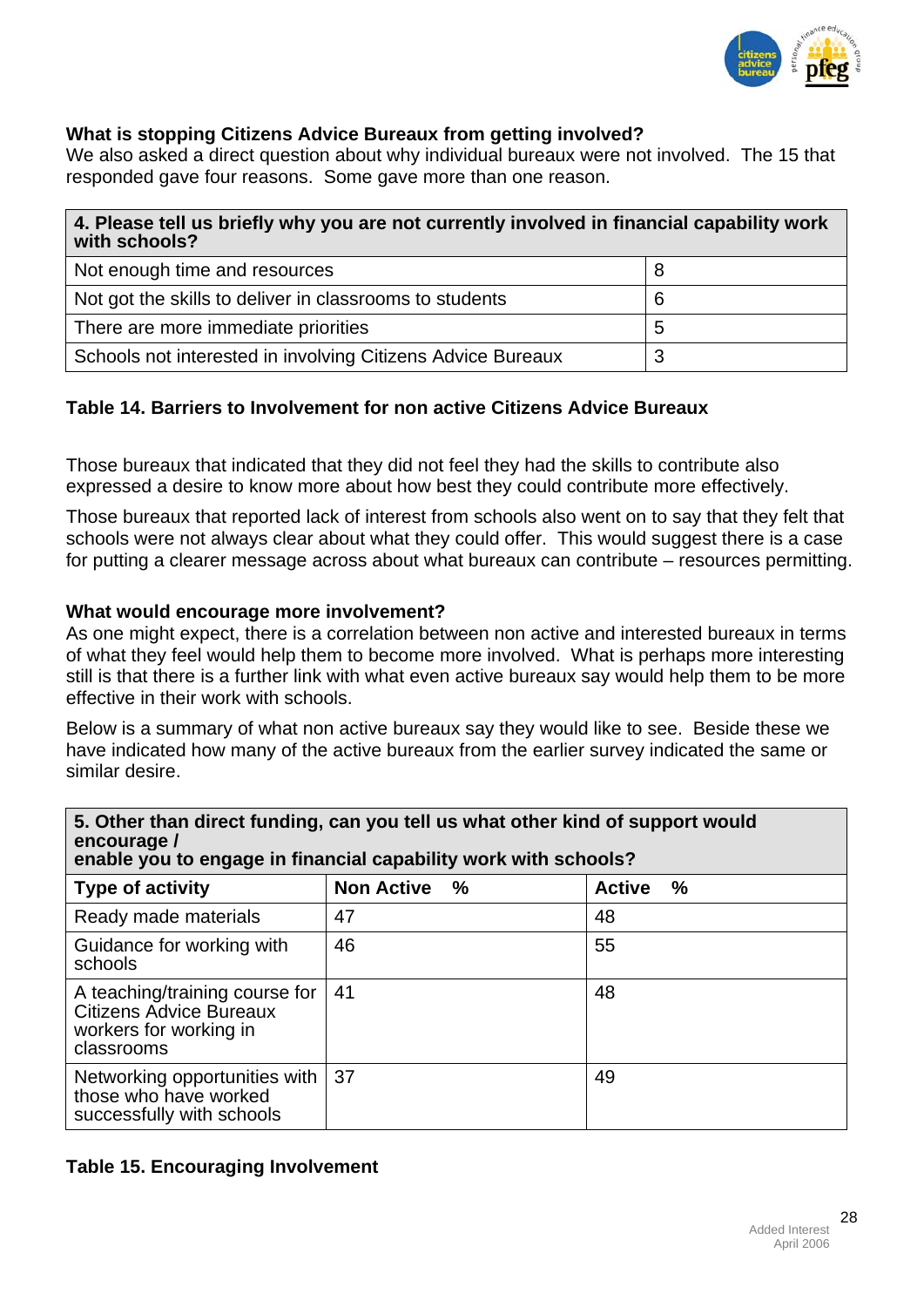

Other suggestions included:

- Working in schools with more partners such as banks and credit agencies
- **Better information about how schools would like to work with us and the skills required to do** it – a job description for example
- **Better information about what Citizens Advice Bureaux can offer schools including other** areas such as employment rights etc.

These are interesting additions to the general desire to have more information. They also show a desire to work with other partner agencies in delivering services. This is directly related to school comments about the need and the desire to use outside expertise as long as the conditions are right for all concerned.

# **5.4 Schools**

The schools surveyed were randomly selected from **pfeg**'s database of secondary schools across England and Wales. They were all schools who have already been engaged in financial capability work via the **pfeg** projects or otherwise receive regular updates from **pfeg**. The low level of response from what is already a selected sample may reflect the current low status of personal finance education in schools.

| <b>Questionnaire survey responses</b> |                |        |
|---------------------------------------|----------------|--------|
| No. of schools surveyed               | No. of returns | As $%$ |
| 100                                   | 19             | 19     |

## **Table 16. School responses**

# **Type of Involvement**

Given that the schools we surveyed came from the **pfeg** database, it was not surprising that a high number of them had some involvement with outside organisations. However, none of the schools surveyed had used bureaux to support them in the delivery of financial capability. One school mentioned using their local bureaux to help deliver a session on basic Consumer Rights.

| Number of schools engaged in specific types of involvement                         |                                          |                       |  |
|------------------------------------------------------------------------------------|------------------------------------------|-----------------------|--|
|                                                                                    | <b>Citizens Advice</b><br><b>Bureaux</b> | <b>Other Agencies</b> |  |
| Using materials and information provided by an<br>outside agency                   | 0                                        | 12                    |  |
| Representative from outside running a session for<br>students                      | 0                                        | 10                    |  |
| Planning and delivering sessions jointly                                           | 0                                        | 8                     |  |
| Using pfeg (QM) resources to support delivery                                      | 0                                        | 6                     |  |
| Working with an outside agency to develop materials<br>for delivery by the teacher | $\overline{0}$                           | 5                     |  |
| Visiting an external agency to gain knowledge to<br>assist in curriculum planning  | 0                                        | 3                     |  |

# **Table 17. Types of Involvement by schools**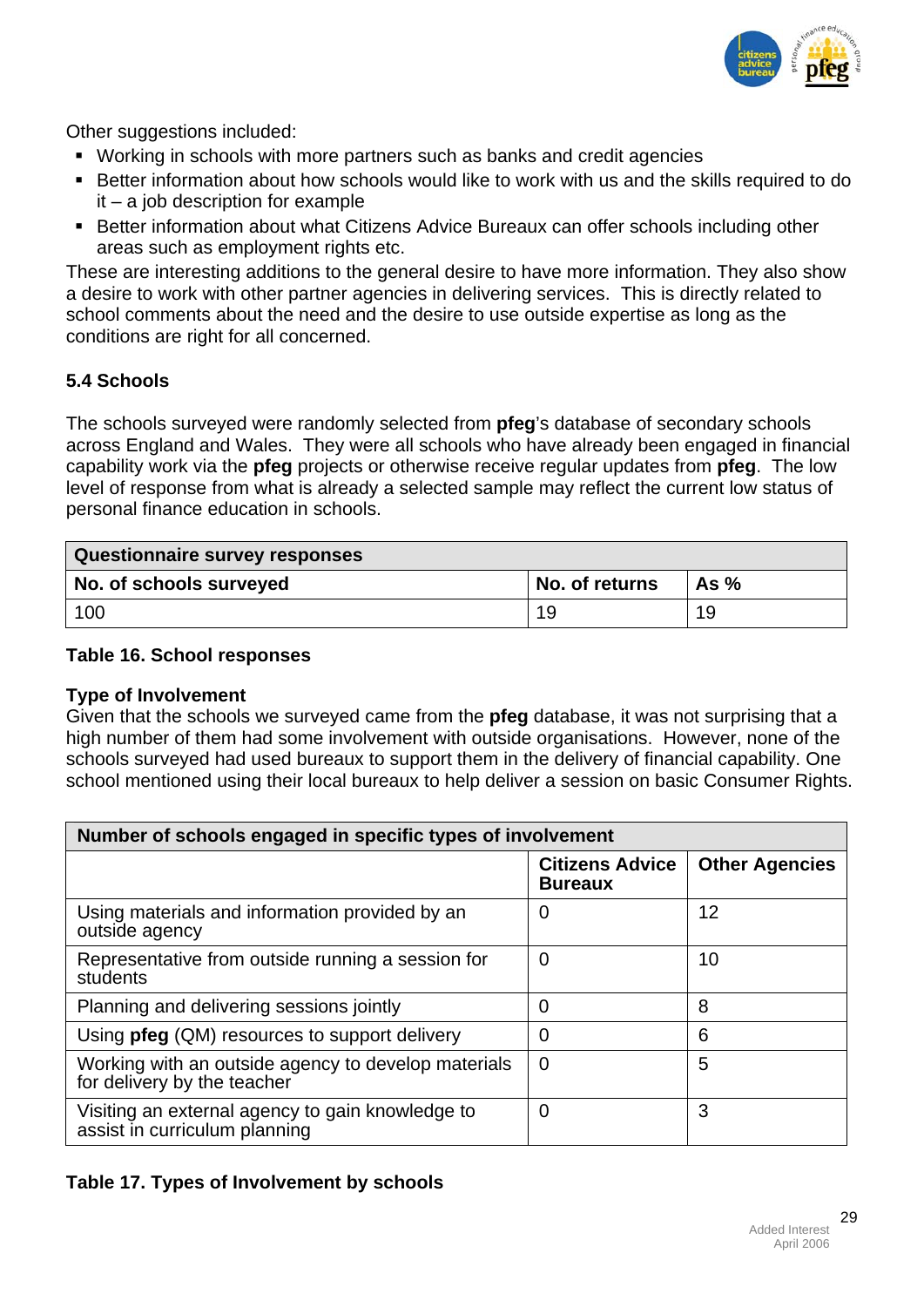

What is interesting is to look at the ways in which schools tend to use outside agencies; 63% of schools use materials and information provided by other organisations including those provided by **pfeg** to help them plan and deliver lessons.

In this way, teachers make best use of expert information, and adapt it to best suit the needs of their students. Over 50% of schools had invited a speaker from an outside organisation to deliver a session for students. This is often the only way schools engage with external organisations.

Both of these types of involvement allow the expertise of others to be easily accessed by the teacher and students.

Whilst it is interesting to note that 42% of schools reported using an outside agency to help them plan and deliver financial capability sessions, this is almost certainly due to the fact that the schools surveyed had been part of Excellence and Access, and therefore would have worked with their **pfeg** advisors in this way. Natwest (Face to Face) and Young Enterprise coordinators were also mentioned.

Because of the skewed nature of our sample, we are not convinced that this level of involvement would be reflected in schools in general.

#### **Organisations mentioned**:

| <b>Trading Standards Departments</b> | <b>Natwest</b>                      | pfeg |
|--------------------------------------|-------------------------------------|------|
| <b>HABIB Bank</b>                    | Raising Black Men Achievement Group |      |
| <b>Barnados</b>                      | Lloyds TSB                          | EBP  |
| One Stop Shop                        | <b>Skipton Building Society</b>     |      |
| <b>St Johns Ambulance</b>            | <b>Young Enterprise</b>             |      |
| <b>Local Community Health Teams</b>  | <b>HM Treasury</b>                  |      |

#### **Links to the school curriculum**

Answers to this question directly relate to the person completing the questionnaire. As most of the respondents were either PSHE or Citizenship coordinators, it is unsurprising that this is where they were using outside organisations to contribute to the curriculum.

| <b>Curriculum Area</b>    | % response  |
|---------------------------|-------------|
| <b>PSE/PSHE</b>           | 37          |
| Citizenship               | 37          |
| <b>Business Education</b> | 15          |
| Careers                   | 15          |
| <b>Food Studies</b>       | $\mathbf 0$ |
| Other                     | 0           |

**Table 18. Links to the school curriculum**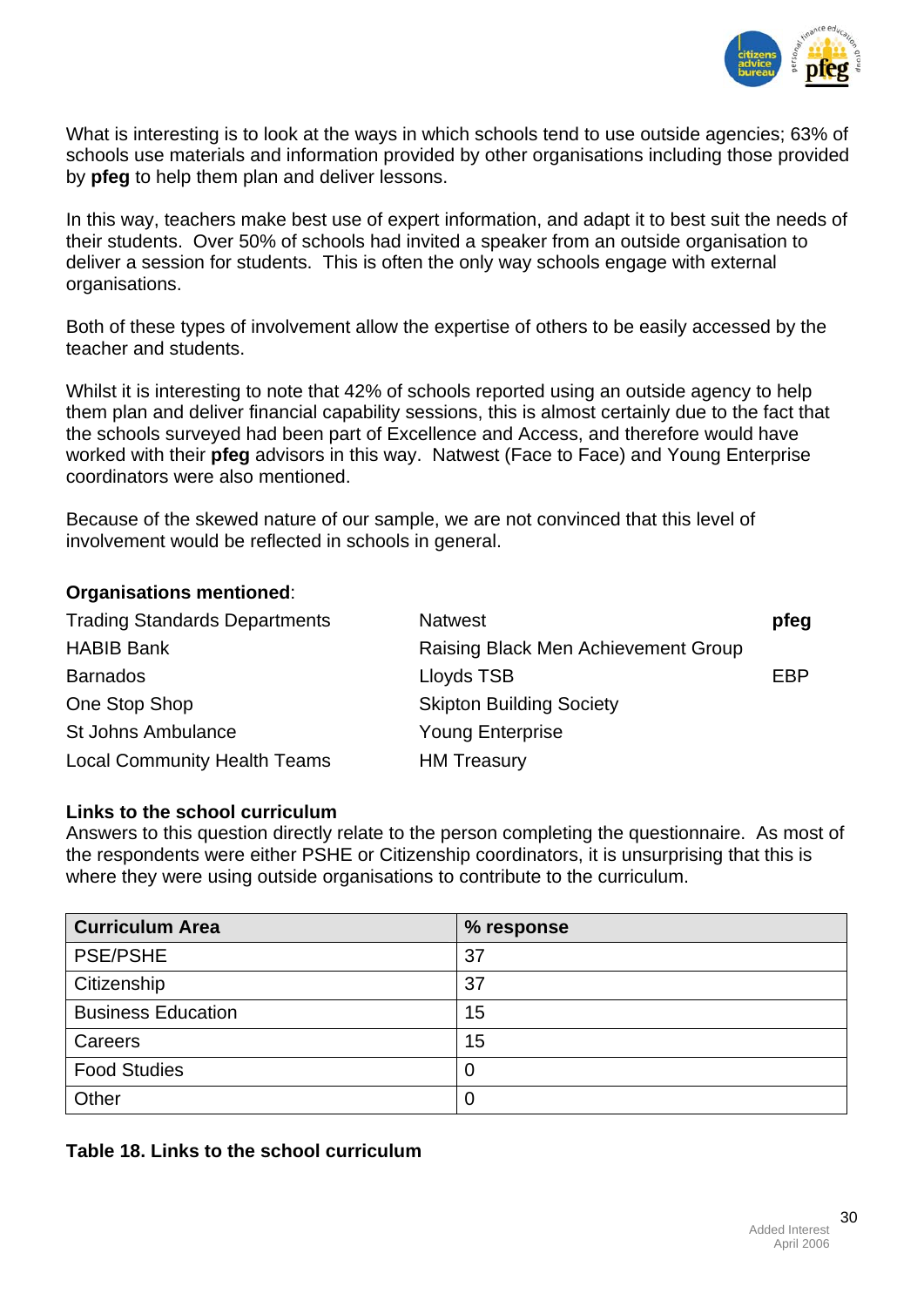

## **The importance of using outside agencies**

We were heartened to see that in general schools were supportive of using outside agencies. However, some respondents did comment that it was important to set the quality of the input against importance, in other words there was no point in bringing in an outside speaker if the input was poor.

| 1 - very important<br>5 - not important |  |     |       |    |
|-----------------------------------------|--|-----|-------|----|
| 36%                                     |  | ാറാ | $2\%$ | 2% |

#### **Table 19. Importance of using outside agencies**

#### **Paying for external agencies**

In asking this question we were trying to explore whether schools are prepared to pay for outside organisations to provide support. Overall schools indicated that they did not have a specific budget to pay external organisations. If they did make a payment, it would come from their own general curriculum subject budget – which was often very small, and of course has numerous demands upon it.

|                                                                | <b>Yes</b> | <b>No</b> |
|----------------------------------------------------------------|------------|-----------|
| Have a budget?                                                 |            | 11        |
| Have paid for the services of a local Citizens Advice Bureaux? |            | 18        |
| Have paid for other external organisations?                    |            | 8         |
| Would consider paying for the expertise of a Citizens Advice   | 6          | 8         |
| <b>Bureaux</b>                                                 |            |           |
| Would consider paying for the expertise of other external      |            | 5         |
| organisations?                                                 |            |           |

# **Table 20. Number of schools and their willingness to pay for services**

Of those schools that had made a payment or would consider making one, a figure of around £100 was identified. However, some respondents pointed out that as there were plenty of organisations who would come in free of charge, why would they ever consider paying. One school indicated they would only make a payment to a charitable organisation, (eg as a donation). The inference was that they didn't consider Citizens Advice Bureaux to be a charity. Many comments linked the quantity and quality of what was on offer to the level of payment to be made. There appeared to be a view that using outside organisations might not always be best value for money.

#### **Views and experiences**

From this section we can, however, develop some real idea of what schools feel Citizens Advice Bureaux might offer. The main issues can be categorised as follows:

#### *Expertise*

Teachers acknowledged that Citizens Advice Bureaux staff would have specific, expert knowledge, which would be useful to tap into. They felt that it would help them develop appropriate materials for the classroom as well as aiding their own understanding of the subject. The opportunity for experts to answer specific questions relating to circumstances of students was deemed to be useful, as was the opportunity to explain how Citizens Advice Bureaux offer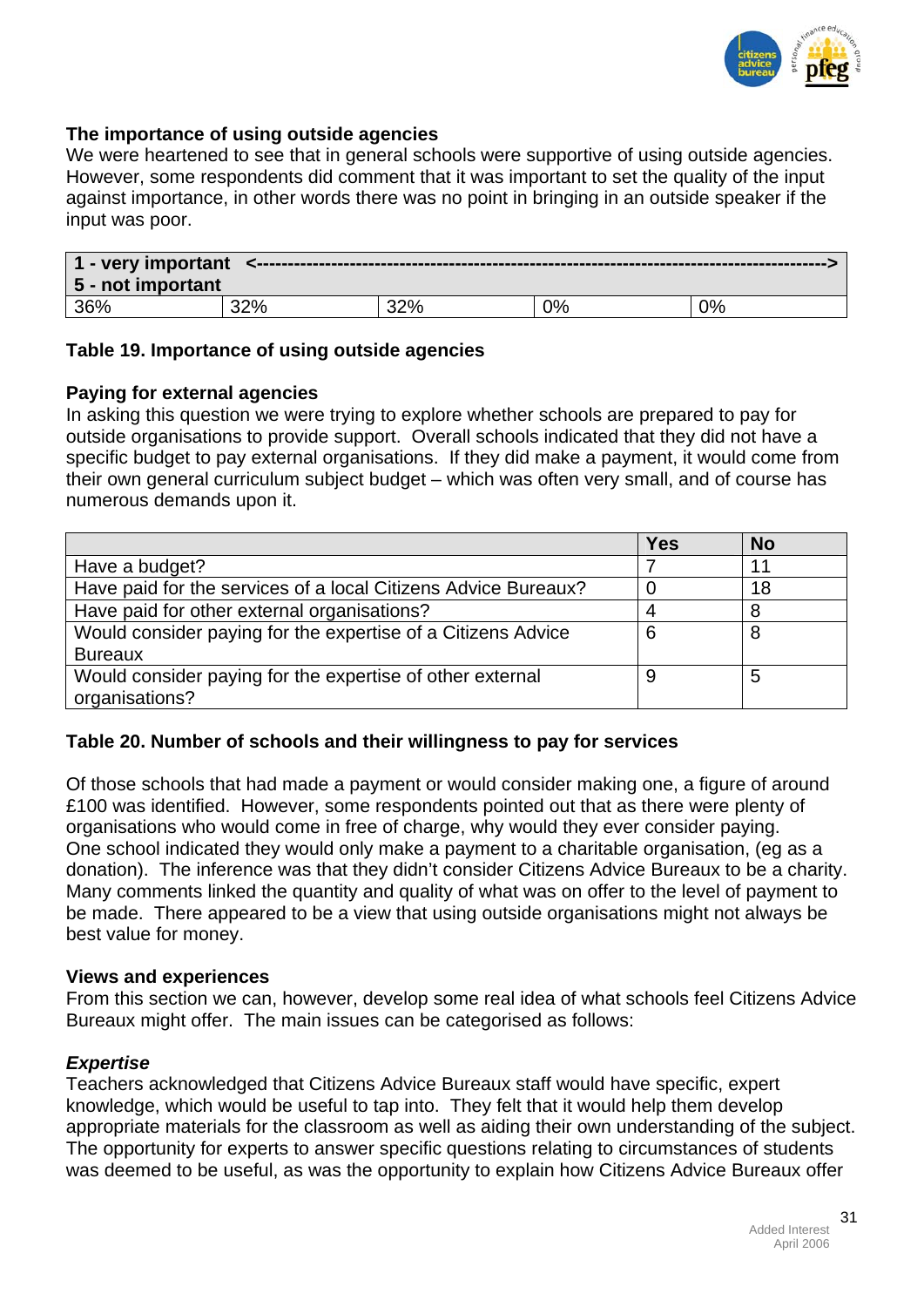

help and advice re financial issues. One or two teachers also mentioned the provision of 'an independent' view of financial issues and services.

#### *Real life experiences/case studies*

Teachers were clear that a real benefit to using Citizens Advice Bureaux would be the provision of real life experiences. Teachers felt Citizens Advice Bureaux staff would have an insight into the difficulties facing consumers in debt, particularly young people, and of local issues affecting local people.

*'Citizens Advice Bureau involvement brings a great deal of insight into the difficulties consumers' face in relation to things like debt'. Head of PSHE/Citizenship, Hampshire* 

#### *The main barriers*

The main barriers to using Citizens Advice Bureaux appeared to be that in general schools were not aware of what bureaux might be able to offer and how and who to contact.

*'We are not always clear about what the Citizens Advice Bureau can offer us so some information would be good about exactly what they can do and how to contact them'. Head of PSHE, Wiltshire* 

There was a feeling that the amount of time a Citizens Advice Bureaux might be able to give to any given school would be small, this puts pressure on engaging them to actually participate in delivery, as most schools are looking for flexibility and multiple visits in order to be able to cover a whole year group.

Some teachers expressed concern that visiting speakers often find it difficult to address students (particularly large groups), and that the quality of delivery left a lot to be desired.

#### *Specifically schools stated they would like*:

**A leaflet** which clearly states what the Citizens Advice Bureaux can offer eg talks, expert advice, planning time etc.

**Contact details** – named person, telephone and e-mail details

**Associated costs** – clear indication of any fee attached to specific activities

#### **Clear links to curriculum/school priorities** eg work related learning

*'Citizens Advice Bureaux seem to be able to cover a wide range of things in financial matters so it would be helpful to have clear links to the curriculum and our current priorities like citizenship or work related learning'. Assistant Headteacher, West Yorkshire*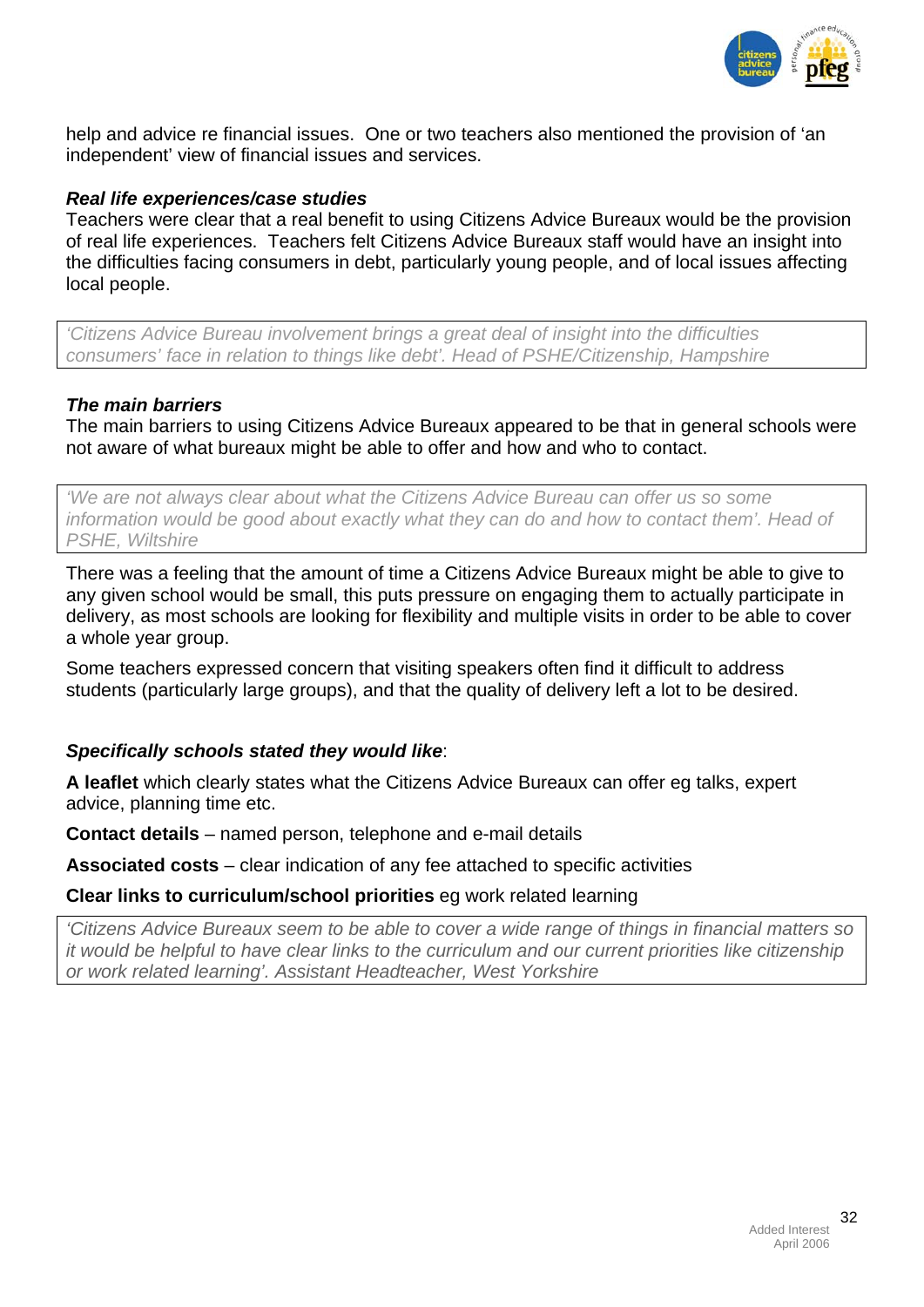

# **5.5 A Guidance Framework for Citizens Advice Bureaux supporting schools**

## **Service Model Proposal Findings**

The second purpose of the research was to allow us to construct a type of framework that Citizens Advice Bureaux and policy makers could use to assess the quality of the service they offer and/or their ability to offer a particular level of service.

An attempt was made to define and cost levels of involvement/expertise to which bureaux could relate in assessing their input in this area.

We developed a draft model (appendix E) that included consideration of all the above issues and then constructed a series of questions (appendix E) that would allow us to have an extended conversation with a range of bureaux as to whether such an approach would be helpful.

| <b>Survey responses from Citizens Advice Bureaux to framework</b> |        |    |    |
|-------------------------------------------------------------------|--------|----|----|
| <b>Citizens Advice</b><br><b>Bureaux type</b>                     | As $%$ |    |    |
| Active                                                            | 11     | 5  | 46 |
| Interested                                                        | 16     | 11 | 69 |
| Non Active                                                        | 5      | 3  | 60 |
|                                                                   | 32     | 19 | 59 |

#### **Table 21. Citizens Advice Bureaux responses to Model**

We contacted each of the bureaux, first asking them if they would be willing to examine our draft document and to speak with us about it. If they responded positively the document was sent and a follow up interview arranged.

It was agreed that the research should allow us to construct a service model approach that Citizens Advice Bureaux and policy makers could use to assess the quality of the service they offer and/or their ability to offer a particular level of service. The main findings using this approach were:

#### *The Principle of a Service Level Model*

All the bureaux surveyed did not welcome the name 'service level model' because of the contractual implications. They also objected to something which might be perceived to be imposed centrally.

Some bureaux indicated that they thought the service level idea was too prescriptive, and that something which identified types of involvement and ways of working with schools would make more sense.

They did think that the idea of a Guidance framework for Citizens Advice Bureaux to locate themselves in terms of services they could provide to schools was a helpful tool.

Bureaux also thought such a framework could serve as a lever in any funding bids they were likely to make.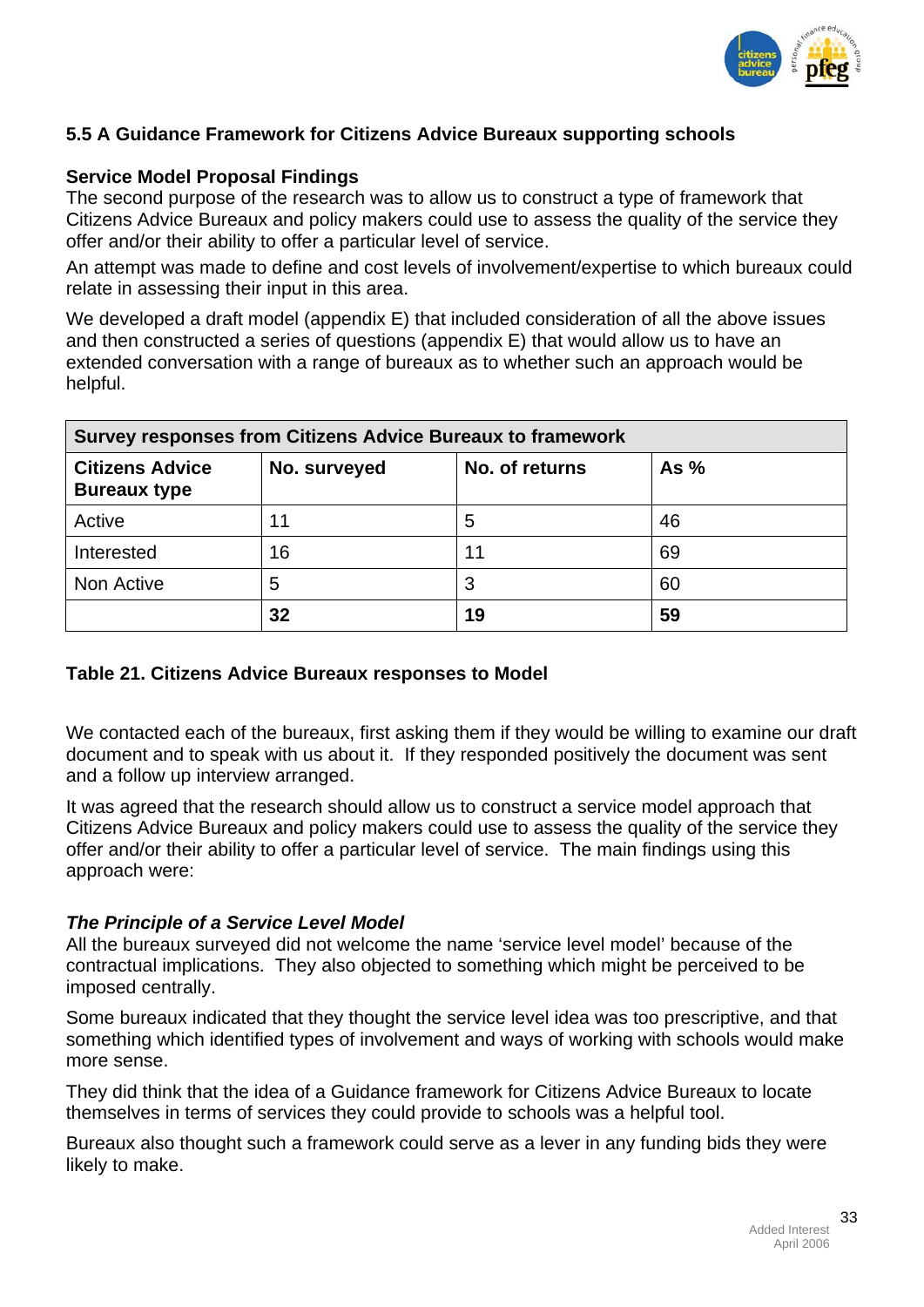

# *Levels and entry points*

Bureaux welcomed a guidance framework as a tool to identify entry points to service delivery and something that could be updated if they were in a position where they could offer more services or indeed reduce services. This would enable them to continually manage expectations.

Without exception, bureaux responded that they would aspire to be working at the highest level, and that they all felt that in order to have the most impact it would be important to be part of the planning process.

Many thought that information provision as described at the entry point was possible to absorb into existing services. This would mean that all bureaux could say they were able to provide good quality information for teachers.

At the other end of the scale many bureaux felt that special projects warranted a next level.

# *Quality and quantity*

All bureaux interviewed felt that it would not be a good idea to introduce quantity into service levels. Most work in defined areas where the number of schools tends to be manageable and the service offered based on that knowledge. They felt that service should be defined by quality only.

The majority of bureaux interviewed could not put an exact figure on the number of schools within their local area. Where there had been contact with schools, they were able to identify how many they had been contacted by, but stated that they did not know if there were more.

All bureaux said that they would prioritise Secondary level work, and in particular work with those aged 14-18 years old. Further prioritisation would be given to those pupils about to leave school to seek employment and those students thinking about going on to further or higher education.

When questioned about possible involvement in primary schools they felt that this would be difficult because of resourcing issues. However, they did feel that work in primary schools which was based around family learning projects would add more value and therefore might be prioritised. There was also, they thought, potential for funding around such innovative projects.

# *Funders and funding*

Bureaux felt that potential funders should be aware of any such framework so that they would understand how bureaux were trying to increase their level of service by applying for funding.

It was felt that case studies and specific guidance about funding and grants would be useful in a Good Practice Guide.

On the question of funding generally, this was found to be a difficult question for bureaux to answer. Most people were extremely reluctant to put a price to any of the levels, although it was acknowledged that level one, simple information provision, could be readily established, and would probably have limited costs associated with it for the bureaux. One bureau which already produced a generic information pack (not necessarily aimed at schools) suggested a figure of £1.00 - £1.50 per pack.

Another bureau which was engaged in financial capability work through their local Drug Action Team charged £85 per two hour session. However, many of the associated set up costs eg staff time to develop materials; liaison with the DAT etc. had been externally funded.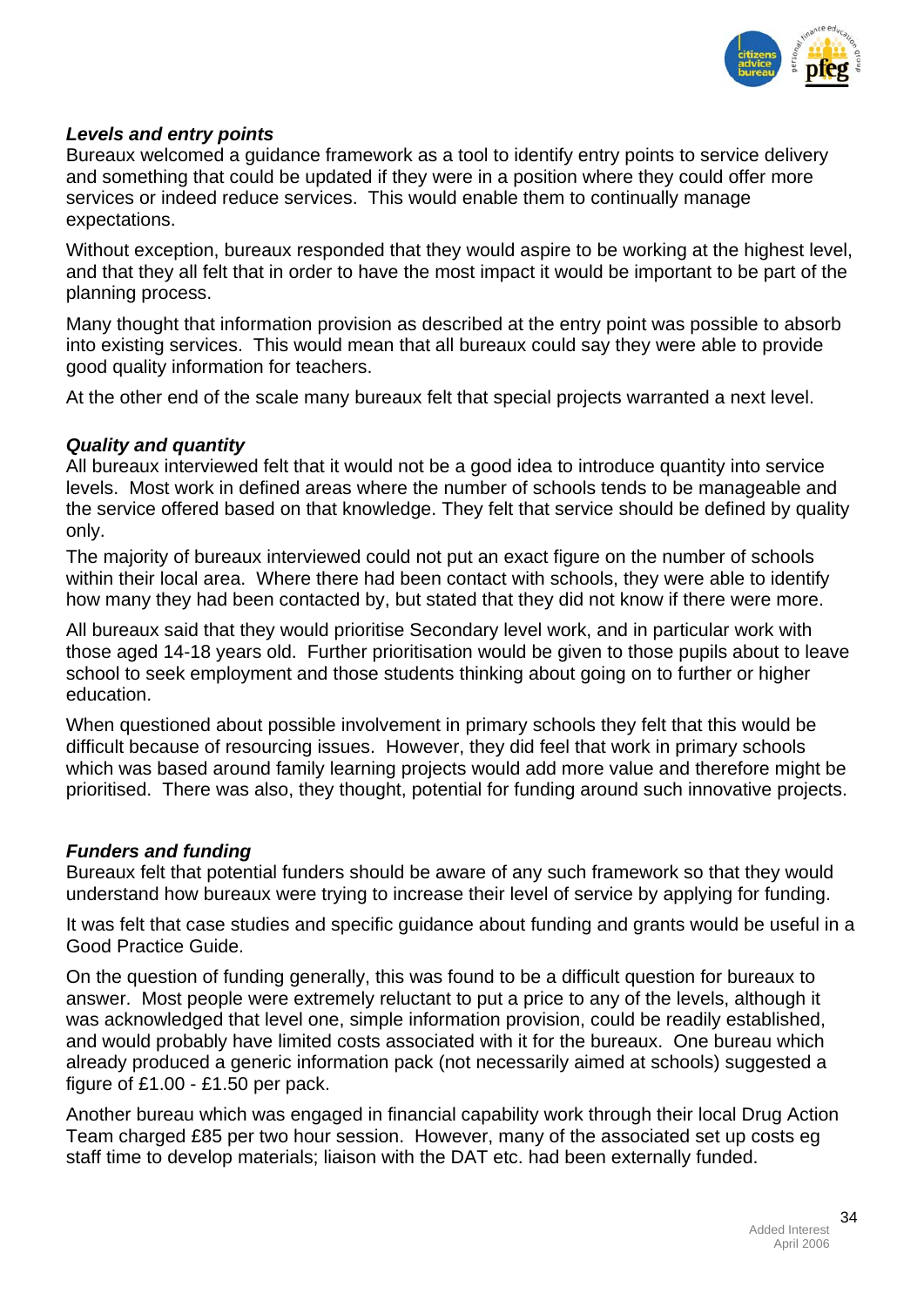

The Welfare Rights Project in Somerset (working with Citizens Advice Bureaux) had some more formally worked up costs, and quoted £12,500 for delivering in five schools, working with 97 pupils across eight groups. This was to deliver eight, one hour sessions in each school – which works out as approximately £16 per pupil per session.

Much comment was made about short term funding, and that sustainable funding was crucial when working with schools. This is a theme that has recurred throughout the research.

# *Building contacts and partnerships*

Some bureaux saw information presented in this way as a means of saying "we do this – how could you be a part?" This would encourage collaborative working or bids for funding.

# **Framework and costs**

# **Guidance Framework for Citizens Advice Bureaux in providing support to schools**

The guidance framework below has been developed in consultation with a wide range of bureaux from those that are active in providing support to schools to those that are inactive but keen to make a contribution.

The range of activities in this framework is currently being carried out by bureaux to a greater or lesser degree.

It has arisen from a need stated by bureaux to be able to:

- **If Identify whether a Citizens Advice Bureau have the capacity to offer schools support**
- I dentify and communicate to schools precisely what kind of support they can offer
- I Identify ways in which they may increase their contribution to schools and what this may involve
- Use such guidance as a tool to seek funding to increase provision
- **Provide a common language for describing the scope and scale of provision to schools and** to fellow bureaux.

The detail provided may allow interested bureaux to identify the scope and scale of their involvement and be able to clearly articulate to schools what they can offer and how this may benefit them.

Table 22 shows the results arising from the consultation (using appendix E) which address both the use of existing and desired resources, and the cost associated with it. We encountered difficulty in getting clear costing information from participants. We present here a costing estimate based on the available information we received from the research and from our experience of working with schools at **pfeg**. The illustrated costs are based on a range of advertised bureau salaries for paid posts using different grading systems in different regions within England and Wales.

We have taken a sample salary of £22,000 with 23% on costs It is also based on a 35 hour working week. The on costs represent employer's national insurance contributions and a percentage for bureau management and administration costs.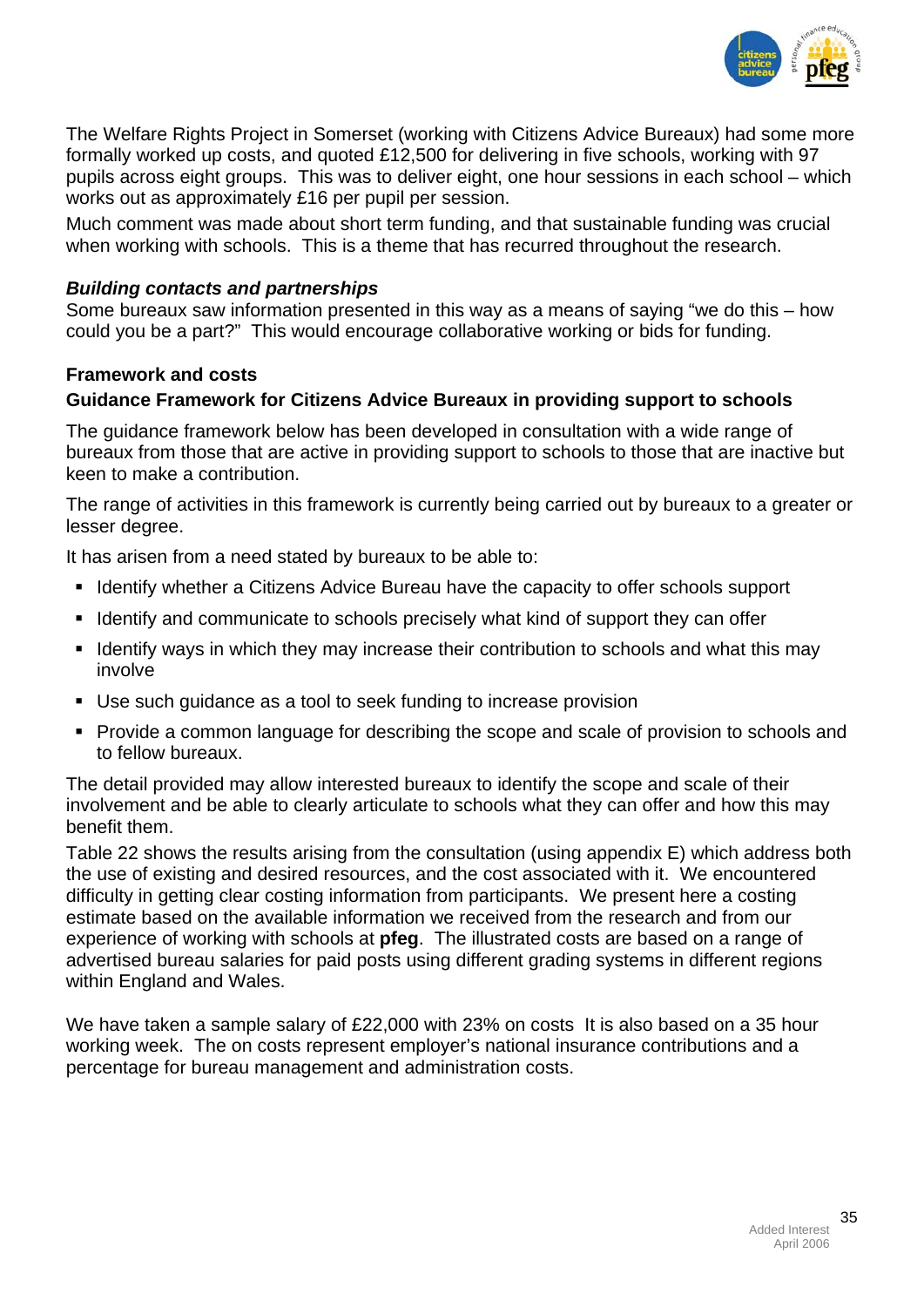

| <b>Types of</b><br><b>Involvement</b> | <b>Bureaux Activity</b>                                                                                                                                                                                                                                                                                                                                                                                                                                                                                                                                              | What are the benefits to Bureaux?                                                                                                                                                                                                                                                                                                                                                                                                                |
|---------------------------------------|----------------------------------------------------------------------------------------------------------------------------------------------------------------------------------------------------------------------------------------------------------------------------------------------------------------------------------------------------------------------------------------------------------------------------------------------------------------------------------------------------------------------------------------------------------------------|--------------------------------------------------------------------------------------------------------------------------------------------------------------------------------------------------------------------------------------------------------------------------------------------------------------------------------------------------------------------------------------------------------------------------------------------------|
| 1. Providing<br><b>Information</b>    | Bureaux provide information or links<br>to information using<br>www.adviceguide.org.uk (or other<br>nationally generated resources<br>available to bureau through Citizens<br>Advice) and are able to direct to<br>schools to this information on<br>request; by phone, letter or email<br>within 48 hours.<br>Bureaux need to be able to add<br>some local statistical data and case<br>studies to add value to already<br>available generic information. This<br>would require some initial input and<br>a small amount of time to update<br>perhaps twice a year. | Bureaux are able to respond positively to the<br>request for information from schools even<br>when their resources are very limited and<br>without this impacting on their main priorities.<br>It can be administered by any member of<br>bureau staff including volunteers.<br>This is also an opportunity to promote the<br>comprehensive range of information provided<br>by the online information service and the work<br>of local bureaux. |
|                                       | How does this approach benefit schools?                                                                                                                                                                                                                                                                                                                                                                                                                                                                                                                              |                                                                                                                                                                                                                                                                                                                                                                                                                                                  |

Schools are often seeking up to date information on a range of topics that Bureaux are likely to deal with. It enables the teacher to plan for learning using stimulating and motivating material that makes learning real for students. It also encourages teachers to become more knowledgeable in what is perhaps an area with which they are unfamiliar. It will raise awareness among schools of the information available to them via [www.adviceguide.org.uk](http://www.adviceguide.org.uk/) and about the work of the local Bureaux.

| <b>Types of Involvement</b>          | <b>Bureaux Activity</b>                                                                                                                                                                                                          | What are the benefits to<br><b>Bureaux?</b>                                                                                                                                                                                                      |
|--------------------------------------|----------------------------------------------------------------------------------------------------------------------------------------------------------------------------------------------------------------------------------|--------------------------------------------------------------------------------------------------------------------------------------------------------------------------------------------------------------------------------------------------|
| 2. Involvement in<br><b>Planning</b> | In addition to providing information<br>in 1. bureaux provide time to have a<br>discussion with a teacher by<br>telephone or arrange visit to<br>bureaux for the teacher. Sometimes<br>this guidance can be done using<br>email. | Direct involvement with teachers<br>enables bureaux workers to find<br>out more about what topics are<br>being covered in the curriculum<br>and how they might be able to<br>provide more information that may<br>benefit teachers and students. |
|                                      | This brings expert advice and<br>information to the planning process.                                                                                                                                                            | It is an opportunity to raise the<br>profile of local bureaux and the                                                                                                                                                                            |
|                                      | This may involve a number of<br>interactions with the teacher face to<br>face, email or by telephone.                                                                                                                            | work it is involved in.                                                                                                                                                                                                                          |

**How does this approach benefit schools?** 

In addition to information, the teacher gains some specialist help on a range of financial matters. The opportunity to speak with a bureau worker or visit a bureau will help them to plan more effectively. It will also allow them to clarify factual information about some financial matters with an expert. It offers Bureaux an opportunity introduce to the teacher the range of work with which they are involved and this opens doors for future collaboration.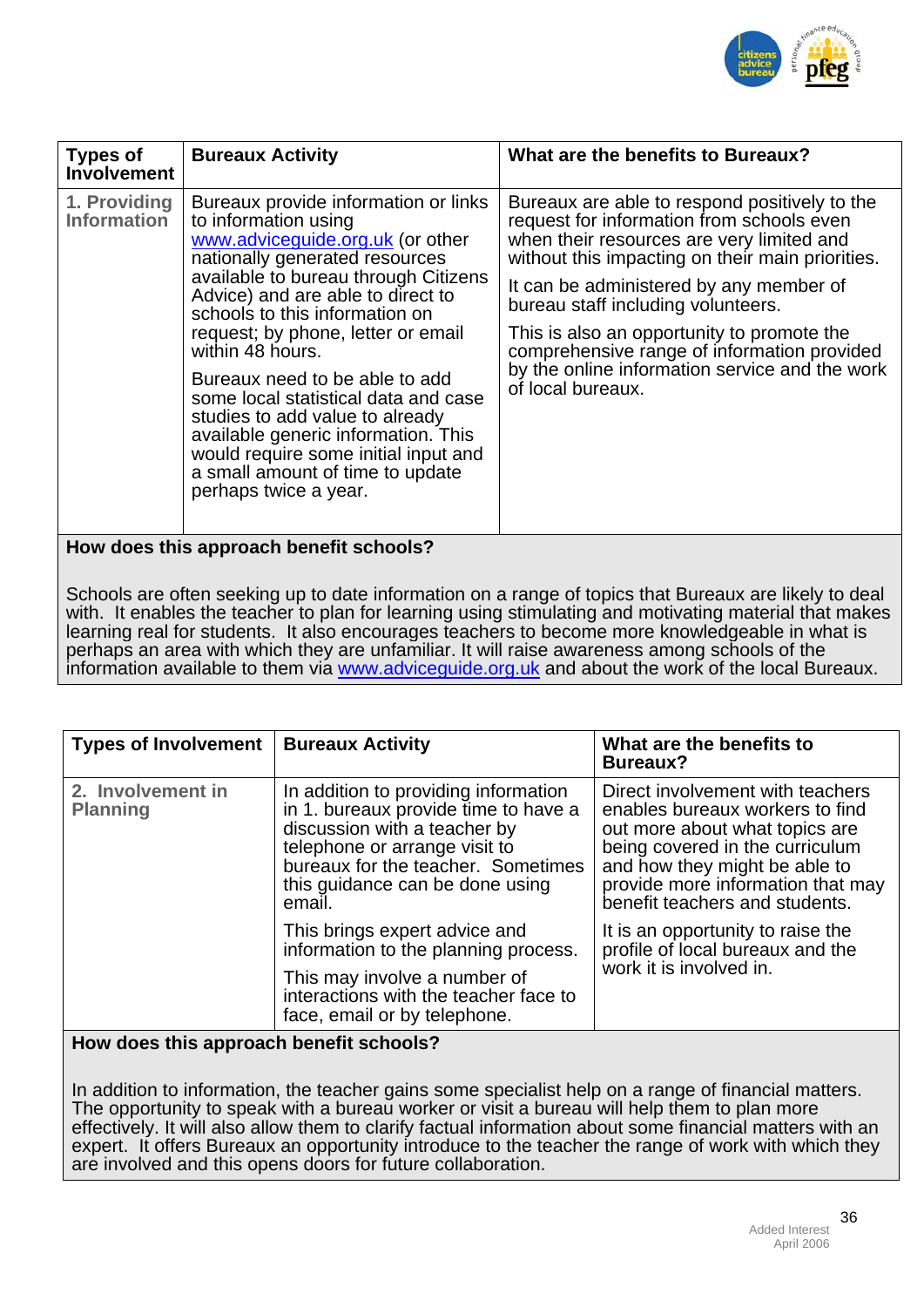

| <b>Types of Involvement</b>                       | <b>Bureaux Activity</b>                                                                                                                                                                                                                                                                                                                                                                                               | What are the benefits to<br>bureaux?                                                                                                                                                                                                                                                                                                                                                                                                                                                                             |
|---------------------------------------------------|-----------------------------------------------------------------------------------------------------------------------------------------------------------------------------------------------------------------------------------------------------------------------------------------------------------------------------------------------------------------------------------------------------------------------|------------------------------------------------------------------------------------------------------------------------------------------------------------------------------------------------------------------------------------------------------------------------------------------------------------------------------------------------------------------------------------------------------------------------------------------------------------------------------------------------------------------|
| 3. Involvement in<br><b>Planning and Delivery</b> | In addition to offering information,<br>guidance and planning support in<br>1 & 2, bureaux assist in<br>lesson/module planning and take<br>part in the delivery and evaluation<br>of the work in school.<br>There would be interaction with<br>students directly.<br>This approach involves the use of<br>bureaux expertise in the<br>classroom jointly with the teacher<br>as a result of collaborative<br>planning. | This allows bureaux expertise to be.<br>involved directly with students and<br>to be able to evaluate the<br>effectiveness of their work.<br>It gives bureaux staff insight into<br>the kinds of issues facing students<br>and also allows them to explain the<br>role of bureaux in society directly to<br>students.<br>It is an opportunity to raise the<br>profile of local bureaux and the<br>work it is involved in.<br>Bureaux seeking this level of<br>involvement will likely need to be<br>CRB checked. |

#### **How does this approach benefit schools?**

More direct involvement in planning and delivery enables the teacher to involve bureaux expertise in the most appropriate way using their specialist knowledge and experience. The teacher can concentrate on structuring and managing the learning experience while the visitor to the classroom can concentrate on sharing their expertise with students and bring real life examples to the topics under discussion.

It helps teachers build their confidence in delivery of financial capability programmes, thus increasing the quality of learning.

This approach allows all those involved to review the effectiveness of planned approach and consider how they might improve it for future use.

#### **How much will involvement with schools cost Bureaux?**

It is difficult to put an exact cost on different activities because there are so many factors involved; locality, staff involved, salary levels, funding available etc. Any additional activity is bound to have a financial cost to an individual bureau so we have provided illustrative costs associated with the different levels of activity described in the framework.

The illustrated costs are based on a range of advertised bureaux salaries using different grading systems (in different regions and parts of the UK).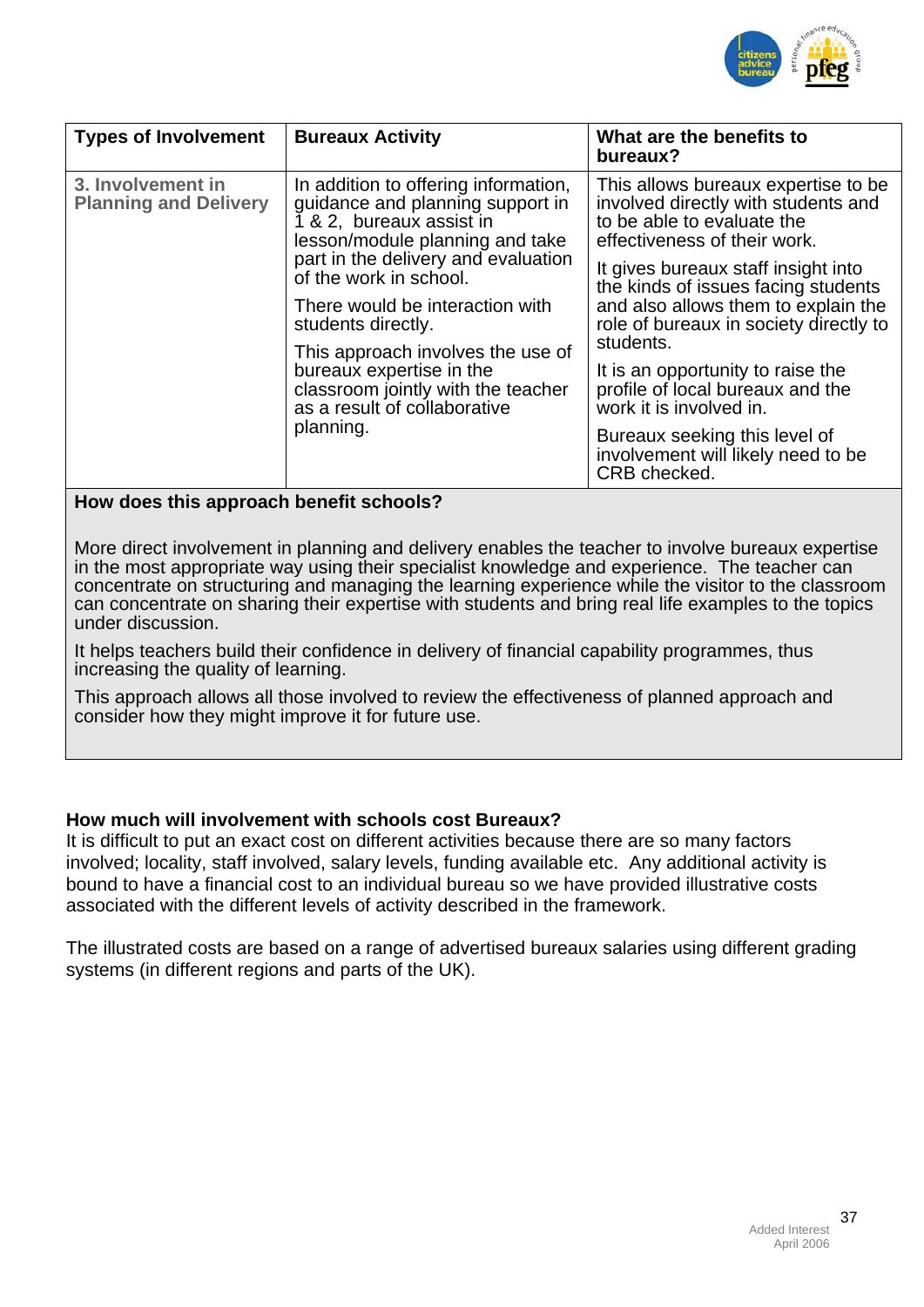

| <b>Level of Involvement</b>                                                                                                                                                                                                                                                                                                                                                                                                                           | <b>Estimated Costs</b>                                                                                                                                                                                                                                                                                                                                                               |  |
|-------------------------------------------------------------------------------------------------------------------------------------------------------------------------------------------------------------------------------------------------------------------------------------------------------------------------------------------------------------------------------------------------------------------------------------------------------|--------------------------------------------------------------------------------------------------------------------------------------------------------------------------------------------------------------------------------------------------------------------------------------------------------------------------------------------------------------------------------------|--|
| 1. Providing Information<br>How much time will this level of<br>involvement take?<br>Up to 30 minutes per query involving<br>processing and posting/emailing of<br>information.                                                                                                                                                                                                                                                                       | In our research bureaux told us that they could<br>absorb this level of service (in staffing costs) as part<br>of their existing provision because it could be carried<br>out by all bureaux staff including volunteers. This<br>would enable them to provide accurate information to<br>those schools and teachers wanting to develop their<br>own financial capability programmes. |  |
| The amount of resource required will be<br>dependent on number of schools in your<br>area.                                                                                                                                                                                                                                                                                                                                                            | If the cost could not be absorbed then staffing this<br>provision would be approximately £10.00 - £15.00<br>per query.<br>The cost of additional local material may involve a<br>number of staff hours initially but the information<br>could then be made available to teachers<br>electronically.                                                                                  |  |
|                                                                                                                                                                                                                                                                                                                                                                                                                                                       | There may be some associated printing costs if<br>bureaux chose to print a range of local material.                                                                                                                                                                                                                                                                                  |  |
| 2. Involvement in Planning<br>How much time will this level of                                                                                                                                                                                                                                                                                                                                                                                        | The cost per consultation would be somewhere in<br>the region of $£30 - £75$ per consultation depending<br>on the time given and the staff allocated to this work.                                                                                                                                                                                                                   |  |
| involvement take?<br>Up to $2 - 4$ hours would need to be<br>allocated to assist in more detailed planning                                                                                                                                                                                                                                                                                                                                            | This includes possible on costs for staff and<br>additional costs of any office costs over and above<br>provision of generic information.                                                                                                                                                                                                                                            |  |
| This would potentially total up to 5 hours for<br>any one school requesting assistance.                                                                                                                                                                                                                                                                                                                                                               | There may be additional materials development<br>involved at this level. This cost should be absorbed<br>by the school.                                                                                                                                                                                                                                                              |  |
| The amount of resource required would be<br>dependent on number of schools in a bureau<br>catchment.                                                                                                                                                                                                                                                                                                                                                  |                                                                                                                                                                                                                                                                                                                                                                                      |  |
| 3. Involvement in Planning and Delivery                                                                                                                                                                                                                                                                                                                                                                                                               | £210 - £300 per school depending on the staff<br>allocated to this work and the time taken.                                                                                                                                                                                                                                                                                          |  |
| How much time will this level of<br>involvement take?<br>14-20 hours would need to be allocated for                                                                                                                                                                                                                                                                                                                                                   | There may be additional classroom resources that<br>may be developed if involved at this level. This cost<br>would should be absorbed by the school                                                                                                                                                                                                                                  |  |
| any one school requesting assistance to<br>assist in more detailed planning and<br>involvement in school based activity. This is<br>based on evidence of bureaux involvement<br>largely revolving around modules of work in<br>PSHE/PSE typically consisting of 4-6<br>sessions of one hour and the planning and<br>review involved in this. There may be some<br>economies of scale as planning may benefit<br>other schools making similar requests | Additional schools would take up less time as some<br>of the preparation may be used in more than one<br>school. There are economies of scale to be had<br>from working across a number of schools.                                                                                                                                                                                  |  |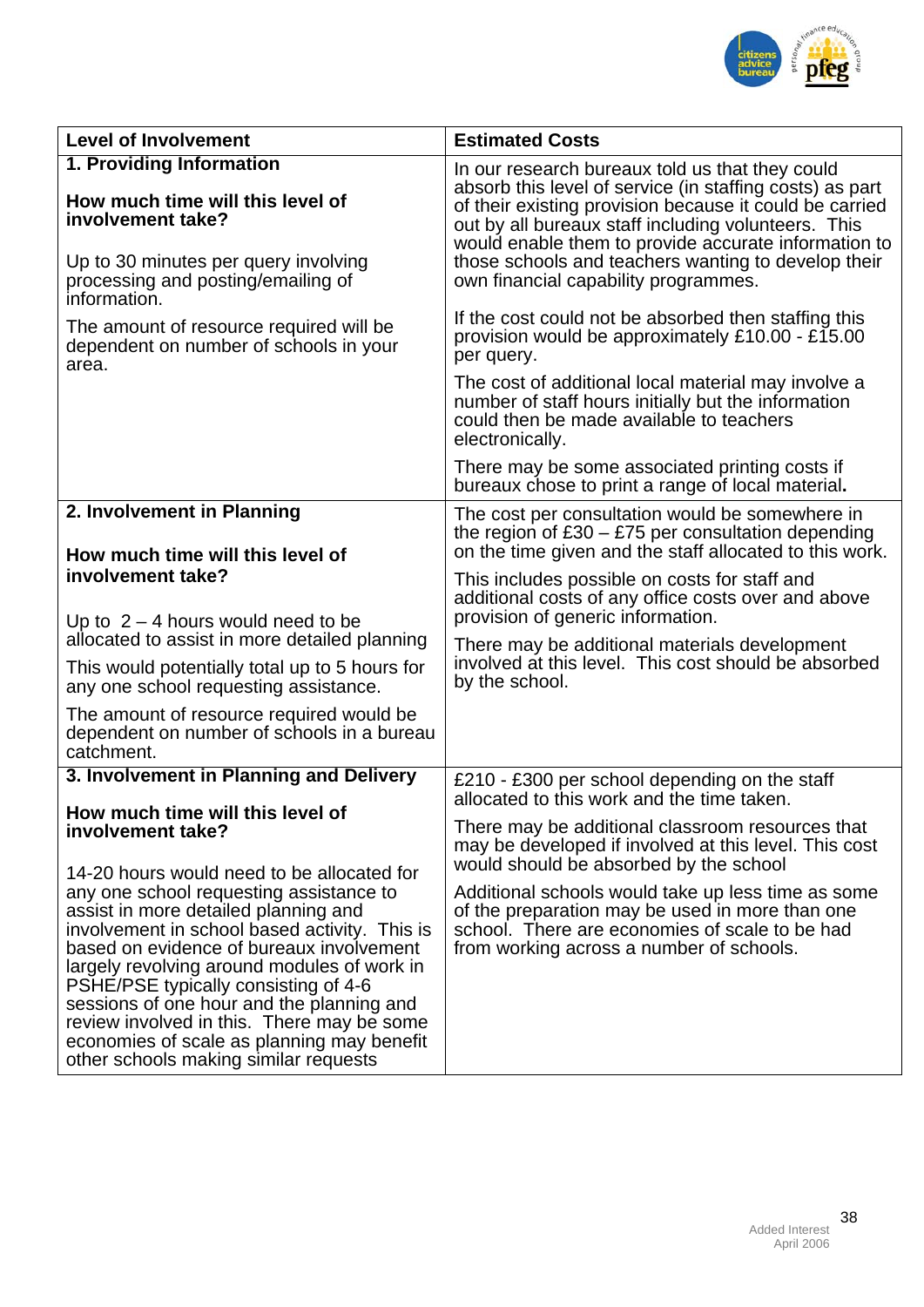

| How much will it cost?                                                                                                                                                        |
|-------------------------------------------------------------------------------------------------------------------------------------------------------------------------------|
| In addition to the costs per school illustrated in<br>the table, a bureaux may need to allow an<br>additional £120 per month for staff involvement<br>in networking activity. |
|                                                                                                                                                                               |
|                                                                                                                                                                               |
|                                                                                                                                                                               |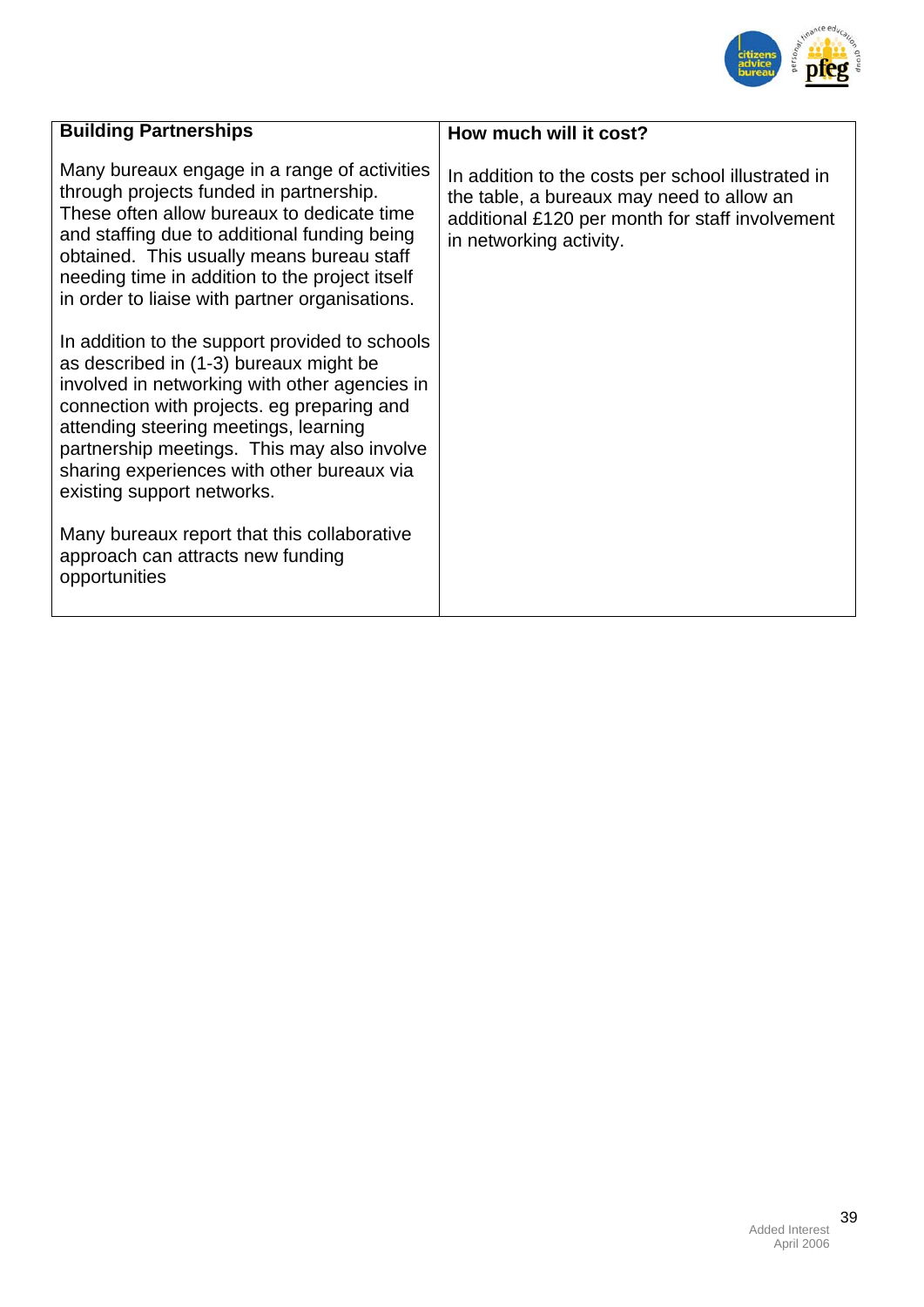

# **6. Conclusion**

This research looked at the appropriateness of Citizens Advice Bureaux involvement and what in addition bureaux needed in order to provide a more effective response to schools. Our conclusions and call to action for Citizens Advice fall into five areas: level of involvement, sustainable funding, access to teaching resources, quality information and guidance and sharing expertise.

#### **Should Citizens Advice Bureaux be involved with schools?**

This research looked at the effectiveness of bureaux interventions in schools to help clarify the role of Citizens Advice Bureaux in delivering financial capability in schools.

Where bureaux have worked closely with teachers in the planning and delivery we judge the outcomes to be positive. However, there is also evidence that bureaux are involved in contributing to school based work without such collaboration. This has proved to be a poorer use of bureaux resources and has limited benefit for students, schools and bureaux.

To work well together teachers need to carefully plan how they can make best use of bureau expertise. In turn this involves bureaux being clear about what they can and cannot offer to schools in order to manage expectations.

For an effective response to schools, Citizens Advice Bureaux have identified the following elements as those that would provide a quality programme.

- Good quality information provided by both parties
- Clear expectations by both parties
- $\blacksquare$  Time for collaborative planning it's all in the preparation!
- Full involvement of school staff in all aspects of planning and delivery bureaux should deliver work with schools not for schools
- Citizens Advice Bureaux staff involvement over an extended period of time and not just one off events
- Time for evaluation by teachers, Citizens Advice Bureaux staff and students and for further research
- Opportunities to share experience for both parties with their colleagues.

#### **Sustainable Funding**

Bureaux felt that funders needed to be more aware of the need to sustain provision and that funding this was equally worthwhile. Funders should be encouraged to consider the value of providing sustained funding for school based work. This would enable bureaux to plan appropriately with their school partners. This approach would allow nominated staff to deal with school work and develop long term expertise. Alternative funding and partnership opportunities highlighted in the (soon to be published) Citizens Advice Bureaux Guide could be explored. Furthermore, Bureaux might work together to bid for funding rather than individually.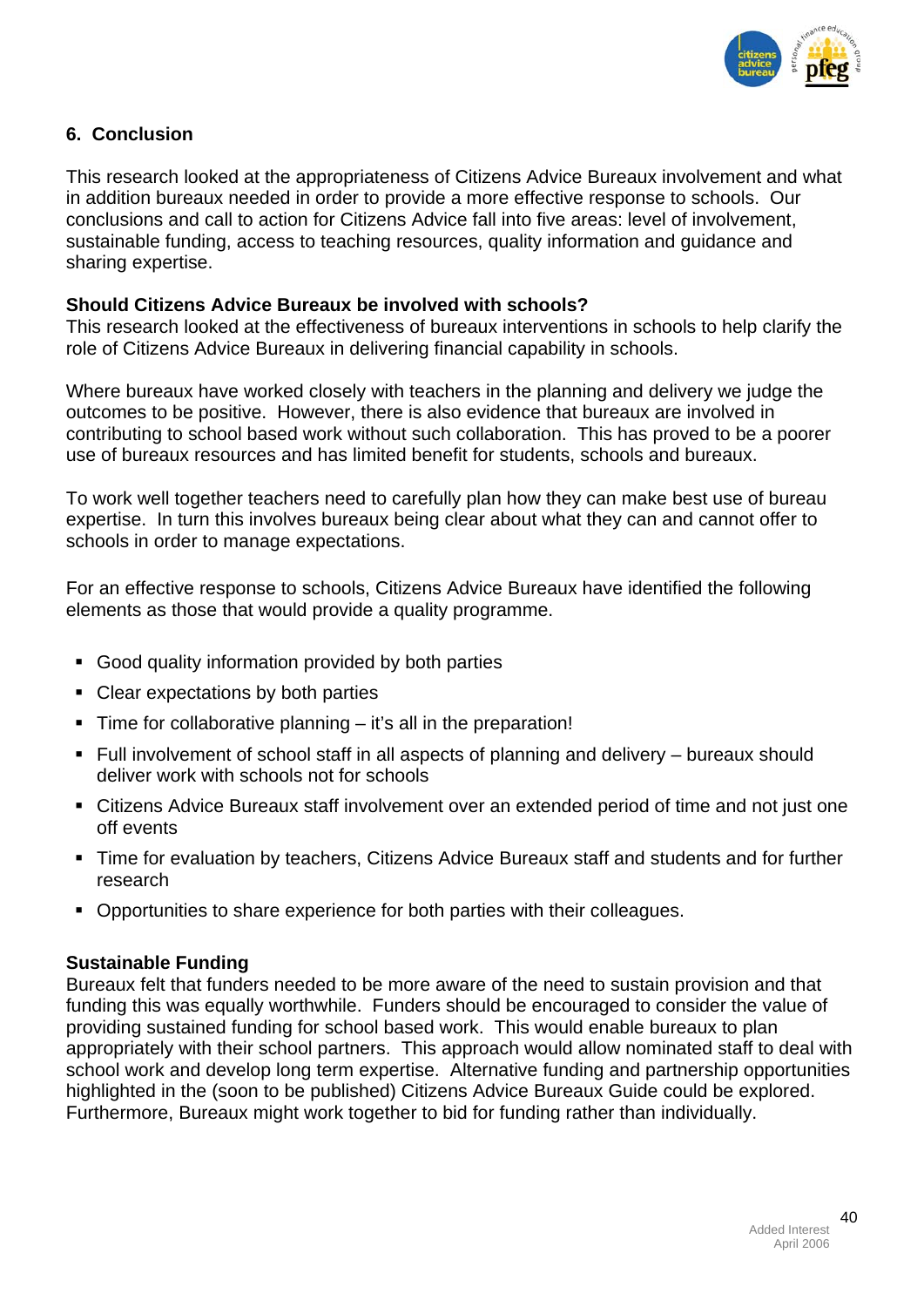

## **Teaching Resources**

Citizens Advice Bureaux as well as schools should take full advantage of the high quality personal finance teaching resources on [www.pfeg.org.](http://www.pfeg.org/) **pfeg** Quality Mark resources already contain teachers' notes and student activities which could facilitate Citizens Advice Bureaux understanding of schools' work and their involvement. A high percentage of bureaux produce or adapt resources, these should always be developed in collaboration with teachers and set against a standard criteria to ensure quality - such as the **pfeg** guidelines for personal finance teaching resources. A mechanism that pools good practice resources produced by individual bureaux could also be put in place by Citizens Advice. This would also aid monitoring and evaluation of the quality of delivery.

#### **Communication and capacity**

Bureaux were aware that schools did not always know what they could offer.

Most bureaux knew of the **pfeg** website, but some thought that only teachers could use it. When they knew that this was not the case they were keen to access it, but also thought that it would be a useful way to inform schools about what Citizens Advice Bureaux could offer.

Collaboration with organisations already working with schools could be an effective way to communicate the benefits of working with external agencies. Information about local Citizens Advice Bureaux services could be made available through this vehicle.

The service guidance framework arising from this research could be used to help manage expectations from schools or Citizens Advice Bureaux and to indicate the levels of service an individual bureau can offer. Bureaux need to know how schools work so that they can feel more confident to deliver financial education in schools and plan their involvement effectively.

# **Sharing Expertise**

Bureaux reported a lack of curriculum knowledge, and a lack of confidence in working in schools. Teachers also reported a lack confidence in inviting outside agencies because they are not sure about the quality of what will be delivered. This raises good practice issues on both sides.

Bureaux could share experiences and expertise about their work with schools through existing financial capability networks provided by Citizens Advice. These could also be opportunities for specialist input from other agencies working with schools.

Training could involve bureaux and schools. This helps identify good practice issues and can develop reciprocal understanding between schools and Citizens Advice Bureaux, and how to get the best from this type of collaboration.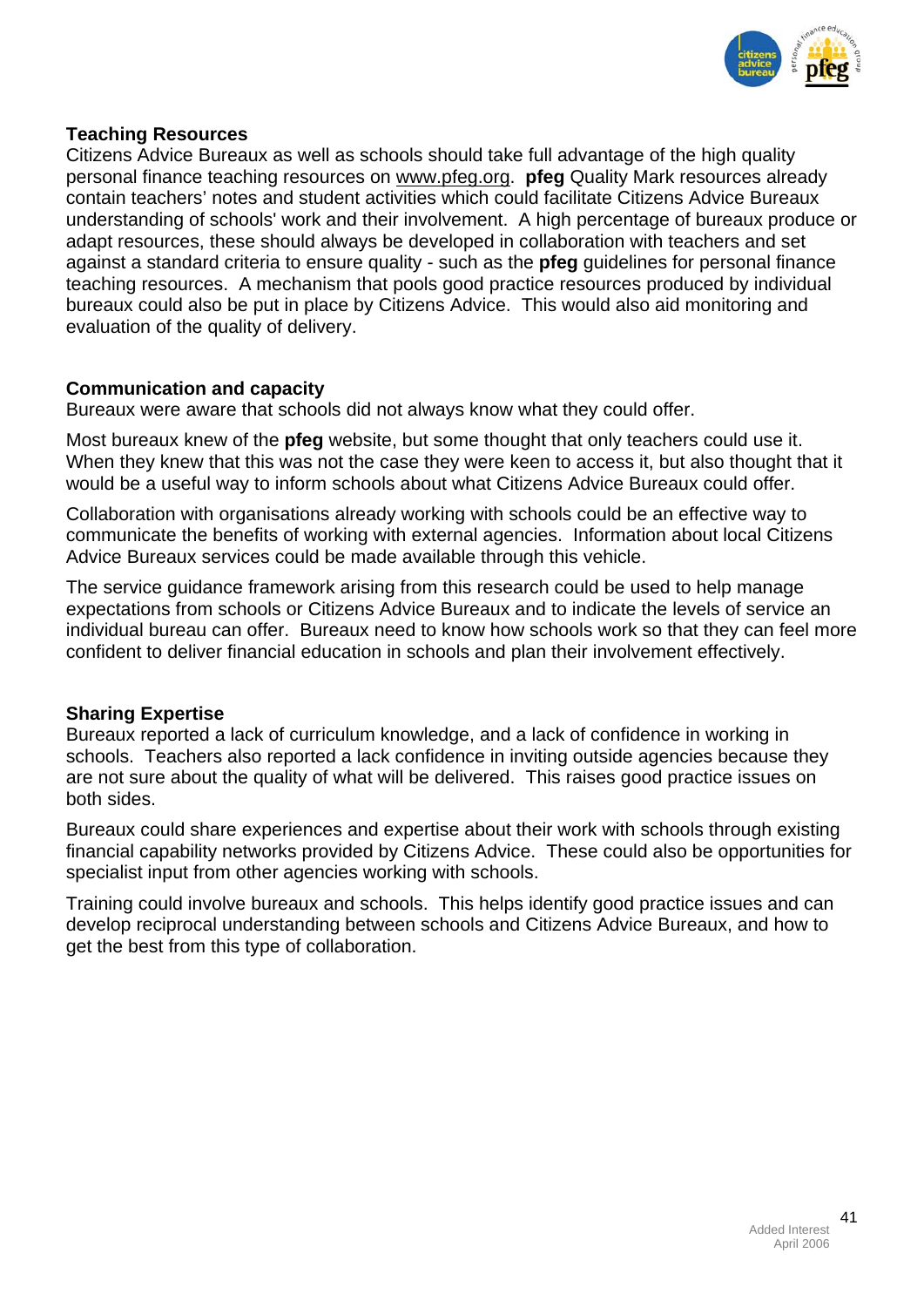

# **7. A Guide for Citizens Advice Bureaux**

All bureaux surveyed cited the need for better information about the way schools work, the curriculum and the opportunities there might be for collaboration. All the bureaux asked responded positively to the idea of a good practice guide.

The outcomes of the research have culminated in the production of a Guide (to be published late summer 2006). It is intended that this guidance will be made widely available via existing Citizens Advice networks and will assist many bureaux to be able to provide a service to schools or improve their service to schools.

It is envisaged that to be of practical use to bureaux thinking of working with schools or looking for new opportunities, the guide needs to be a digest of information and opportunities to whet the appetite of bureaux. The guide will then signpost bureaux to more information from a variety of sources should they want to get more involved in school based work.

The Guide contents include:

- A rationale of bureaux involvement in schools
- An outline the current issues facing schools and where Citizens Advice Bureaux can support developments
- Links between bureaux knowledge and expertise and the school curriculum
- Case studies and practical advice for Citizens Advice Bureaux getting involved with schools
- A practical framework against which Citizens Advice Bureaux can assess what they can realistically offer to schools and how they can communicate this message
- Signposting to useful resources to help Citizens Advice Bureaux in their collaboration with schools

Although aimed specifically at Citizens Advice Bureaux, this guide may be useful to teachers with an interest or responsibility for developing financial capability programmes as to how they can engage with outside agencies effectively.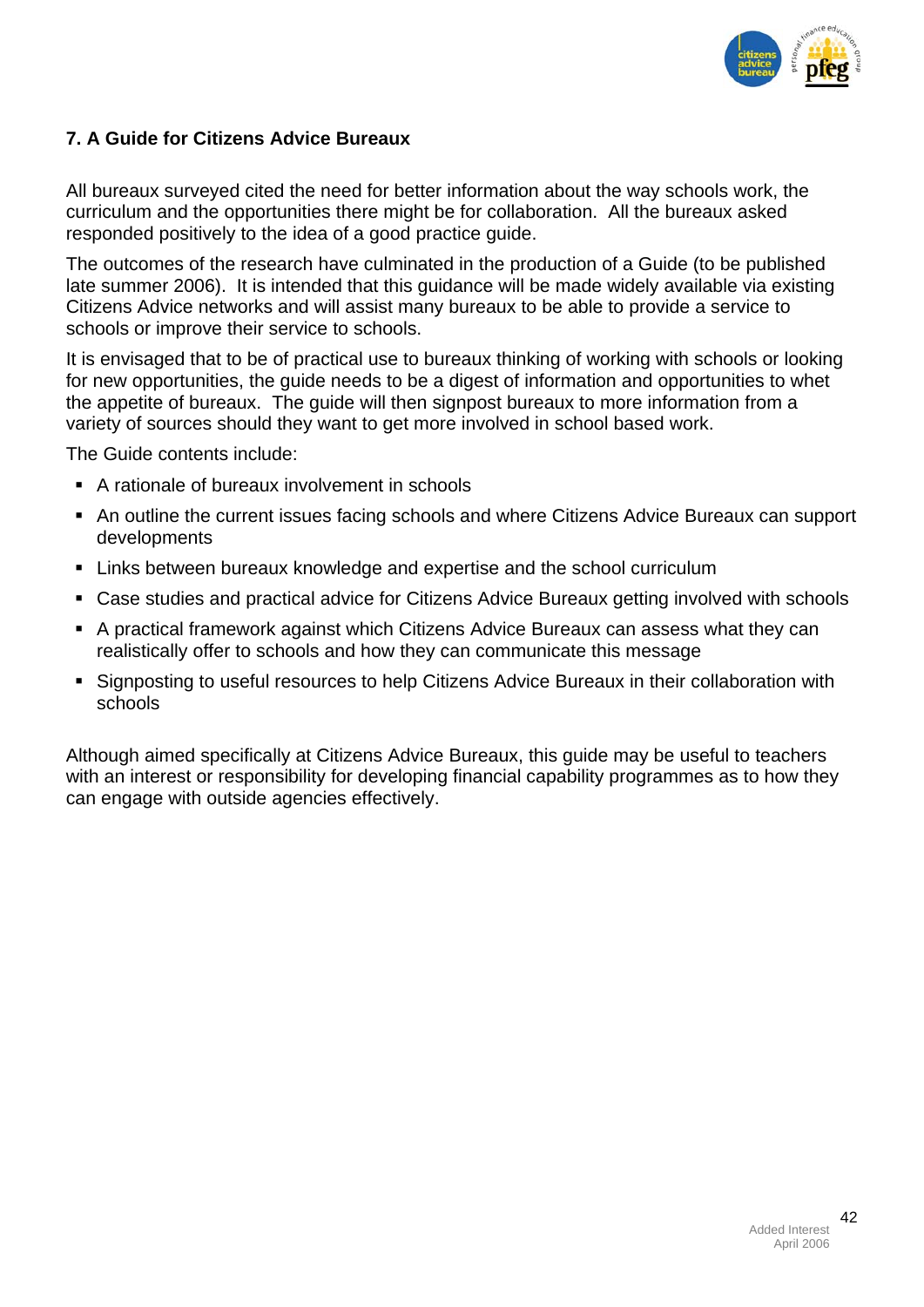

**Appendix A** 

# **Active Citizens Advice Bureaux - letter and questionnaire**

# **Letter to Active Citizens Advice Bureaux**

Dear << name>

Financial capability work in schools and the role of Citizens Advice Citizens Advice Bureaux:

A joint research project between Citizens Advice and **pfeg** (Personal Finance Education Group)

I am writing with the support of Citizens Advice to introduce you to a new piece of work and to ask for your help in completing a 10 minute questionnaire.

As you may already be aware, at least 40 Citizens Advice Bureaux in England and Wales are supporting the delivery of financial capability in the classroom. In recognition of this, Citizens Advice is collaborating with **pfeg** on a new research and development project, supported by the Abbey Trust.

The overall aim of the project is to:

- Make recommendations about the role and future capacity of Citizens Advice Bureaux to work in schools;
- Identify what support, training, information and financial resources Citizens Advice Bureaux need to effectively meet schools' needs;
- Capture examples of best practice and publish a guide to be used by schools and Citizens Advice Bureaux.

As you have experience of this area of work we would be very keen to hear about your current activities, experiences and views in more detail. We will use the information you provide for an end report, which we will send to you by February next year. Your response will also help us identify Citizens Advice Bureaux to work with when carrying out more detailed research that will generate case studies to share best practice. Please be assured that we are working closely with Citizens Advice and will make full use of existing data such as that generated through the 2003/4 survey of activities and published directory of Citizens Advice Bureau financial capability projects.

**pfeg** is the lead national charity for developing financial capability work in schools. Through our work with over 300 schools we recognise the key role that community organisations, like Citizens Advice Bureaux, can play in supporting their programmes. This project will help Citizens Advice and **pfeg** establish and share a better understanding of the current and potential role of Citizens Advice Bureau work with schools with a range of stakeholders, including the Financial Services Authority. You can find more information about **pfeg** at [www.pfeg.org](http://www.pfeg.org/) 

We would be very grateful if you could fill in the enclosed questionnaire and return it to our consultants on this project, WA partnership, in the envelope provided by **Thursday 19th May 2005.** If you would prefer a copy of the questionnaire electronically please email [enquiries@wapartnership.com](mailto:enquiries@wapartnership.com) 

If you have any queries about the project or the questionnaire please contact our consultants by email or on the following numbers, 01204 657413 or 07973 817338.

Thanking you in anticipation of your help.

Yours sincerely Wendy van den Hende

Chief Executive **pfeg**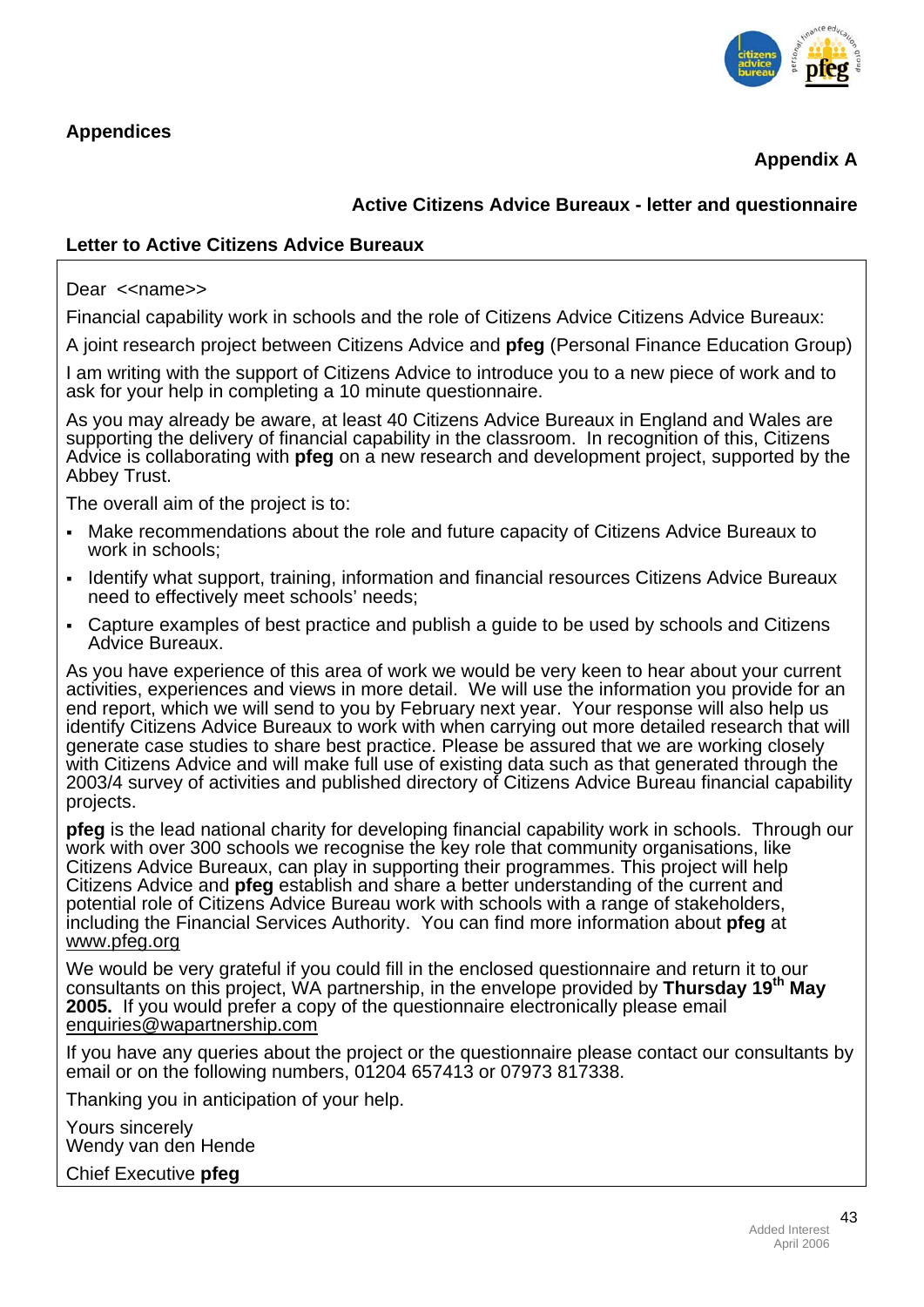

## **Questionnaire to Active Citizens Advice Bureaux**

Financial capability work in schools and the role of Citizens Advice Bureau: A joint research project between Citizens Advice and **pfeg** (Personal Finance Education Group)

If you would prefer to complete this questionnaire electronically please email [enquiries@wapartnership.com.](mailto:enquiries@wapartnership.com) The questions are designed to provide us with the detail we need without taking up too much of your time.

They should only take about 10 minutes to complete.

#### **Introduction**

Money, and all that goes with it, affects people every day of their lives regardless of class, ethnicity or income level. Gaining financial skills is not just about putting a budget together; it is also about helping young people develop the financial knowledge and attitudes to make informed choices. We want to find out about the kinds of partnerships that exist between Citizens Advice Bureaux and schools so that we can help to spread good practice.

#### **1. Contact details**

The details we hold for your Citizens Advice Bureau are below. Could you please amend these if needed and confirm the key contacts details for those involved in financial capability work.

Citizens Advice Bureau name

Address\_\_\_\_\_\_\_\_\_\_\_\_\_\_\_\_\_\_\_\_\_\_\_\_\_\_\_\_\_\_\_\_\_\_\_\_\_\_\_\_\_\_\_\_\_\_\_\_\_\_\_\_\_\_\_\_\_\_\_\_\_\_\_\_\_

Key contact(s) for financial capability

Position(s) in Citizens Advice Bureau (e.g. Deputy Manager)

Email address/telephone number for contact

# **2. Type of involvement**

We would like some information about the ways in which Citizens Advice Bureaux are working with schools, or would like to be. From the list of activities below please tick the ones that represent the work you do, or would like to do.

| <b>Type of Involvement</b>                                              | <b>Already</b><br><b>Involved</b> | <b>Would like</b><br>to be |
|-------------------------------------------------------------------------|-----------------------------------|----------------------------|
|                                                                         |                                   |                            |
| Providing schools who are delivering financial capability with          |                                   |                            |
| information about Citizens Advice Bureau services via leaflets etc      |                                   |                            |
| Providing schools who are delivering financial capability with written  |                                   |                            |
| information on financial capability topics (e.g. dealing with debt)     |                                   |                            |
| Providing schools who are delivering financial capability with training |                                   |                            |
| to increase staff knowledge on personal finance topics                  |                                   |                            |
| Providing schools who are delivering financial capability with help in  |                                   |                            |
| preparing training materials                                            |                                   |                            |
| Planning and delivering financial capability sessions in the class      |                                   |                            |
| room jointly with a teacher                                             |                                   |                            |
| Planning and delivering financial capability in the class room with     |                                   |                            |
| limited input from teacher                                              |                                   |                            |
| Planning and delivering a talk to a (whole) school assembly or event    |                                   |                            |
| Working with parents and pupils (family learning)                       |                                   |                            |
| <b>Other</b>                                                            |                                   |                            |
|                                                                         |                                   |                            |
|                                                                         |                                   |                            |
|                                                                         |                                   |                            |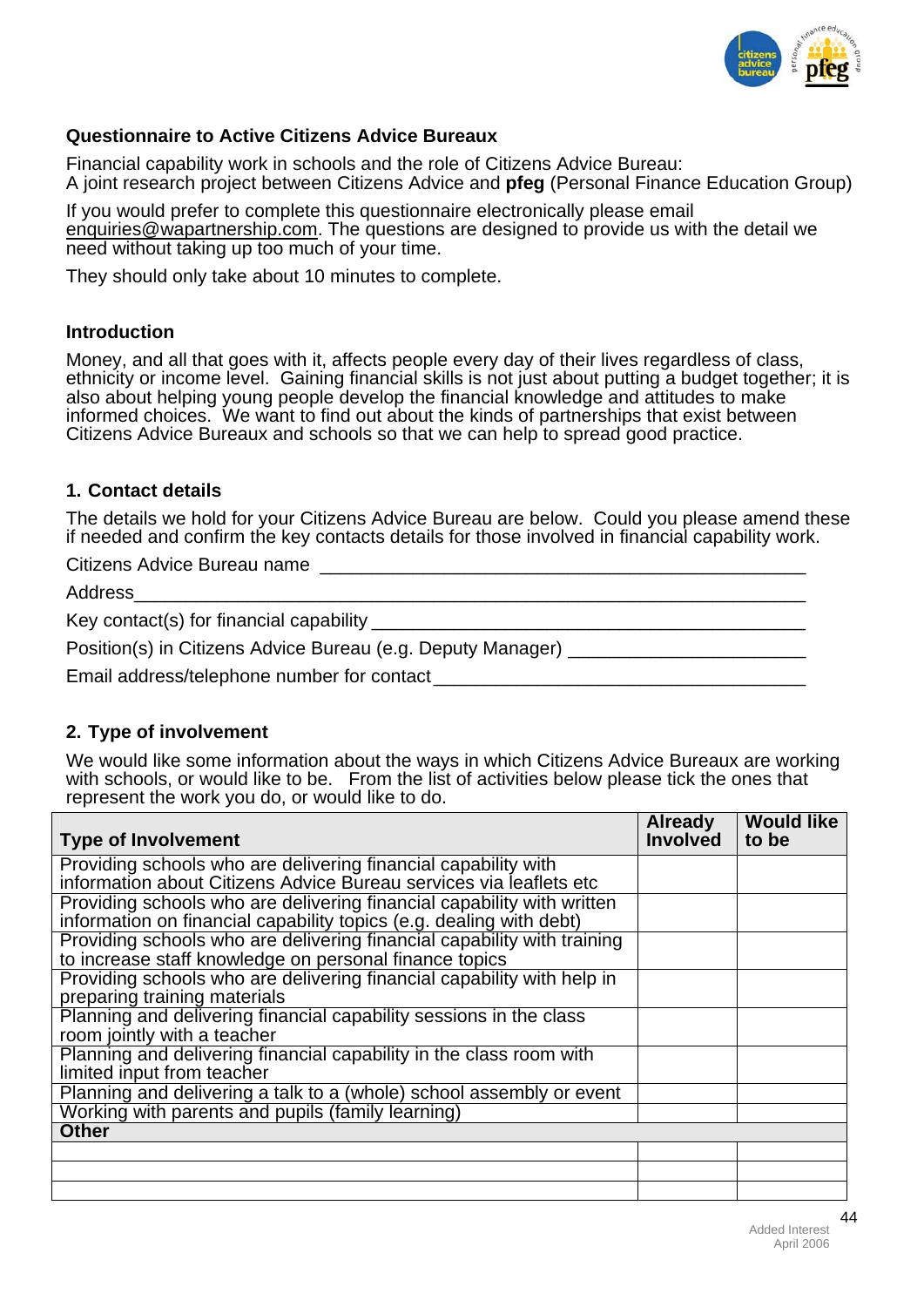

**3**. **Topic areas** 

| Please tick the topics that you cover when carrying out work with schools.            |                  |
|---------------------------------------------------------------------------------------|------------------|
| <b>Topic Areas</b>                                                                    | <b>Tick here</b> |
| <b>Shopping</b> – e.g. identifying best buys for general consumer goods               |                  |
| Consumer rights and responsibilities (e.g. returning goods or warranties)             |                  |
| <b>Budgeting</b> – general skills and strategies                                      |                  |
| Budgeting for a life transition (including, for example, estimating costs of          |                  |
| regular household bills)                                                              |                  |
| Shopping – identifying best buys for basic financial services and utilities           |                  |
| <b>Basic banking</b> – choosing, opening and using an account for the first time      |                  |
| Banking - common banking products/facilities such as overdrafts                       |                  |
| <b>Credit Unions</b> – how they work, basic services                                  |                  |
|                                                                                       |                  |
| Choosing credit – general principles                                                  |                  |
| <b>Choosing credit</b> – common forms of borrowing such as home credit, credit cards, |                  |
| loans and catalogues                                                                  |                  |
| Government help/benefits-including social fund and tax credits                        |                  |
| Government help for students - including student loans and educational                |                  |
| maintenance allowance                                                                 |                  |
| <b>Common insurances</b> $-$ e.g. home contents and car                               |                  |
| Credit referencing - how the system works                                             |                  |
| Basic saving - e.g. post office accounts, cash mini ISAs                              |                  |
| Tax and National insurance – explaining basic deductions system when working          |                  |
| or self-employed                                                                      |                  |
| <b>Managing debt</b> – e.g. prioritising debts, negotiating with creditors            |                  |
| Financial record keeping - e.g. understanding bank statements, keeping P60s           |                  |
| Seeking advice - when and how to seek money or financial advice                       |                  |
| Attitudes to finance $-$ e.g. to borrowing, social responsibility                     |                  |
| Other:                                                                                |                  |
|                                                                                       |                  |
|                                                                                       |                  |
|                                                                                       |                  |

#### **4. Links to school curriculum**

If you know, can you indicate which area of the schools' curriculum your work relates to? Please tick the ones that apply and add any others not listed.

| <b>Curriculum Area</b>                          | <b>Mostly</b> | <b>Sometimes</b> | <b>Never</b> |
|-------------------------------------------------|---------------|------------------|--------------|
| PSE/PSHE(Personal, Social and Health Education) |               |                  |              |
| Citizenship                                     |               |                  |              |
| Food Technology                                 |               |                  |              |
| <b>Business Studies</b>                         |               |                  |              |
| <b>Careers Education</b>                        |               |                  |              |
| <b>Maths</b>                                    |               |                  |              |
| Other                                           |               |                  |              |
|                                                 |               |                  |              |

#### **5. Key stages reached**

What age students do you work with? Please tick below.

| <b>Key stage</b>                                            |  |
|-------------------------------------------------------------|--|
| 1 and 2 (5-11 year olds)                                    |  |
| 3 and 4 (11-16 year olds)                                   |  |
| 16 -18 year olds (still at school)                          |  |
| Additional Information you may want to add about age groups |  |
|                                                             |  |
|                                                             |  |
|                                                             |  |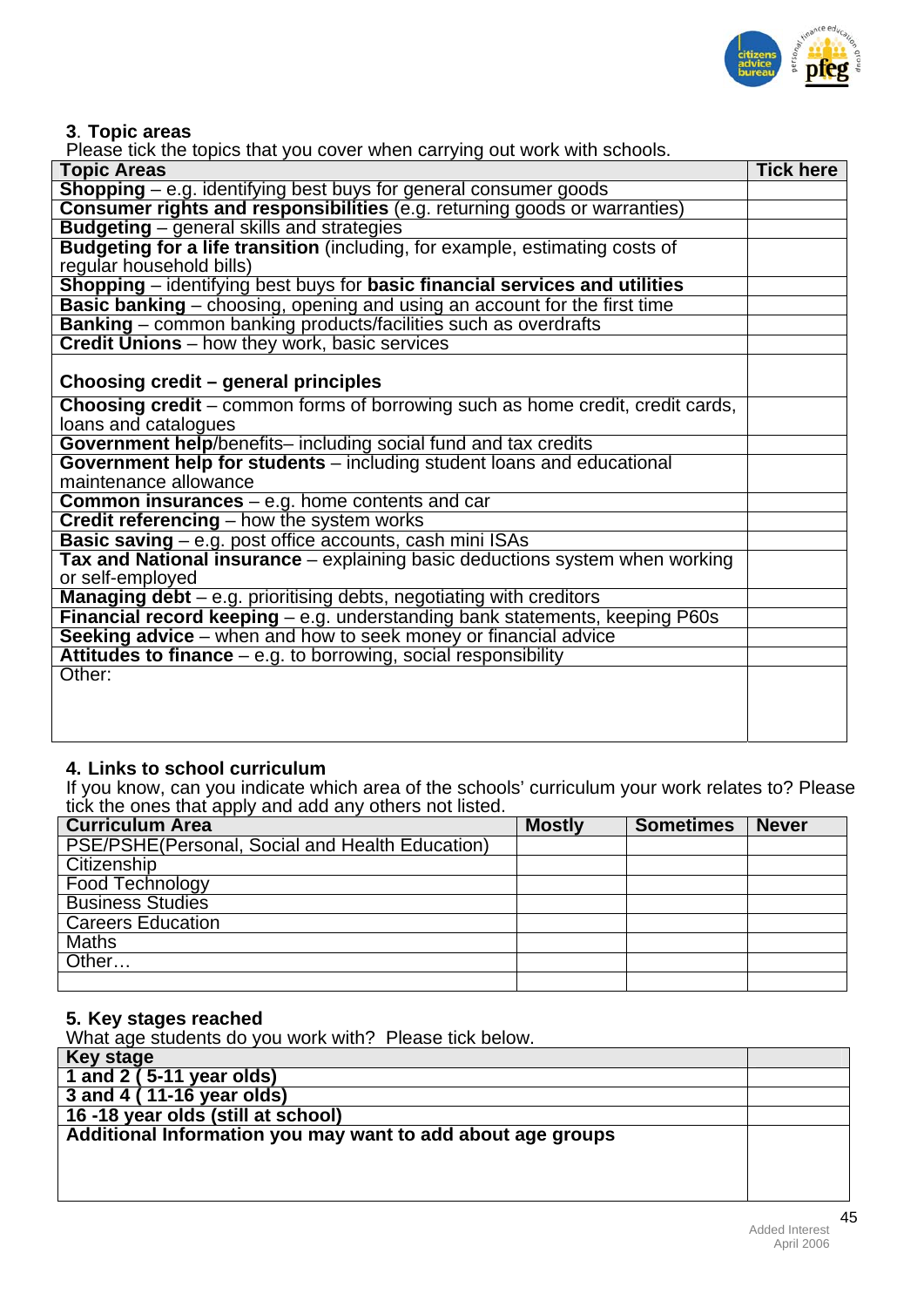

#### **6. Time and workers**

How much time per month, on average, of Citizens Advice Bureau worker time is spent on your financial capability work with schools?

|                   | Under a day | 1-3 days   3-7 days | 7 or more days (please state) |
|-------------------|-------------|---------------------|-------------------------------|
| <b>Staff</b>      |             |                     |                               |
| <b>Volunteers</b> |             |                     |                               |

If you employ staff that have financial capability work with schools within their official remit, how many hours per week do they have available to do this work? Please make an estimate of their time if they have a number of responsibilities and provide a combined figure if you employ more than one person. than one person.

#### **7. Resources**

We want to find what resources you use to carry out your work. Below is a list of possibilities, but please tell us about others in the space provided below.

| Type of Resource*                                                                            | Use all   Use | the tim $\vert$ sometim | <b>Never</b><br>used |
|----------------------------------------------------------------------------------------------|---------------|-------------------------|----------------------|
| <b>Real life 'artifacts' e.g. literature from banks</b>                                      |               |                         |                      |
| Information from Citizens Advice or partners e.g. advice guide or<br>self help packs         |               |                         |                      |
| Training resources produced by another Citizens Advice Bureau                                |               |                         |                      |
| Training resources produced and provided by school(s)                                        |               |                         |                      |
| Training resources that are pfeg accredited**                                                |               |                         |                      |
| Training resources produced by national agencies***and<br>designed and to be used for adults |               |                         |                      |
| Training resources produced by own Citizens Advice Bureau fro<br>scratch                     |               |                         |                      |
| Training resources produced by own Citizens Advice Bureau usi<br>other resources as basis    |               |                         |                      |
| <b>Other resources:</b>                                                                      |               |                         |                      |

\*resources could include formats such as videos, websites and CD ROMs

\*\***pfeg** accredited resources can be identified by the **pfeg** quality mark stamp and are listed on the **pfeg** website [www.pfeg.org.](http://www.pfeg.org/) **pfeg** accredited materials may have been produced by a range of organisations such as industry or government departments,

\*\*\*e.g. NIACE or Basic Skills Agency

#### **8. Importance of financial capability work**

How important is financial capability work in schools compared with other services your Citizens Advice Bureau delivers/competing demands? Please circle below

| <b>Very Important</b><br>Important |  |  |
|------------------------------------|--|--|
|                                    |  |  |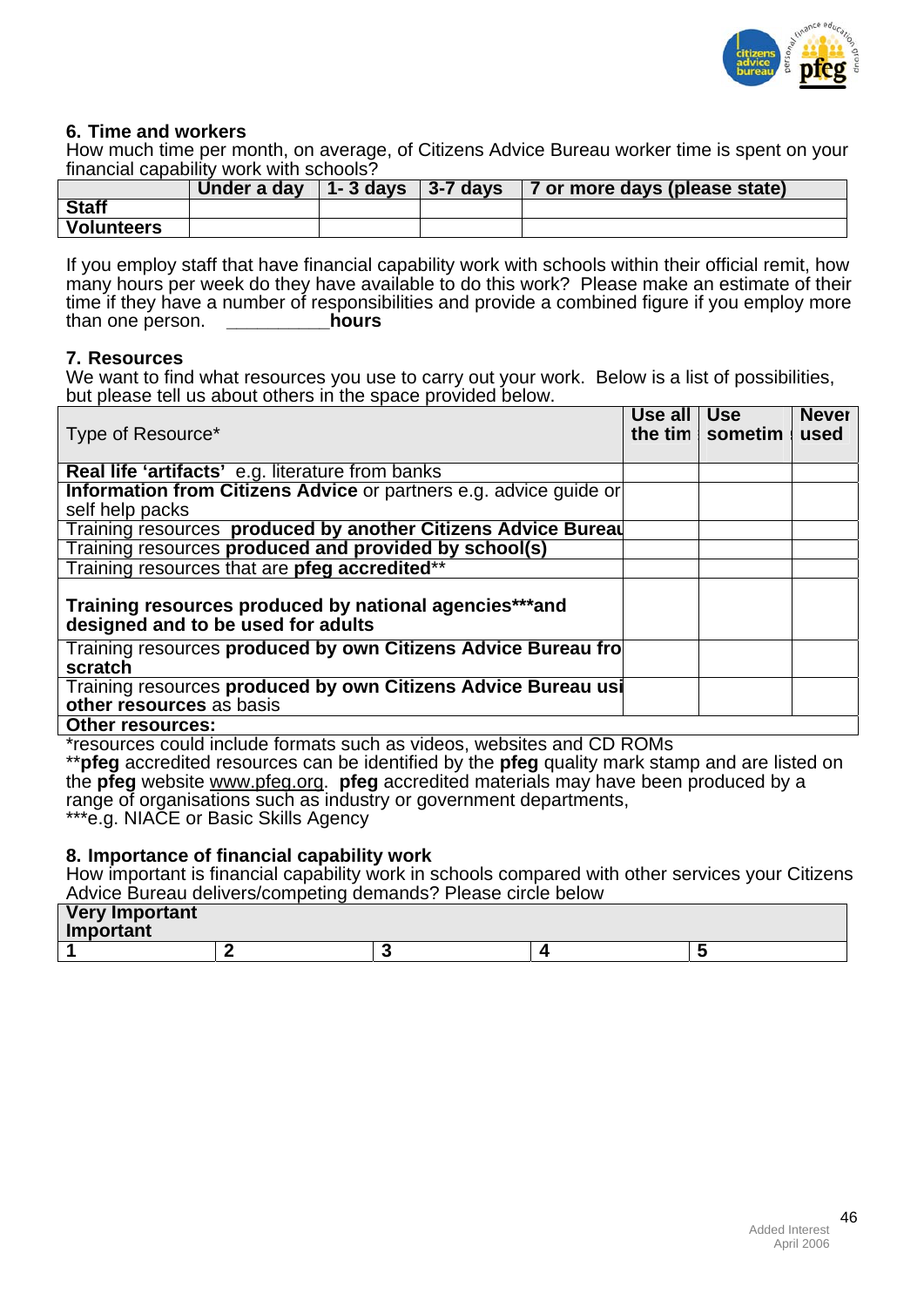

#### **9. Funding**

Do you receive funding for your financial capability work with schools?

| If yes, please indicate sources, amounts and duration below.<br>Yes / No |                                               |                                                                             |  |  |  |
|--------------------------------------------------------------------------|-----------------------------------------------|-----------------------------------------------------------------------------|--|--|--|
| <b>Source of Funding</b>                                                 | How much did you<br>receive in the last year? | <b>Total duration of</b><br>funding from project<br>start date (e.g. 3 yrs) |  |  |  |
| <b>Local Authority</b>                                                   |                                               |                                                                             |  |  |  |
| <b>Legal Services Commission</b>                                         |                                               |                                                                             |  |  |  |
| Lottery sources                                                          |                                               |                                                                             |  |  |  |
| Health                                                                   |                                               |                                                                             |  |  |  |
| <b>Learning and Skills Council</b>                                       |                                               |                                                                             |  |  |  |
| <b>Charitable Trust</b>                                                  |                                               |                                                                             |  |  |  |
| <b>Regeneration funds</b>                                                |                                               |                                                                             |  |  |  |
| Corporate donation                                                       |                                               |                                                                             |  |  |  |
| 14-19 school pathfinder projects                                         | Is this right?                                |                                                                             |  |  |  |
| Other                                                                    |                                               |                                                                             |  |  |  |

#### **10. Improving quantity and quality**

What would you need to increase and improve the work you do with schools?

Please rank the list below in order of priority for you and add any further suggestions you might have. **(1 = highest priority 5 = Less of a priority)** 

| <b>Support or factors</b>                                                                                                                                       | Priority (1-5 |
|-----------------------------------------------------------------------------------------------------------------------------------------------------------------|---------------|
| <b>Training for Citizens Advice Bureau workers</b><br>e.g. on how to engage students when delivering sessions,<br>link to school curriculum etc.                |               |
| <b>Additional training resources</b>                                                                                                                            |               |
| Please note below under 'other' any specific areas where<br>you would like to see more resources e.g. 'for post 16's -<br>games on credit choices for students' |               |
| Availability of funding<br>- to pay for staffing, overheads etc                                                                                                 |               |
| Detailed guidance on how to link and work with schools                                                                                                          |               |
| Increased opportunities to share good practice<br>(e.g. through case studies, networking meetings etc)                                                          |               |
| Other:                                                                                                                                                          |               |
|                                                                                                                                                                 |               |
|                                                                                                                                                                 |               |

# **11. What works best for you and the schools with whom you work?**

In your experience of working with schools what do you find has had the most impact on pupils and their learning? In the space below we would value your view on what has worked well and perhaps what has not worked so well and why? Although we may use your comments in our final report we will not attribute your comments without your permission.

#### **12. Happy to be contacted further?**

We are keen to talk to some Citizens Advice Bureaux in more detail to identify areas of good practice and avoid duplication.

Would you be happy to talk further about your comments/experiences over the phone?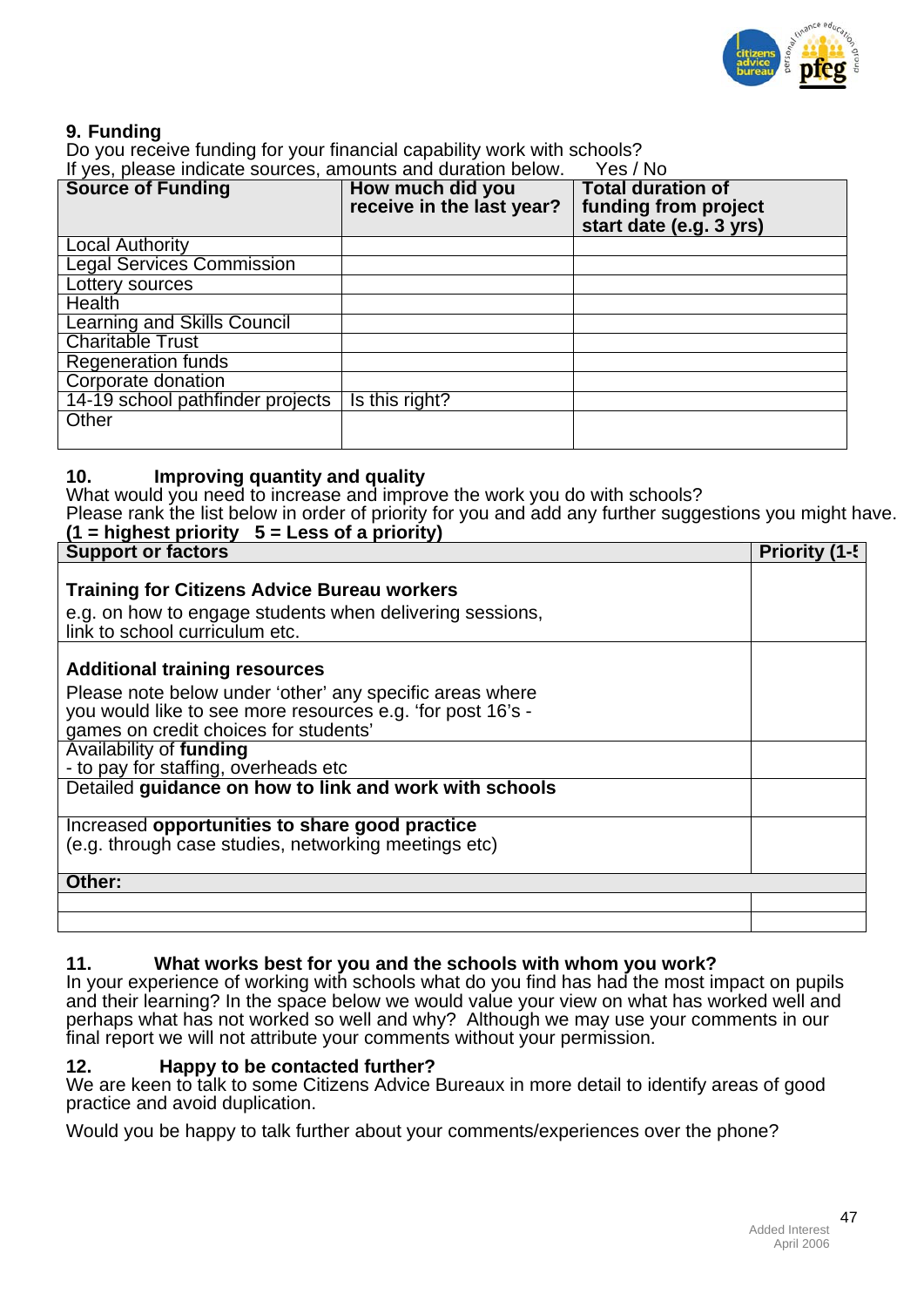

YES/NO

Would you be willing to have a visit by our researchers to interview you, your school colleagues and

students about your work? The students about your work?

Please indicate below how you would prefer to be contacted Telephone / email

Are there any particular days / times when you can be reached?

Please return to WA partnership in the SAE provided by Thursday 19<sup>th</sup> May 2005.

If you are sending by email please send to: [enquiries@wapartnership.com](mailto:enquiries@wapartnership.com).

Thank you very much for taking the time to answer these questions.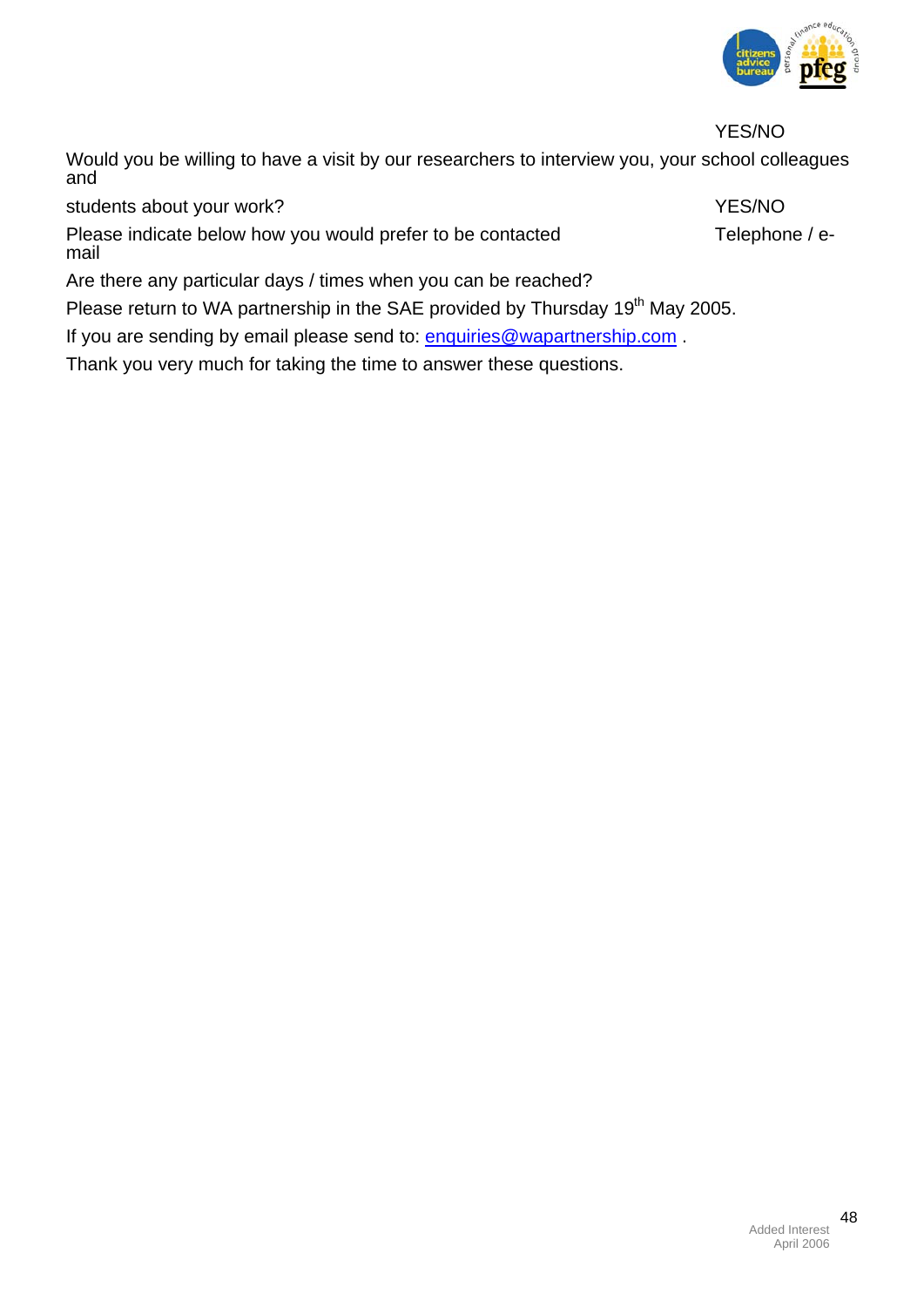

**Appendix B** 

# **Interested Citizens Advice Bureaux – letter and questionnaire**

#### **Letter to Interested Citizens Advice Bureaux**

Dear << name>

Financial capability work in schools and the role of Citizens Advice Citizens Advice Bureaux:

A joint research project between Citizens Advice and **pfeg** (Personal Finance Education Group)

I am writing with the support of Citizens Advice to introduce you to a new piece of work and to ask for your help in completing a 15 minute questionnaire.

As you may already be aware, at least 40 Citizens Advice Bureaux in England and Wales are supporting the delivery of financial capability in the classroom. In recognition of this, Citizens Advice is collaborating with **pfeg** on a new research and development project, supported by the Abbey Trust.

The overall aim of the project is to:

- Make recommendations about the role and future capacity of Citizens Advice Bureaux to work in schools;
- Identify what support, training, information and financial resources Citizens Advice Bureaux need to effectively meet schools' needs;
- Capture examples of best practice and publish a guide to be used by schools and Citizens Advice Bureaux.

As a Citizens Advice Bureau that has indicated interest in this area of work we are very keen to hear your views on what potential there is to develop financial capability work with schools. We will use the information to produce a report that will help us identify Citizens Advice Bureaux to work with when carrying out more detailed research.

**pfeg** is the lead national charity for developing financial capability work in schools. Through our work with over 300 schools we recognise the key role that community organisations, like Citizens Advice Bureaux, can play in supporting their programmes. This project will help Citizens Advice and **pfeg** establish and share a better understanding of the current and potential role of Citizens Advice Bureau work with schools with a range of stakeholders, including the FSA. You can find more information about **pfeg** at [www.pfeg.org.](http://www.pfeg.org/)

We would be very grateful if you could fill in the enclosed questionnaire and return it to consultants on this project WA partnership in the envelope provided by **Monday 23rd May 2005.** If you prefer a copy of the questionnaire electronically then please email [enquiries@wapartnership.com](mailto:enquiries@wapartnership.com) and one will be sent straight away.

If you have any queries about the project or the questionnaire please do not hesitate to contact our consultants on this project by email or on the following numbers, 01204 657413 or 07973 817338.

Thanking you in anticipation of your help.

Yours sincerely

Wendy van den Hende Chief Executive **pfeg**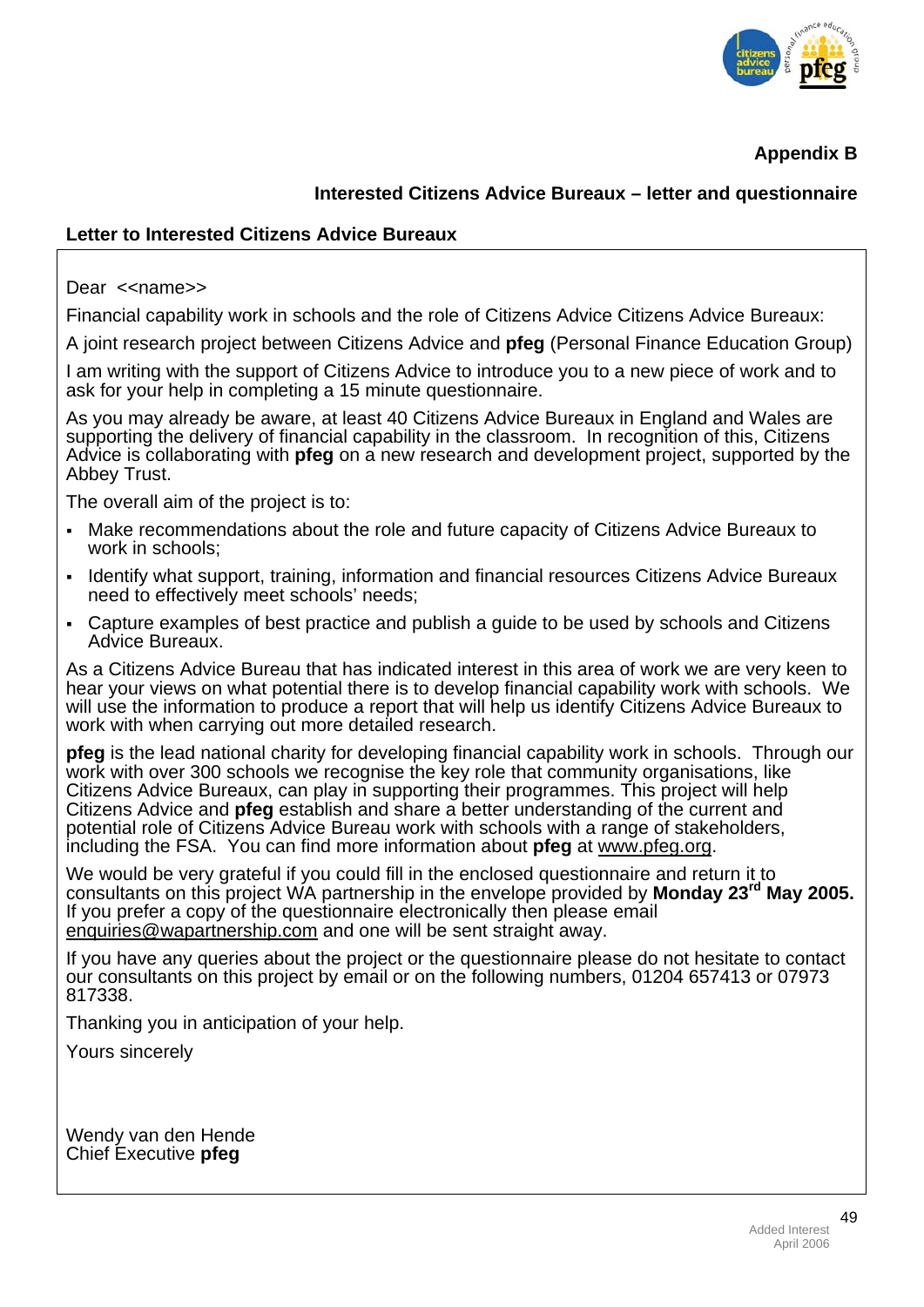

## **Interested Citizens Advice Bureaux questionnaire**

Financial capability work in schools and the role of Citizens Advice Bureau: A joint research project between Citizens Advice and **pfeg** (Personal Finance Education Group)

If you would prefer to complete this questionnaire electronically please email enquiries@wapartnership.com and we will send you one straightaway. The questions are designed to provide us with the detail we need without taking up too much of your time. They should only take about 15 minutes to complete.

#### **Introduction**

Money and all that goes with it affects people every day of their lives regardless of class, ethnicity or income level. Gaining financial skills is not just about putting a budget together; it is also about helping young people develop the financial knowledge and attitudes to make informed choices. We want to find out about the potential there is to develop financial capability work with schools and about the possible barriers to that development.

#### **2. Contact details**

The details we hold for your Citizens Advice Bureau are below. Could you please amend these if needed and confirm the key contacts details for those involved in financial capability work.

Citizens Advice Bureau name

| Address                                                         |  |
|-----------------------------------------------------------------|--|
| Key contact(s) for financial capability _____                   |  |
| Position(s) in Citizens Advice Bureau (e.g. Deputy Manager) ___ |  |
| Email address/telephone number for contact                      |  |

#### **2. Type of involvement**

We would like some information about the ways in which Citizens Advice Bureaux would like to get involved with schools and the level of demand. From the list of activities below please tick the ones that represent the type of requests you have received and whether you would like to be involved. **Please read through all the options before making your choices.** 

| <b>Type of Involvement</b>                                                                                                                       | <b>Received</b><br><b>Requests</b> | <b>Would like to</b><br>be involved |
|--------------------------------------------------------------------------------------------------------------------------------------------------|------------------------------------|-------------------------------------|
| Providing schools who are delivering financial capability with<br>information about Citizens Advice Bureau services via leaflets<br>etc          |                                    |                                     |
| Providing schools who are delivering financial capability with<br>written information on financial capability topics (e.g. dealing<br>with debt) |                                    |                                     |
| Providing schools who are delivering financial capability with<br>training to increase staff knowledge on personal finance<br>topics             |                                    |                                     |
| Providing schools who are delivering financial capability with<br>help in preparing training materials                                           |                                    |                                     |
| Planning and delivering financial capability sessions in the<br>class room jointly with a teacher                                                |                                    |                                     |
| Planning and delivering financial capability in the class room<br>with limited input from teacher                                                |                                    |                                     |
| Planning and delivering a talk to a (whole) school assembly<br>or event                                                                          |                                    |                                     |
| Working with parents and pupils (family learning)<br><b>Other</b>                                                                                |                                    |                                     |
|                                                                                                                                                  |                                    |                                     |
|                                                                                                                                                  |                                    |                                     |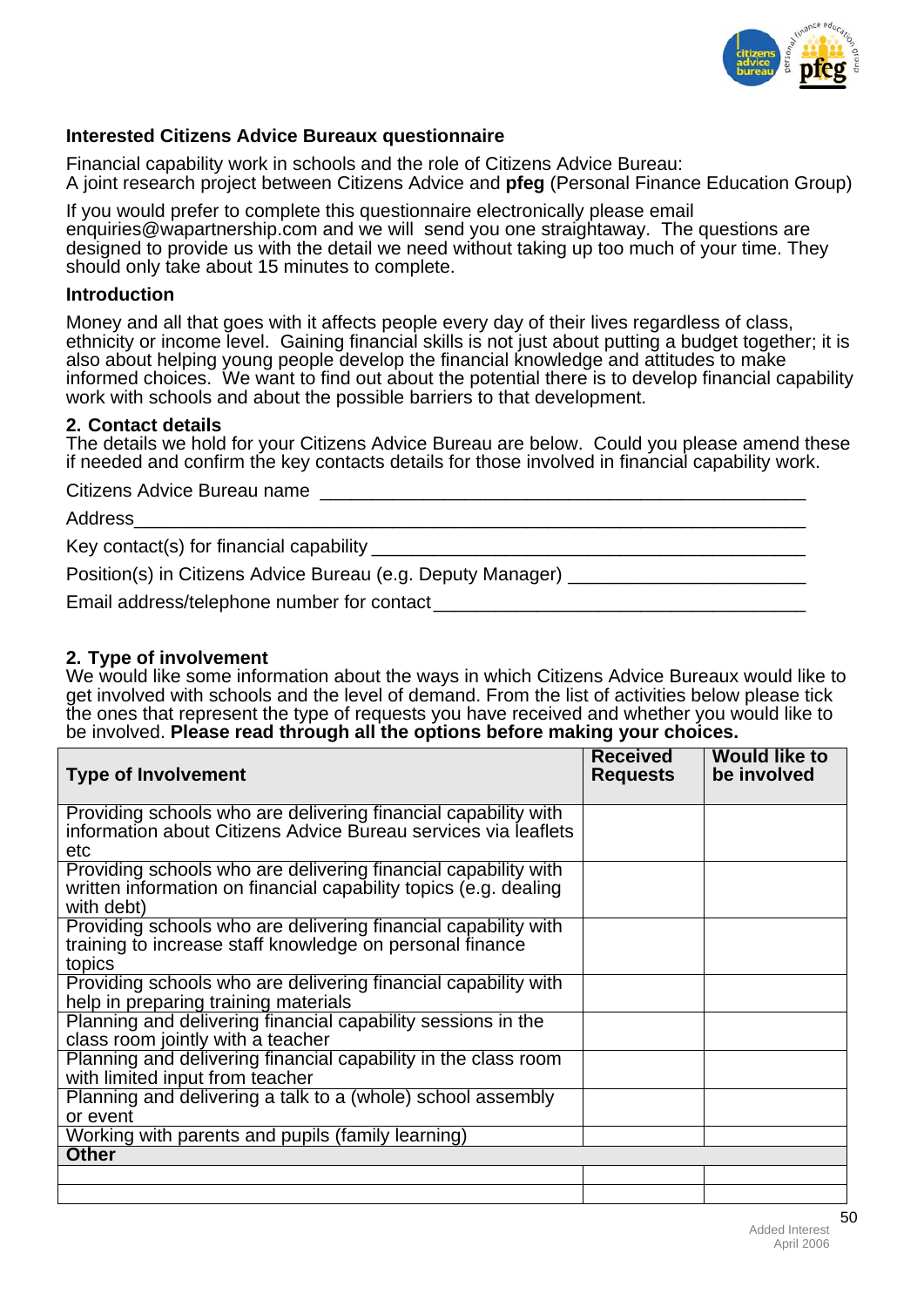

#### **3**. **Links to school curriculum**

If you have received requests from schools (Q2.) please indicate, if you know, which area of the schools' curriculum the requests relate to. Please tick the ones that apply and add any others not listed.

| <b>Curriculum Area</b>                                                       | <b>Mostly</b> | <b>Sometimes</b> | <b>Never</b> |  |  |
|------------------------------------------------------------------------------|---------------|------------------|--------------|--|--|
| PSE/PSHE(Personal, Social and Health Education)                              |               |                  |              |  |  |
| Citizenship                                                                  |               |                  |              |  |  |
| Food Technology                                                              |               |                  |              |  |  |
| <b>Business Studies</b>                                                      |               |                  |              |  |  |
| <b>Careers Education</b>                                                     |               |                  |              |  |  |
| <b>Other</b>                                                                 |               |                  |              |  |  |
|                                                                              |               |                  |              |  |  |
|                                                                              |               |                  |              |  |  |
| Aro vau able to indicate the age range of students involved in any requests? |               |                  |              |  |  |

indicate the age range or students involved in any request

#### **4. Importance of financial capability work in schools**

How important is the development of financial capability work in schools compared with other services your Citizens Advice Bureau delivers or other development areas? Please circle below

| <b>Very Important</b><br>Not Important |  |  |
|----------------------------------------|--|--|
|                                        |  |  |

#### **5. Your views and experiences**

We are interested to hear your views on the potential to develop financial capability work in schools. Please use the space below to tell us:

| Why you are interested in developing financial capability work in schools?        |
|-----------------------------------------------------------------------------------|
|                                                                                   |
| What you would most like to do first to develop a programme of work with schools? |
|                                                                                   |
| What you consider to be the barriers, if any, to achieving what you want to do?   |
|                                                                                   |
| What would be of most help to you in developing a programme of work in schools?   |
|                                                                                   |
| If you have any other comments please use this space.                             |
|                                                                                   |

## **6. Happy to be contacted further?**

Would be happy to talk further about your comments over the phone? YES/NO Would you be willing to have a visit by our researchers to interview you YES/NO

Please let us know how and when you would prefer to be contacted (e.g. e-mail address, telephone number etc…..)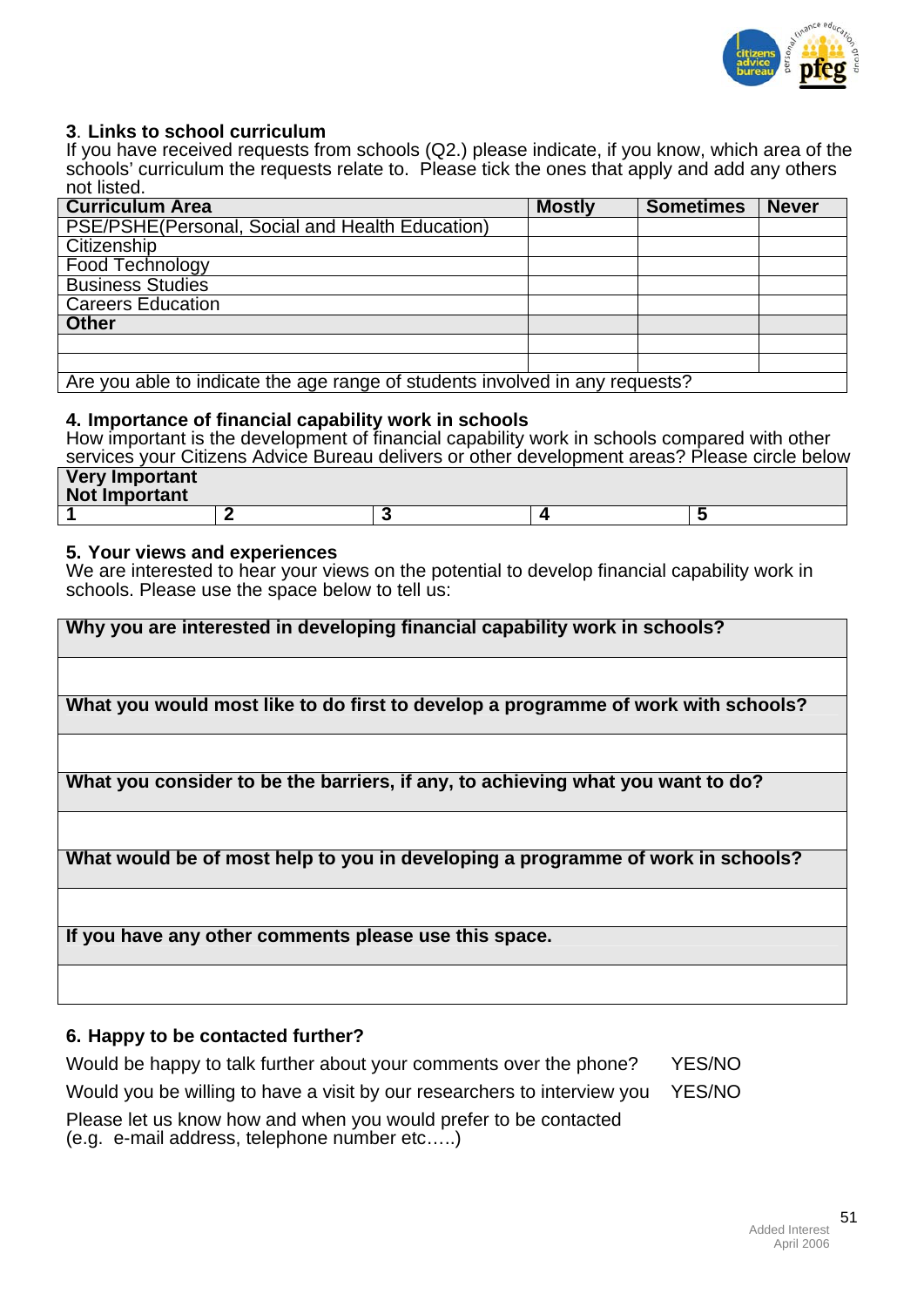

**Appendix C** 

**Non Active Citizens Advice Bureaux - email and questions** 

# Dear Colleague

#### **Financial capability work in schools and the role of Citizens Advice Bureaux: A joint research project between Citizens Advice and pfeg (Personal Finance Education Group)**

Citizens Advice is working with **pfeg** on a piece of research that will make recommendations about the role and future capacity of bureaux to deliver financial capability to young people at school. We have already carried out research with bureaux running projects in this area, but are also seeking feedback from bureaux that are not.

We would be very grateful if you could answer the brief questions below, which should take you no more than five minutes.

- 1. 1 In principle do you think that Citizens Advice Bureaux **should** be involved in working with schools on financial capability?
- 2. Whether your answer is YES or NO to question 1, please tell us why?
- 3. If you have answered YES to question 1, how would you compare the importance of financial capability work with schools for your bureau against other activities you could/should carry out? Please use a scale of 1 to 5 (with 1 being very important and 5 being not important) to rate this work.
- 4. Please tell us briefly why you are not currently involved in financial capability work with schools?
- 5. Other than direct funding, can you tell us what other kind of support would encourage/enable you to engage in financial capability work with schools?
- 6. Is there any thing else you would like to tell us/do you have other points to make?

Thank you very much for your time. Please send your reply to us at financial.skills@citizensadvice.org.uk or just click reply to sender.

If you have any queries about the research or the questions please do not hesitate to contact the consultants working on the project by email at enquiries@wapartnership.com or on the following numbers, 020 8348 8067 or 07973 817338.

Thanking you in anticipation of your help.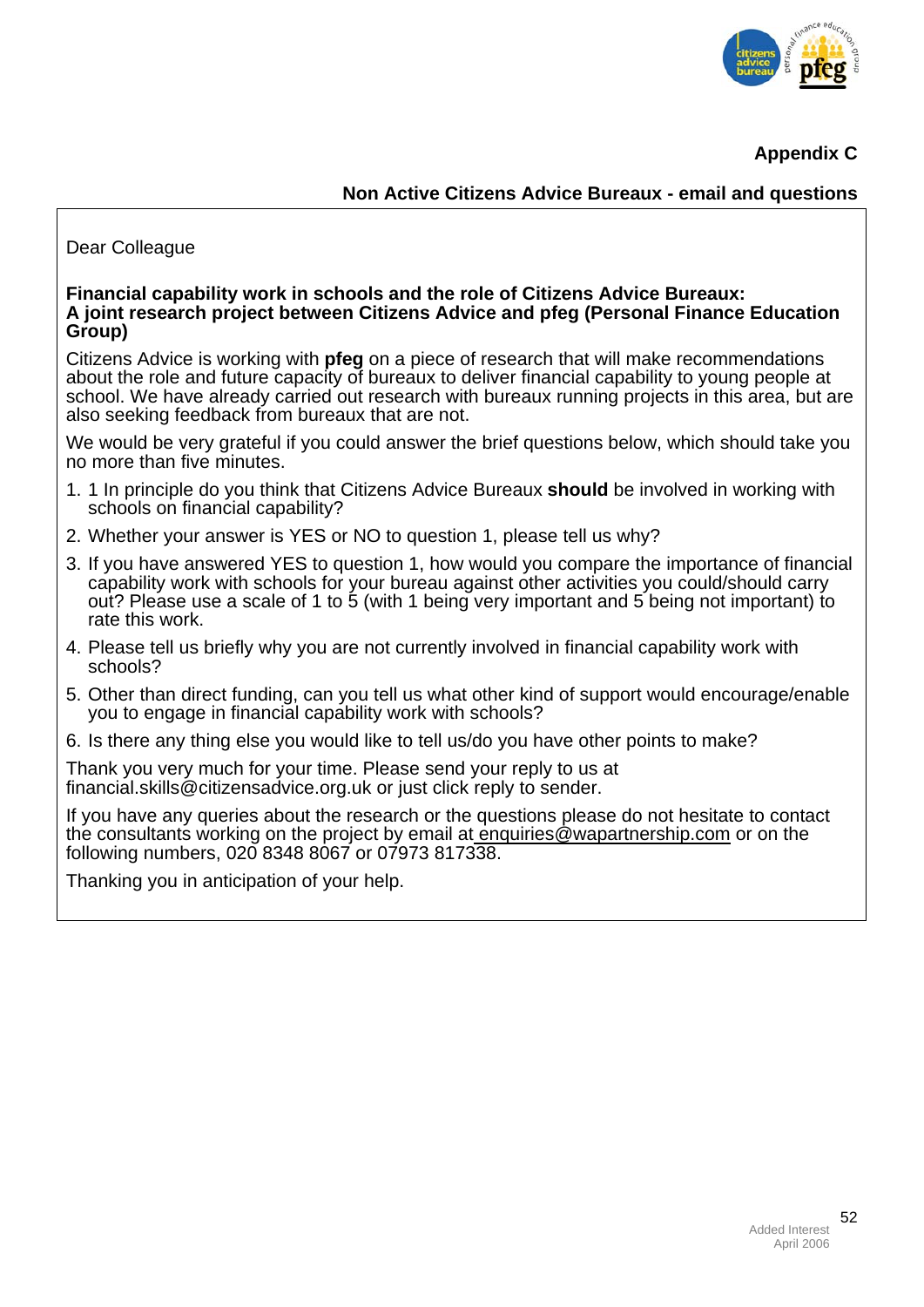

**Appendix D** 

# **Schools – letter and Questionnaire**

#### **Schools letter**

07 July 2005

#### **Financial Capability work in schools and the role of Citizens Advice Bureaux (Citizens Advice Bureaux): A joint research project between Citizens Advice and pfeg (Personal Finance Education Group)**

Dear «Prefix» «LastName»

I am writing with the support of Citizens Advice to introduce you to a new piece of work and to ask for your help in completing a very short questionnaire.

There are at least 40 Citizens Advice Bureaux (Citizens Advice Bureaux) in England and Wales already supporting the delivery of financial capability in the classroom. In recognition of this, Citizens Advice is collaborating with **pfeg** on a new research and development project, supported by the Abbey Trust.

As a school that has been involved in **pfeg** projects we would like to find out whether you have engaged in work with your local Citizens Advice Bureau or other external agencies - either as part of your involvement with **pfeg** or as part of other planned activity in school - and how this helped you in delivering the financial capability entitlement for your students.

The overall aim of the research project is to:

- Make recommendations about the role and future capacity of Citizens Advice Bureaux to support schools;
- Identify what support, training, information and financial resources Citizens Advice Bureaux need to effectively meet schools' needs;
- Capture examples of best practice and publish a guide to be used by schools and Citizens Advice Bureaux.

We would be very grateful if you could fill in the enclosed questionnaire that should take no more than 10 minutes and return it to consultants on this project WA partnership in the envelope provided by **Wednesday 20th July or as soon as possible thereafter.** If you prefer a copy of the questionnaire electronically please email [enquiries@wapartnership.com](mailto:enquiries@wapartnership.com) and one will be sent straight away.

We look forward to hearing your views and to a continuous working relationship with your school.

Yours sincerely

ho. A. vande Herde

Wendy van den Hende Chief Executive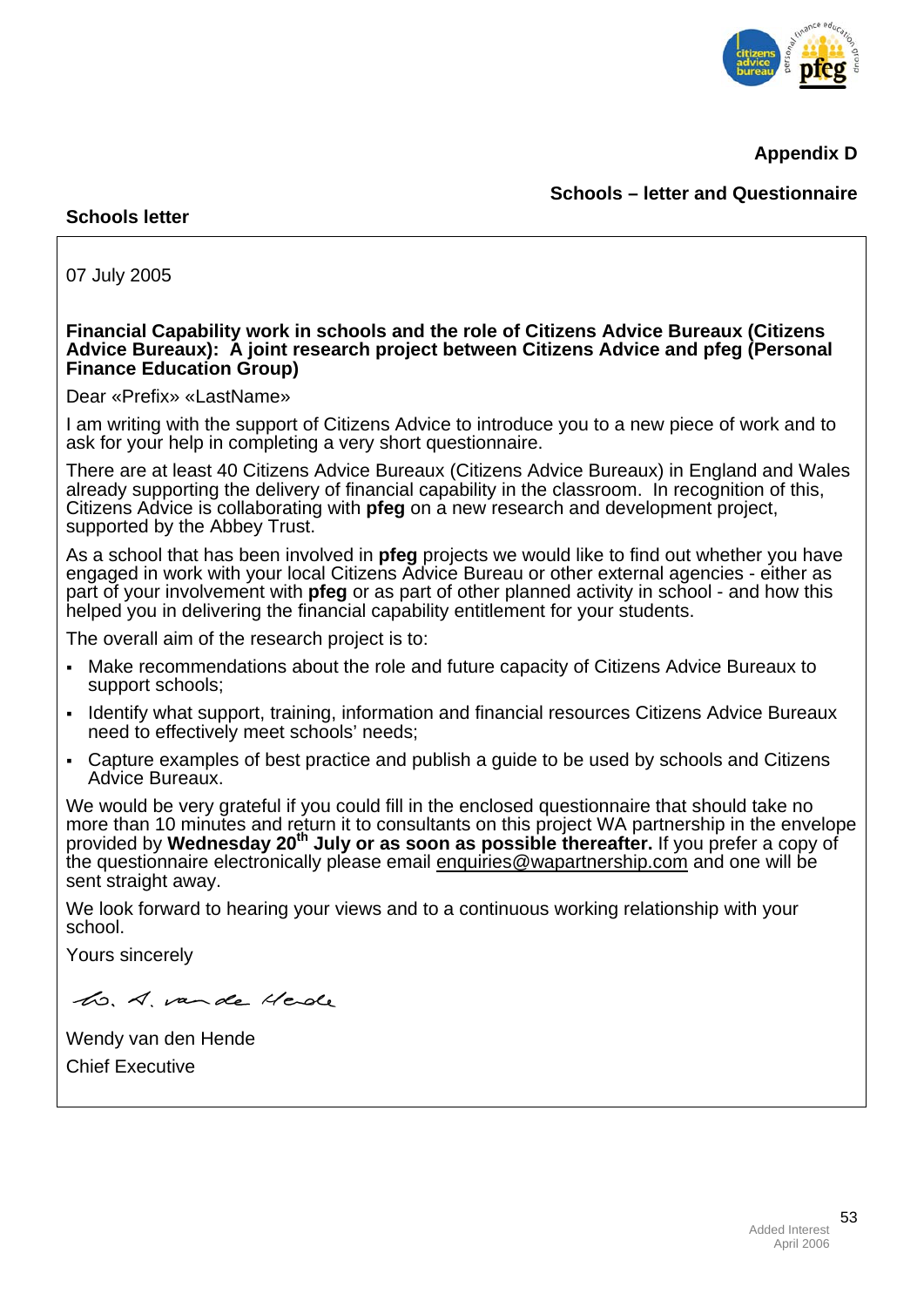

#### **Schools Questionnaire**

Financial capability work in schools and the role of Citizens Advice Bureau: A joint research project between Citizens Advice and **pfeg** (Personal Finance Education Group)

If you would prefer to complete this questionnaire electronically please email enquiries@wapartnership.com and we will send you one straightaway. The questions are designed to provide us with the detail we need without taking up too much of your time. They should only take 5-10 minutes to complete.

#### **Introduction**

Money matters affect people every day of their lives regardless of class, ethnicity or income level. Gaining financial skills is not just about putting a budget together; it is also about helping young people develop the financial knowledge and attitudes to make informed choices.

We want to find out about the potential for Citizens Advice Bureaux (Citizens Advice Bureau) and other agencies to support the development of financial capability in schools and about the possible barriers to that development.

#### **3. Contact details**

School Name «Organisation»

Address «Address1» «Address2» «Address3» «PostalCode»

Contact Name «Prefix» «FirstName» «LastName» \_\_\_\_ Role in School «JobTitle»

Email address\_\_\_\_\_\_\_\_\_\_\_\_\_\_\_\_\_\_\_\_\_\_\_\_\_\_\_\_\_\_\_\_\_\_\_\_\_\_\_\_\_\_\_\_\_\_\_\_\_\_\_\_\_\_\_\_\_\_\_\_

Telephone number for contact **Example 20** 

#### **2. Type of involvement**

We would like some information as to whether, as part of your involvement with **pfeg,** or in other areas you have worked with your local Citizens Advice Bureau or any other external agencies, and if you did, what kind of activities you engaged in. Please read through all the options before making your choices.

| <b>Type of Involvement</b>                                                                                                           | <b>Citizens</b><br><b>Advice</b><br><b>Bureau</b> | <b>Other Agency</b><br>(please name) |
|--------------------------------------------------------------------------------------------------------------------------------------|---------------------------------------------------|--------------------------------------|
| Using materials and information provided to you by an<br>agency in your lesson planning and delivery.                                |                                                   |                                      |
| Inviting a representative from outside to run a session<br>for students in the classroom.                                            |                                                   |                                      |
| Working with an organisation to develop materials for<br>delivery by you in the classroom.                                           |                                                   |                                      |
| Visiting an external agency to gain knowledge to assist<br>you in your curriculum planning<br>e.g. a teacher placement.              |                                                   |                                      |
| Planning and delivering financial capability sessions in<br>the classroom jointly with the representative from an<br>outside agency. |                                                   |                                      |
| Using <b>pfeg</b> accredited (Quality Mark) resources to<br>support your delivery.                                                   |                                                   |                                      |
| If you have been involved with any other work that does not fit the above categories tell us<br>about it here.                       |                                                   |                                      |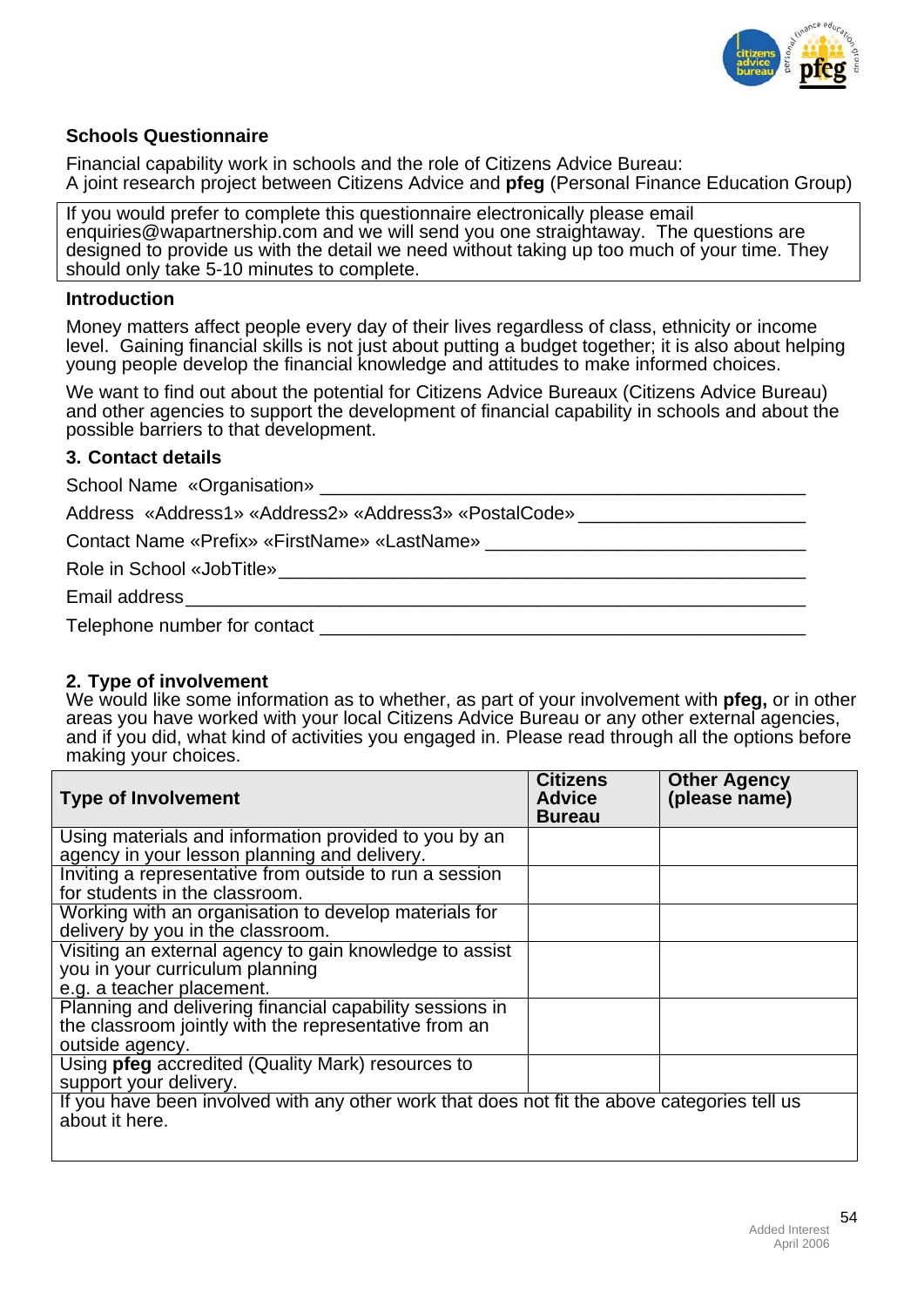

# **3. Links to school curriculum**

Can you tell us in which areas of the curriculum you have used the services of the Citizens Advice Bureau or other outside organisations to help you to deliver aspects of financial capability and with what age range of students?

| <b>Curriculum Area</b>   | <b>Citizens</b><br><b>Advice</b><br><b>Bureau</b> | <b>Other Agency (please name)</b> | <b>Age Range</b> |
|--------------------------|---------------------------------------------------|-----------------------------------|------------------|
| <b>PSE/PSHE</b>          |                                                   |                                   |                  |
| Citizenship              |                                                   |                                   |                  |
| Food Technology          |                                                   |                                   |                  |
| <b>Business Studies</b>  |                                                   |                                   |                  |
| <b>Careers Education</b> |                                                   |                                   |                  |
| <b>Other</b>             |                                                   |                                   |                  |
|                          |                                                   |                                   |                  |

#### **4. The importance of the role of outside agencies in delivering financial capability**

How important is it to you to use outside agencies such as a Citizens Advice Bureau to develop financial capability work?

| <b>Very Important</b><br>Not Important |  |  |
|----------------------------------------|--|--|
|                                        |  |  |

#### **5. Using External Agencies**

|                                                                                                                   | Yes. | <b>No</b> | <b>How</b><br>Much? |
|-------------------------------------------------------------------------------------------------------------------|------|-----------|---------------------|
| a) Do you have a budget that enables you to engage the expertise<br>of external agencies?                         |      |           |                     |
| b) Have you ever paid for the services of a local Citizens Advice<br>Bureau to support your work with students?   |      |           |                     |
| c) Have you ever paid for the services of any other kind agency to<br>support your work with students?            |      |           |                     |
| d) Would you consider paying for the expertise of a Citizens Advice<br>Bureau to support your work with students? |      |           |                     |
| e) Would you consider paying for the expertise of any other agency<br>to support your work with students?         |      |           |                     |
| Other comments                                                                                                    |      |           |                     |

#### **6. Your views and experiences**

We are interested to hear your views on the potential to develop financial capability work in schools with the

support of external agencies such as Citizens Advice Bureaux. Please use the spaces provided to answer the following questions.

What do you feel your local Citizens Advice Bureau could offer to you and to your students to develop financial capability? E.g. particular knowledge input

If you have worked with a Citizens Advice Bureau tell us what was particularly helpful to you in achieving

your aims e.g. joint planning and delivery.

In your work with a Citizens Advice Bureau were there any barriers to achieving what you set out to do?

e.g. time, communication.

If you have not worked with your local Citizens Advice Bureau then tell us what might encourage you to

get involved with them or any other outside agency that can offer expertise e.g. Clearer information about what they can offer to schools.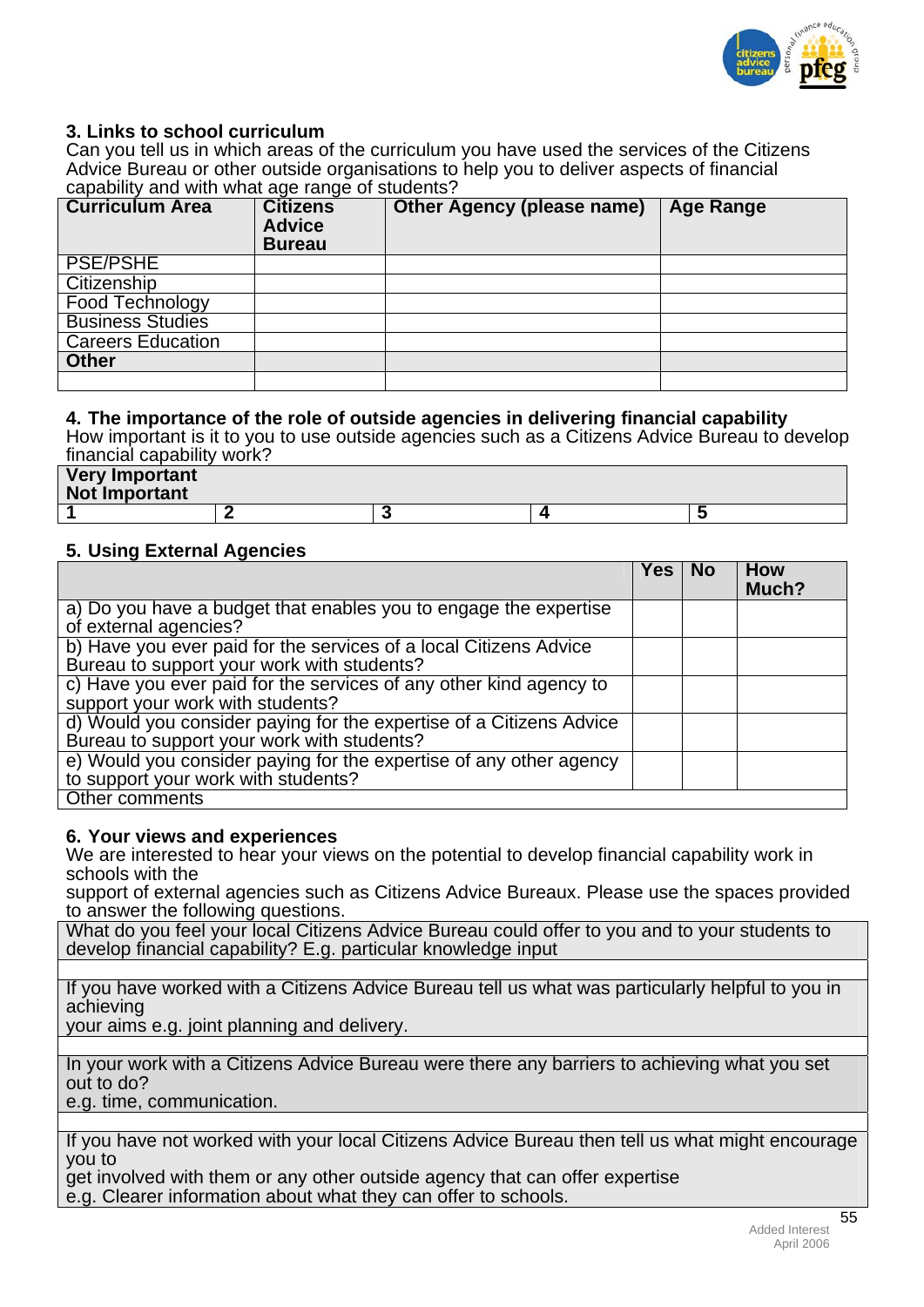

If you have any other comments about your involvement with Citizens Advice Bureaux or other outside agencies please use this space. Please turnover if you need more space.

## **7. Happy to be contacted further?**

Would be happy to talk further about your comments over the phone? YES/NO Would you be willing to have a visit by our researchers to interview you? YES/NO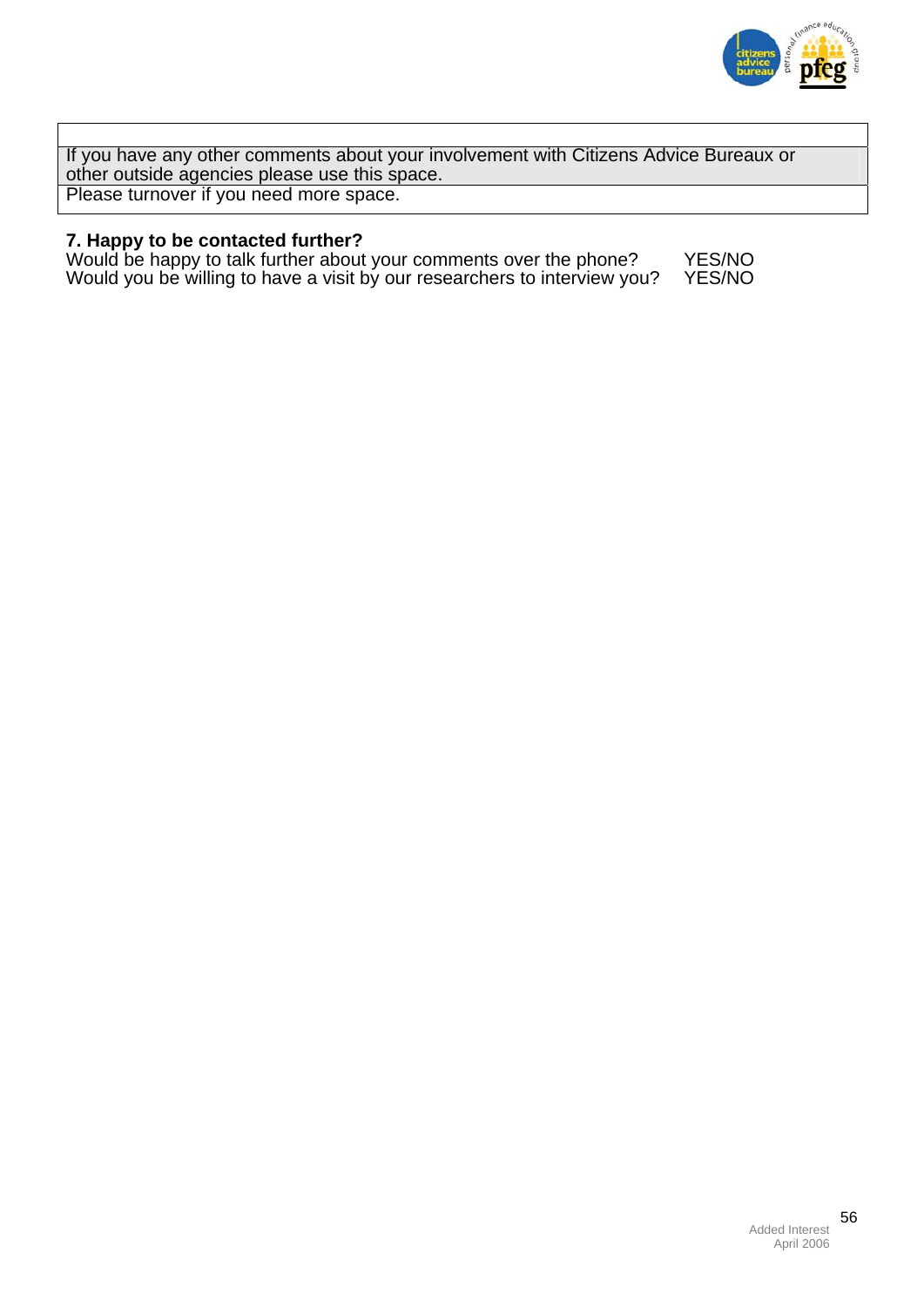

**Appendix E** 

# **Service Model proposal questions used with Citizens Advice Bureaux**

# **Questions for Citizens Advice Bureaux**

#### **We would like you to look at this proposed model and we would then like to have a discussion with you about the following:**

- 1. Based on this proposed model, what level of service would you say you currently offer?
- 2. Do you think you could offer a higher level of service? If so would the measures proposed enable you to do this?
- 3. What costs would you attribute to each of the service levels identified? Fixed costs and per enquiry costs?
- 4. Is there a level at which you might say there are no easily identifiable costs and at which you would be happy to advertise a service? (E.g. Level 1 if provided with a generic pack to which you may spend a short time adding local data – one off event until they needed updating. )
- 5. What quantity of schools is in your area? Primary and Secondary? Do you know?
- 6. What would your view be about the relationship between the service levels and the quantity of service you can deliver? For example would you think it useful to ascribe a % of coverage to each level such as Level 1. 10% of schools, Level 5 50% of schools.
- 7. Or can we stick to a purely qualitative service model?
- 8. What would incentivise you to increase the service level you offer to schools what is in it for you? E.g. if schools were willing to pay for different levels of service?
- 9. Would you be happy to let us have names of one or two schools you work with so that we can ask them some similar questions?
- 10. Almost all Citizens Advice Bureaux say that sharing materials and ideas would be good. What do you think the most practical way would be to share ideas and materials?
- 11. Are there materials you are happy to share with us that came out of your work with schools and which you think would be a good case study for a particular level of involvement?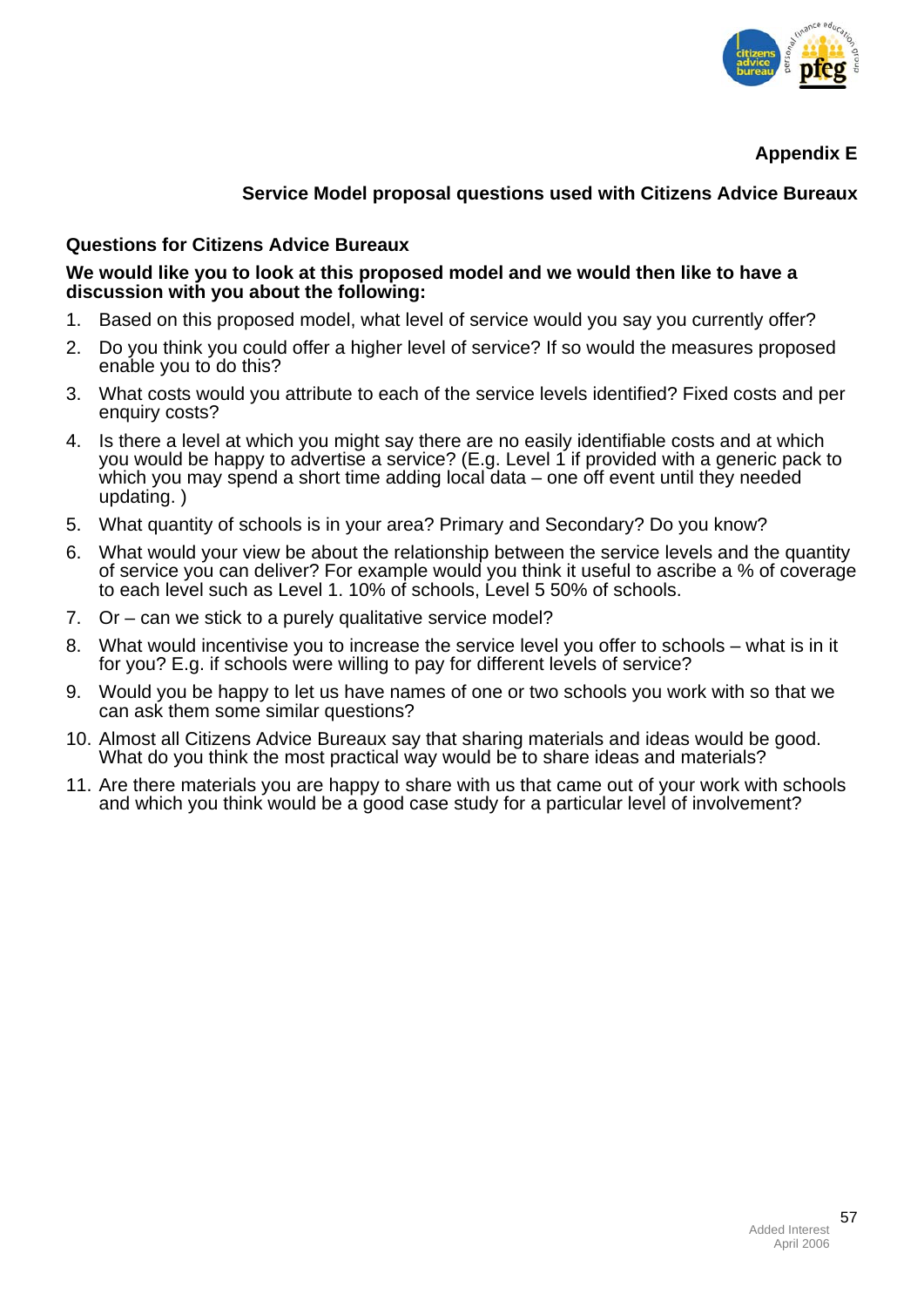

# **Service Model Proposal Sample used with Citizens Advice Bureaux:**

The table indicates what an individual Citizens Advice Bureau may offer at a particular level of service.

| <b>Service Level</b>                                                                                                                                                              | <b>Citizens Advice Bureau Provision</b>                                                                                                                                                                                                                                                                                                                                                                                                                                                                                                                                                                                         | <b>Resourcing required</b><br>by Citizens Advice                                                                                              |  |
|-----------------------------------------------------------------------------------------------------------------------------------------------------------------------------------|---------------------------------------------------------------------------------------------------------------------------------------------------------------------------------------------------------------------------------------------------------------------------------------------------------------------------------------------------------------------------------------------------------------------------------------------------------------------------------------------------------------------------------------------------------------------------------------------------------------------------------|-----------------------------------------------------------------------------------------------------------------------------------------------|--|
|                                                                                                                                                                                   |                                                                                                                                                                                                                                                                                                                                                                                                                                                                                                                                                                                                                                 | <b>Bureau</b>                                                                                                                                 |  |
| 1. Information<br>provision<br>Reactive<br><b>Remote Access</b><br>FREE to schools                                                                                                | Citizens Advice Bureau provides a pack of<br>information on the work of Citizens Advice Bureau<br>and is able to distribute these to schools on<br>request by phone, letter or email within 48 hours.<br>(Citizens Advice Bureau would have added local<br>content to a generic pack about the work of<br><b>CA/Citizens Advice Bureaux)</b>                                                                                                                                                                                                                                                                                    | Up to 30 minutes per<br>query<br>(Resourcing dependent<br>on number of schools in<br>catchment).                                              |  |
| 2. Information<br>provision and<br>consultation<br>Reactive<br>Remote<br><b>Access/Direct</b><br>contact<br><b>FREE</b> to schools                                                | Provides a pack of information on the work of<br>Citizens Advice Bureau and is able to distribute<br>these to schools on request by phone, letter or<br>email within 48 hours.<br>(Citizens Advice Bureau would have added local<br>content to a generic pack about the work of<br><b>CA/Citizens Advice Bureaux)</b><br>Can provide time to have a discussion with<br>teacher by telephone or arrange visit to the<br>Citizens Advice Bureau for teacher.                                                                                                                                                                      | Up to 30 minutes per<br>query<br>(Resourcing dependent<br>on number of schools in<br>catchment)<br>Up to 1 hour per<br>consultation or visit. |  |
| 3. Information<br>provision and<br>consultation<br>Reactive/Proactive<br><b>Remote Access</b><br>direct contact                                                                   | Provides a pack of information on the work of<br>Citizens Advice Bureau and is able to distribute<br>these to schools on request by phone, letter or<br>email within 48 hours.<br>(Citizens Advice Bureau would have added local<br>content to a generic pack about the work of<br><b>CA/Citizens Advice Bureaux)</b>                                                                                                                                                                                                                                                                                                           | Up to 30 minutes per<br>query<br>(Resourcing dependent<br>on number of schools in<br>catchment)                                               |  |
| <b>FREE AND</b><br><b>FEE/DONATION</b>                                                                                                                                            | Can provide time to have a discussion with<br>teacher by telephone or arrange visit to the<br>Citizens Advice Bureau for teacher.<br>Time with teacher to assist in lesson planning.<br>Bringing expert advice and information to the<br>planning process. This may involve a number of<br>interactions with the teacher by email or telephone<br>but would not involve direct involvement in the<br>classroom.<br>(This level of expert input from the Citizens Advice<br>Bureau would be teacher led. Citizens Advice<br>Bureau could offer information/advice etc but the<br>planning and delivery would be by the teacher.) | Up to 1 hour per<br>consultation or visit.<br>Up to 4 hours of<br>Citizens Advice Bureau<br>staff time.                                       |  |
| 4. Information<br>provision and<br>consultation<br>(teacher and<br>student)<br>Reactive/Proactive<br><b>Remote Access</b><br>direct contact with<br>teachers and<br>remote access | Provides a pack of information on the work of<br>Citizens Advice Bureau and is able to distribute<br>these to schools on request by phone, letter or<br>email within 48 hours.<br>(Citizens Advice Bureau would have added local<br>content to a generic pack about the work of<br><b>CA/Citizens Advice Bureaux)</b><br>Can provide time to have a discussion with<br>teacher by telephone or arrange visit to the<br>Citizens Advice Bureau for teacher.                                                                                                                                                                      | Up to 30 minutes per<br>query<br>(Resourcing dependent<br>on number of schools in<br>catchment)<br>Up to 1 hour per<br>consultation or visit. |  |